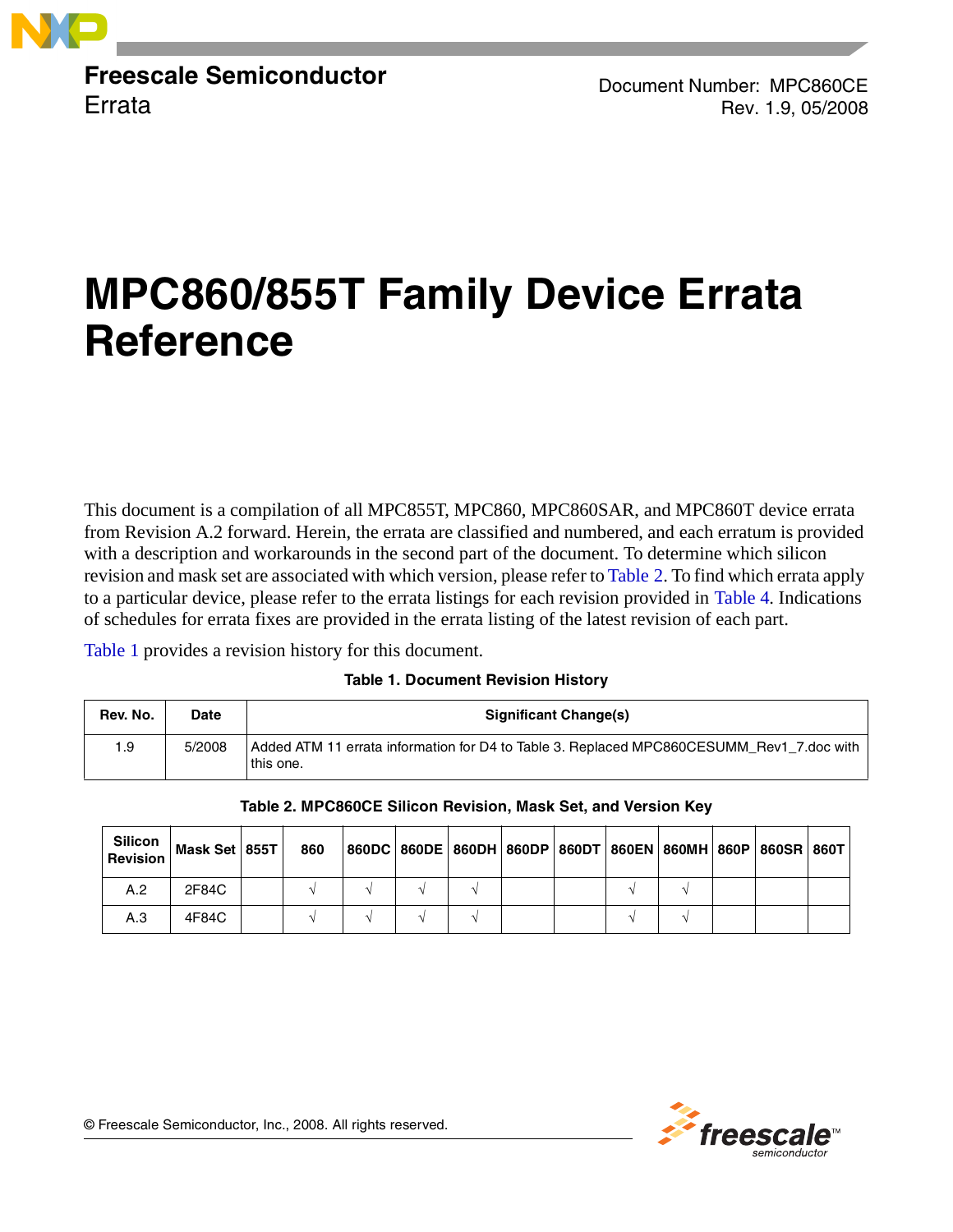

| <b>Silicon</b><br><b>Revision</b> | Mask Set 855T    |            | 860        | 860DC      | 860DE     | 860DH 860DP |            | 860DT      |            | 860EN 860MH | 860P       | 860SR      | 860T       |
|-----------------------------------|------------------|------------|------------|------------|-----------|-------------|------------|------------|------------|-------------|------------|------------|------------|
| B.1                               | 1J24A,<br>0H86G  |            |            |            |           |             |            |            |            |             |            | $\sqrt{ }$ |            |
|                                   | 2J24A,<br>9J24A  |            | $\sqrt{}$  | $\sqrt{ }$ | $\sqrt{}$ | $\sqrt{}$   |            |            | $\sqrt{}$  | $\sqrt{ }$  |            |            |            |
| B.2                               | 2H56S            |            |            |            |           |             |            | $\sqrt{ }$ |            |             |            |            | $\sqrt{ }$ |
| <b>B.3</b>                        | 1J21M            |            |            |            |           |             |            | $\sqrt{ }$ |            |             |            |            | $\sqrt{ }$ |
| <b>B.5</b>                        | 3J21M            |            |            |            |           |             |            | $\sqrt{ }$ |            |             |            |            | $\sqrt{ }$ |
| C.0                               | 0H96G            |            |            |            |           |             |            |            |            |             |            | $\sqrt{}$  |            |
|                                   | 1H96G            |            | $\sqrt{ }$ | $\sqrt{ }$ | $\sqrt{}$ | $\sqrt{ }$  |            |            | $\sqrt{}$  | $\sqrt{ }$  |            |            |            |
| C.1                               | 2H96G            |            |            |            |           |             |            |            |            |             |            | $\sqrt{ }$ |            |
|                                   | 3H96G            |            | $\sqrt{ }$ | $\sqrt{ }$ | $\sqrt{}$ | $\sqrt{ }$  |            |            | $\sqrt{}$  | $\sqrt{ }$  |            |            |            |
| D.4(D.3)                          | 3K20A<br>(2K20A) | $\sqrt{ }$ |            |            | $\sqrt{}$ |             | $\sqrt{ }$ | $\sqrt{ }$ | $\sqrt{2}$ |             | $\sqrt{ }$ | $\sqrt{}$  | $\sqrt{ }$ |

#### **Table 2. MPC860CE Silicon Revision, Mask Set, and Version Key (continued)**

#### **Table 3. MPC860CE Errata and Silicon Revision Key**

| Erratum          |            | $A.2$ $A.3$ | B.1        | B.1<br>(860SR<br>only) | B.2        |            | $B.3$ $B.5$ | C.0       | C.0<br>(860SR<br>only) | C.1        | C.1<br>(860SR<br>only) | D.4<br>(D.3) | Workaround |
|------------------|------------|-------------|------------|------------------------|------------|------------|-------------|-----------|------------------------|------------|------------------------|--------------|------------|
| GLL1             | $\sqrt{ }$ | $\sqrt{ }$  | $\sqrt{ }$ | $\sqrt{}$              | $\sqrt{ }$ | $\sqrt{ }$ | $\sqrt{ }$  | $\sqrt{}$ | $\sqrt{ }$             | $\sqrt{}$  | $\sqrt{ }$             | $\sqrt{ }$   | Y          |
| SIU1             | $\sqrt{}$  | $\sqrt{ }$  |            |                        |            |            |             |           |                        |            |                        |              | N          |
| SIU <sub>2</sub> | $\sqrt{}$  | $\sqrt{ }$  |            |                        |            |            |             |           |                        |            |                        |              | Y          |
| SIU <sub>3</sub> | $\sqrt{ }$ | $\sqrt{ }$  | $\sqrt{ }$ | $\sqrt{ }$             | $\sqrt{}$  | $\sqrt{2}$ | $\sqrt{}$   |           |                        |            |                        |              | Y          |
| SIU4             | $\sqrt{ }$ | $\sqrt{ }$  | $\sqrt{ }$ | $\sqrt{ }$             | $\sqrt{ }$ | $\sqrt{}$  | $\sqrt{}$   | $\sqrt{}$ | $\sqrt{ }$             | $\sqrt{2}$ | $\sqrt{ }$             | $\sqrt{}$    | Y          |
| SIU <sub>5</sub> | $\sqrt{ }$ | $\sqrt{ }$  | $\sqrt{}$  | $\sqrt{ }$             | $\sqrt{ }$ | $\sqrt{ }$ | $\sqrt{}$   | $\sqrt{}$ | $\sqrt{ }$             | $\sqrt{}$  | $\sqrt{ }$             | $\sqrt{ }$   | Y          |
| SIU6             | $\sqrt{ }$ | $\sqrt{ }$  | $\sqrt{}$  | $\sqrt{ }$             | $\sqrt{}$  | $\sqrt{}$  | $\sqrt{}$   | $\sqrt{}$ | $\sqrt{ }$             | $\sqrt{}$  | $\sqrt{ }$             | $\sqrt{}$    | Y          |
| SIU7             | $\sqrt{ }$ | $\sqrt{}$   | $\sqrt{}$  | $\sqrt{}$              | $\sqrt{ }$ | $\sqrt{}$  | $\sqrt{}$   | $\sqrt{}$ | $\sqrt{}$              | $\sqrt{}$  | $\sqrt{}$              |              | Y          |
| SIU8             | $\sqrt{ }$ | $\sqrt{ }$  | $\sqrt{}$  | $\sqrt{ }$             | $\sqrt{ }$ | $\sqrt{}$  | $\sqrt{}$   |           |                        |            |                        |              | Y          |
| SIU9             | $\sqrt{ }$ | $\sqrt{ }$  | $\sqrt{}$  | $\sqrt{ }$             | $\sqrt{}$  | $\sqrt{}$  | $\sqrt{}$   | $\sqrt{}$ | $\sqrt{ }$             | $\sqrt{}$  | $\sqrt{ }$             | $\sqrt{}$    | Y          |
| <b>SIU10</b>     | $\sqrt{ }$ | $\sqrt{ }$  | $\sqrt{}$  | $\sqrt{ }$             | $\sqrt{ }$ | $\sqrt{ }$ | $\sqrt{}$   | $\sqrt{}$ | $\sqrt{ }$             | $\sqrt{}$  | $\sqrt{ }$             | $\sqrt{}$    | N          |
| CPM1             | $\sqrt{}$  | $\sqrt{ }$  |            |                        |            |            |             |           |                        |            |                        |              | Y          |
| CPM <sub>2</sub> | $\sqrt{ }$ | $\sqrt{ }$  |            |                        |            |            |             |           |                        |            |                        |              | Y          |
| CPM3             | $\sqrt{}$  | $\sqrt{ }$  | $\sqrt{}$  | $\sqrt{ }$             | $\sqrt{ }$ | $\sqrt{}$  | $\sqrt{}$   |           |                        |            |                        |              | Y          |
| CPM4             | $\sqrt{}$  | $\sqrt{2}$  | $\sqrt{}$  | $\sqrt{}$              | $\sqrt{ }$ | $\sqrt{}$  | $\sqrt{}$   | $\sqrt{}$ | $\sqrt{ }$             | $\sqrt{}$  | $\sqrt{ }$             |              | Y          |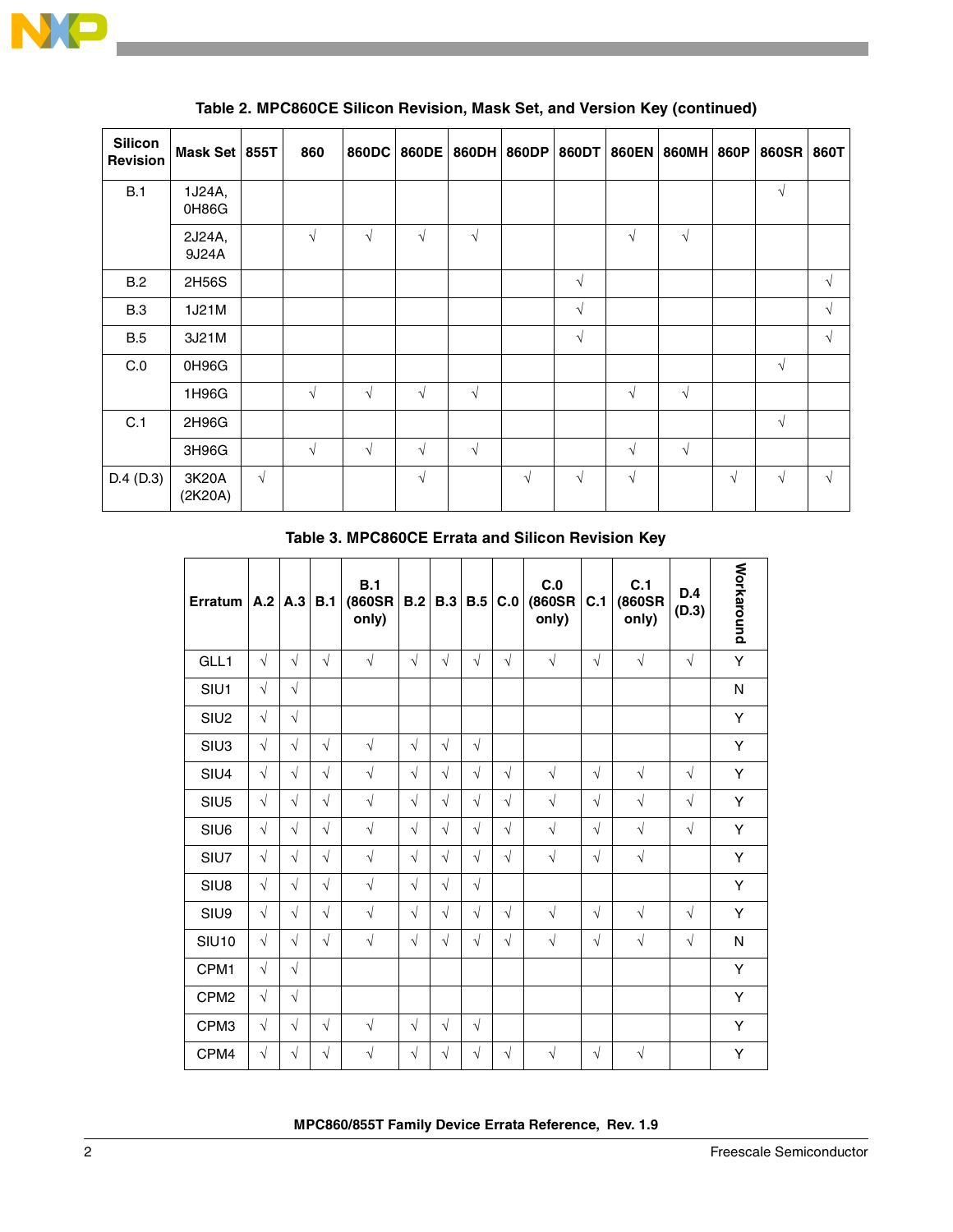

| Erratum           |            | $A.2$ $A.3$ $B.1$ |            | B.1<br>(860SR<br>only) |            |            | $B.2$   $B.3$   $B.5$ | C.0        | C.0<br>(860SR<br>only) | C.1        | C.1<br>(860SR<br>only) | D.4<br>(D.3) | <b>Workaround</b> |
|-------------------|------------|-------------------|------------|------------------------|------------|------------|-----------------------|------------|------------------------|------------|------------------------|--------------|-------------------|
| CPM <sub>5</sub>  | $\sqrt{ }$ | $\sqrt{}$         | $\sqrt{ }$ | $\sqrt{}$              | $\sqrt{ }$ | $\sqrt{}$  | $\sqrt{ }$            | $\sqrt{ }$ | $\sqrt{}$              | $\sqrt{ }$ | $\sqrt{}$              |              | Υ                 |
| CPM6              | $\sqrt{}$  | $\sqrt{}$         | $\sqrt{}$  | $\sqrt{}$              | $\sqrt{ }$ | $\sqrt{}$  | $\sqrt{ }$            | $\sqrt{}$  | $\sqrt{ }$             | $\sqrt{}$  | $\sqrt{}$              |              | Υ                 |
| CPM7              | $\sqrt{ }$ | $\sqrt{2}$        | $\sqrt{ }$ | $\sqrt{}$              | $\sqrt{ }$ | $\sqrt{}$  | $\sqrt{}$             | $\sqrt{ }$ | $\sqrt{ }$             | $\sqrt{ }$ | $\sqrt{}$              |              | Υ                 |
| CPM8              | $\sqrt{}$  | $\sqrt{}$         | $\sqrt{2}$ | $\sqrt{}$              | $\sqrt{}$  | $\sqrt{}$  | $\sqrt{}$             | $\sqrt{ }$ | $\sqrt{ }$             | $\sqrt{}$  | $\sqrt{}$              |              | N                 |
| CPM9              | $\sqrt{ }$ | $\sqrt{2}$        | $\sqrt{2}$ | $\sqrt{}$              | $\sqrt{ }$ | $\sqrt{}$  | $\sqrt{}$             | $\sqrt{ }$ | $\sqrt{ }$             | $\sqrt{}$  | $\sqrt{}$              |              | N                 |
| CPM10             | $\sqrt{}$  | $\sqrt{}$         | $\sqrt{2}$ | $\sqrt{}$              | $\sqrt{}$  | $\sqrt{}$  | $\sqrt{}$             | $\sqrt{ }$ | $\sqrt{ }$             | $\sqrt{}$  | $\sqrt{}$              |              | N                 |
| CPM11             | $\sqrt{ }$ | $\sqrt{2}$        | $\sqrt{ }$ | $\sqrt{}$              | $\sqrt{}$  | $\sqrt{2}$ | $\sqrt{ }$            | $\sqrt{}$  | $\sqrt{ }$             | $\sqrt{}$  | $\sqrt{ }$             |              | Υ                 |
| CPM12             |            |                   |            |                        |            |            |                       |            |                        |            |                        | $\sqrt{}$    | Υ                 |
| G <sub>1</sub>    | $\sqrt{}$  | $\sqrt{}$         |            |                        |            |            |                       |            |                        |            |                        |              | Υ                 |
| G <sub>2</sub>    | $\sqrt{}$  | $\sqrt{}$         | $\sqrt{}$  | $\sqrt{}$              | $\sqrt{ }$ | $\sqrt{}$  | $\sqrt{ }$            | $\sqrt{}$  | $\sqrt{}$              | $\sqrt{ }$ | $\sqrt{}$              | $\sqrt{}$    | Υ                 |
| G <sub>3</sub>    | $\sqrt{}$  | $\sqrt{2}$        | $\sqrt{2}$ | $\sqrt{}$              | $\sqrt{2}$ | $\sqrt{2}$ | $\sqrt{ }$            |            |                        |            |                        |              | Υ                 |
| G4                | $\sqrt{}$  | $\sqrt{}$         | $\sqrt{2}$ | $\sqrt{}$              | $\sqrt{}$  | $\sqrt{ }$ | $\sqrt{ }$            |            |                        |            |                        |              | Υ                 |
| G <sub>5</sub>    |            |                   | $\sqrt{2}$ | $\sqrt{}$              | $\sqrt{2}$ | $\sqrt{ }$ | $\sqrt{ }$            |            |                        |            |                        |              | Υ                 |
| G <sub>6</sub>    |            |                   | $\sqrt{ }$ | $\sqrt{}$              | $\sqrt{}$  | $\sqrt{}$  | $\sqrt{}$             |            |                        |            |                        |              | Υ                 |
| G7                | $\sqrt{ }$ | $\sqrt{}$         | $\sqrt{2}$ | $\sqrt{}$              | $\sqrt{ }$ | $\sqrt{ }$ | $\sqrt{ }$            |            |                        |            |                        |              | Υ                 |
| G <sub>8</sub>    |            |                   |            |                        |            |            |                       | $\sqrt{ }$ | $\sqrt{ }$             | $\sqrt{ }$ | $\sqrt{}$              |              | Υ                 |
| G <sub>9</sub>    | $\sqrt{ }$ | $\sqrt{}$         | $\sqrt{}$  | $\sqrt{}$              | $\sqrt{}$  | $\sqrt{2}$ | $\sqrt{}$             | $\sqrt{}$  | $\sqrt{ }$             | $\sqrt{}$  | $\sqrt{ }$             | $\sqrt{}$    | Υ                 |
| G10               |            |                   |            |                        |            |            |                       |            |                        |            |                        | $\sqrt{ }$   | N                 |
| CPU1              | $\sqrt{}$  | $\sqrt{}$         | $\sqrt{2}$ | $\sqrt{}$              | $\sqrt{}$  | $\sqrt{2}$ | $\sqrt{ }$            | $\sqrt{ }$ | $\sqrt{ }$             | $\sqrt{ }$ | $\sqrt{}$              |              | N                 |
| CPU <sub>2</sub>  | $\sqrt{}$  | $\sqrt{}$         | $\sqrt{}$  | $\sqrt{}$              | $\sqrt{}$  | $\sqrt{ }$ | $\sqrt{}$             |            |                        |            |                        |              | N                 |
| CPU3              | $\sqrt{}$  | $\sqrt{}$         |            |                        |            |            |                       |            |                        |            |                        |              | Y                 |
| CPU4              | $\sqrt{}$  |                   |            |                        |            |            |                       |            |                        |            |                        |              | ${\sf N}$         |
| CPU <sub>5</sub>  | $\sqrt{}$  | $\sqrt{ }$        | $\sqrt{ }$ | $\sqrt{ }$             | $\sqrt{}$  | $\sqrt{}$  | $\sqrt{ }$            | $\sqrt{}$  | $\sqrt{ }$             | $\sqrt{}$  | $\sqrt{ }$             | $\sqrt{}$    | Υ                 |
| CPU6              | $\sqrt{}$  | $\sqrt{}$         | $\sqrt{ }$ | $\sqrt{}$              | $\sqrt{ }$ | $\sqrt{}$  | $\sqrt{}$             |            |                        |            |                        |              | Υ                 |
| CPU7              | $\sqrt{}$  | $\sqrt{}$         | $\sqrt{ }$ | $\sqrt{}$              | $\sqrt{}$  | $\sqrt{}$  |                       | $\sqrt{}$  | $\sqrt{ }$             |            |                        |              | Υ                 |
| CPU8              | $\sqrt{}$  | $\sqrt{}$         | $\sqrt{ }$ | $\sqrt{}$              | $\sqrt{ }$ | $\sqrt{}$  | $\sqrt{}$             | $\sqrt{}$  | $\sqrt{ }$             |            |                        |              | Υ                 |
| CPU <sub>9</sub>  |            |                   |            |                        |            |            |                       |            |                        | $\sqrt{}$  | $\sqrt{}$              |              | Υ                 |
| CPU <sub>10</sub> | $\sqrt{ }$ | $\sqrt{ }$        | $\sqrt{ }$ | $\sqrt{}$              | $\sqrt{}$  | $\sqrt{ }$ | $\sqrt{}$             | $\sqrt{}$  | $\sqrt{}$              | $\sqrt{}$  | $\sqrt{}$              | $\sqrt{ }$   | Υ                 |
| CPU11             | $\sqrt{}$  | $\sqrt{ }$        | $\sqrt{}$  | $\sqrt{}$              | $\sqrt{}$  | $\sqrt{}$  | $\sqrt{}$             | $\sqrt{}$  | $\sqrt{ }$             | $\sqrt{}$  | $\sqrt{}$              | $\sqrt{}$    | Υ                 |
| CPU12             | $\sqrt{}$  | $\sqrt{}$         | $\sqrt{ }$ | $\sqrt{}$              | $\sqrt{}$  | $\sqrt{}$  | $\sqrt{ }$            | $\sqrt{}$  | $\sqrt{ }$             | $\sqrt{}$  | $\sqrt{}$              | $\sqrt{}$    | Υ                 |
| CPU13             | $\sqrt{}$  | $\sqrt{}$         | $\sqrt{ }$ | $\sqrt{}$              | $\sqrt{}$  | $\sqrt{}$  | $\sqrt{}$             | $\sqrt{}$  | $\sqrt{}$              | $\sqrt{}$  | $\sqrt{}$              | $\sqrt{}$    | Υ                 |

**Table 3. MPC860CE Errata and Silicon Revision Key (continued)**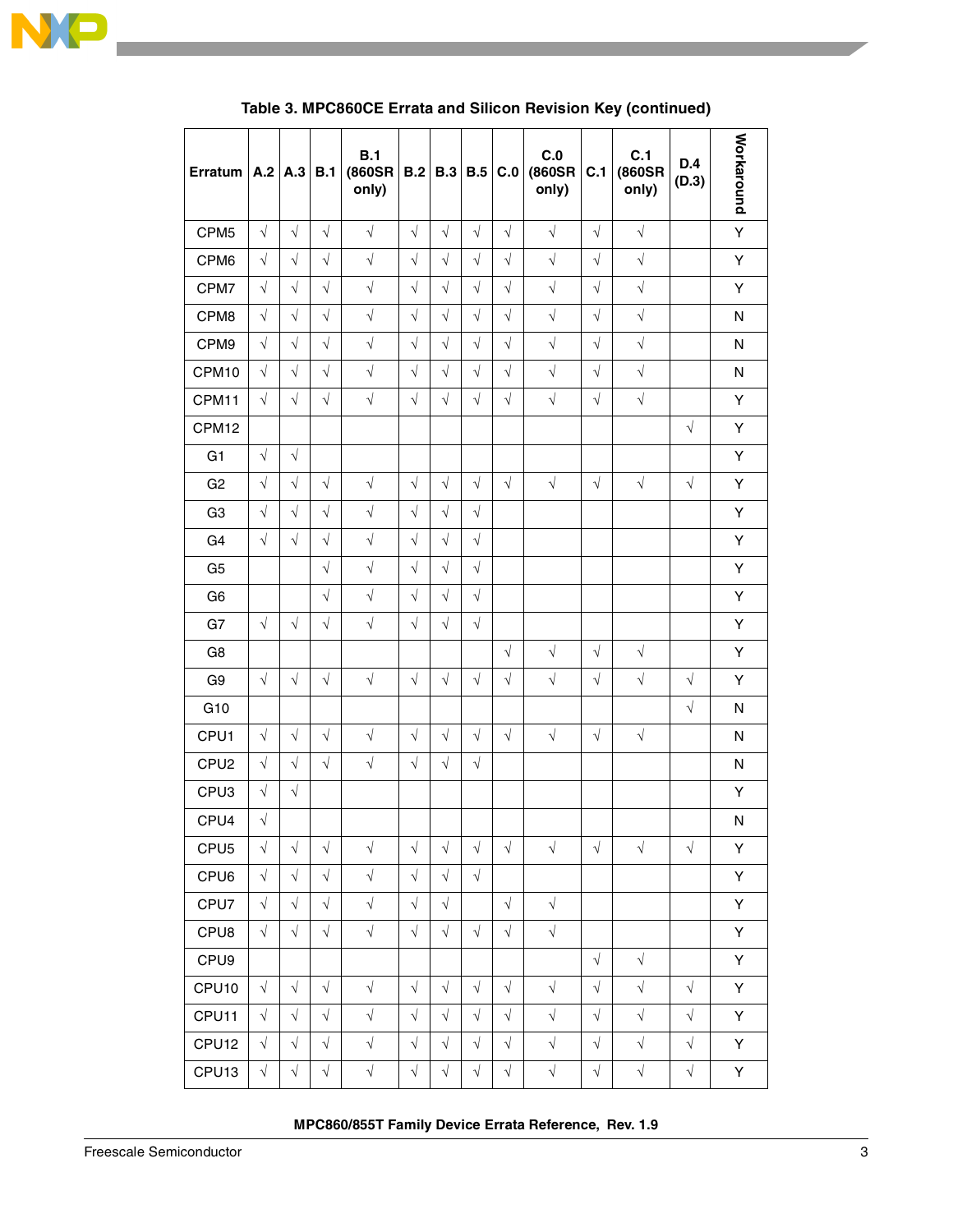

| Erratum $ A.2 A.3 B.1 $ |           |           |            | B.1<br>$(860$ SR   B.2   B.3   B.5   C.0  <br>only) |            |            |            |            | C.0<br>(860SR<br>only) | C.1        | C.1<br>(860SR<br>only) | D.4<br>(D.3) | Workaround |
|-------------------------|-----------|-----------|------------|-----------------------------------------------------|------------|------------|------------|------------|------------------------|------------|------------------------|--------------|------------|
| CPU14                   | $\sqrt{}$ | $\sqrt{}$ | $\sqrt{ }$ | $\sqrt{}$                                           | $\sqrt{ }$ | $\sqrt{ }$ | $\sqrt{ }$ | $\sqrt{ }$ | $\sqrt{}$              | $\sqrt{ }$ | $\sqrt{}$              | $\sqrt{}$    | Υ          |
| CPU15                   | $\sqrt{}$ | $\sqrt{}$ | $\sqrt{ }$ | $\sqrt{}$                                           | $\sqrt{}$  | $\sqrt{}$  | $\sqrt{}$  | $\sqrt{}$  | $\sqrt{ }$             | $\sqrt{}$  | $\sqrt{ }$             | $\sqrt{}$    | Υ          |
| ATM1                    |           |           |            | $\sqrt{}$                                           |            |            |            |            |                        |            |                        |              | Y          |
| ATM <sub>2</sub>        |           |           |            | $\sqrt{}$                                           |            |            |            |            |                        |            |                        |              | Υ          |
| ATM3                    |           |           |            | $\sqrt{}$                                           |            |            |            |            |                        |            |                        |              | Y          |
| ATM4                    |           |           |            | $\sqrt{}$                                           |            |            |            |            |                        |            |                        |              | Y          |
| ATM5                    |           |           |            | $\sqrt{}$                                           |            |            |            |            | $\sqrt{ }$             |            | $\sqrt{ }$             | $\sqrt{}$    | Υ          |
| ATM6                    |           |           |            | $\sqrt{}$                                           |            |            |            |            |                        |            |                        |              | Υ          |
| ATM7                    |           |           |            | $\sqrt{}$                                           |            |            |            |            | $\sqrt{}$              |            | $\sqrt{}$              |              | Υ          |
| ATM8                    |           |           |            | $\sqrt{}$                                           |            |            |            |            | $\sqrt{ }$             |            | $\sqrt{}$              |              | Υ          |
| ATM9                    |           |           |            | $\sqrt{}$                                           |            |            |            |            | $\sqrt{\phantom{a}}$   |            | $\sqrt{}$              |              | Υ          |
| ATM10                   |           |           |            | $\sqrt{}$                                           |            |            |            |            | $\sqrt{ }$             |            | $\sqrt{}$              | $\sqrt{ }$   | Υ          |
| ATM11                   |           |           |            | $\sqrt{}$                                           |            |            |            |            | $\sqrt{ }$             |            | $\sqrt{ }$             | $\sqrt{}$    | Υ          |
| FEC1                    |           |           |            |                                                     | $\sqrt{}$  | $\sqrt{}$  | $\sqrt{}$  |            |                        |            |                        |              | N          |
| FEC <sub>2</sub>        |           |           |            |                                                     | $\sqrt{ }$ | $\sqrt{}$  | $\sqrt{}$  |            |                        |            |                        |              | Υ          |
| FEC <sub>3</sub>        |           |           |            |                                                     | $\sqrt{ }$ | $\sqrt{}$  | $\sqrt{}$  |            |                        |            |                        | $\sqrt{}$    | N          |
| FEC4                    |           |           |            |                                                     | $\sqrt{ }$ |            |            |            |                        |            |                        |              | N          |
| FEC <sub>5</sub>        |           |           |            |                                                     | $\sqrt{ }$ | $\sqrt{}$  | $\sqrt{}$  |            |                        |            |                        |              | N          |
| FEC6                    |           |           |            |                                                     | $\sqrt{ }$ | $\sqrt{}$  | $\sqrt{}$  |            |                        |            |                        |              | N          |
| FEC7                    |           |           |            |                                                     | $\sqrt{ }$ | $\sqrt{}$  | $\sqrt{}$  |            |                        |            |                        |              | N          |
| FEC8                    |           |           |            |                                                     | $\sqrt{}$  |            |            |            |                        |            |                        |              | Y          |
| FEC9                    |           |           |            |                                                     | $\sqrt{}$  |            |            |            |                        |            |                        |              | Y          |
| FEC10                   |           |           |            |                                                     | $\sqrt{}$  |            |            |            |                        |            |                        |              | Y          |
| FEC11                   |           |           |            |                                                     | $\sqrt{}$  | $\sqrt{}$  | $\sqrt{}$  |            |                        |            |                        |              | N          |
| FEC <sub>12</sub>       |           |           |            |                                                     | $\sqrt{}$  | $\sqrt{}$  | $\sqrt{}$  |            |                        |            |                        | $\sqrt{}$    | Y          |
| FEC13                   |           |           |            |                                                     | $\sqrt{}$  | $\sqrt{}$  | $\sqrt{}$  |            |                        |            |                        |              | N          |
| FEC14                   |           |           |            |                                                     | $\sqrt{}$  | $\sqrt{}$  |            |            |                        |            |                        |              | Y          |
| FEC15                   |           |           |            |                                                     | $\sqrt{}$  | $\sqrt{}$  | $\sqrt{}$  |            |                        |            |                        | $\sqrt{ }$   | Y          |

**Table 3. MPC860CE Errata and Silicon Revision Key (continued)**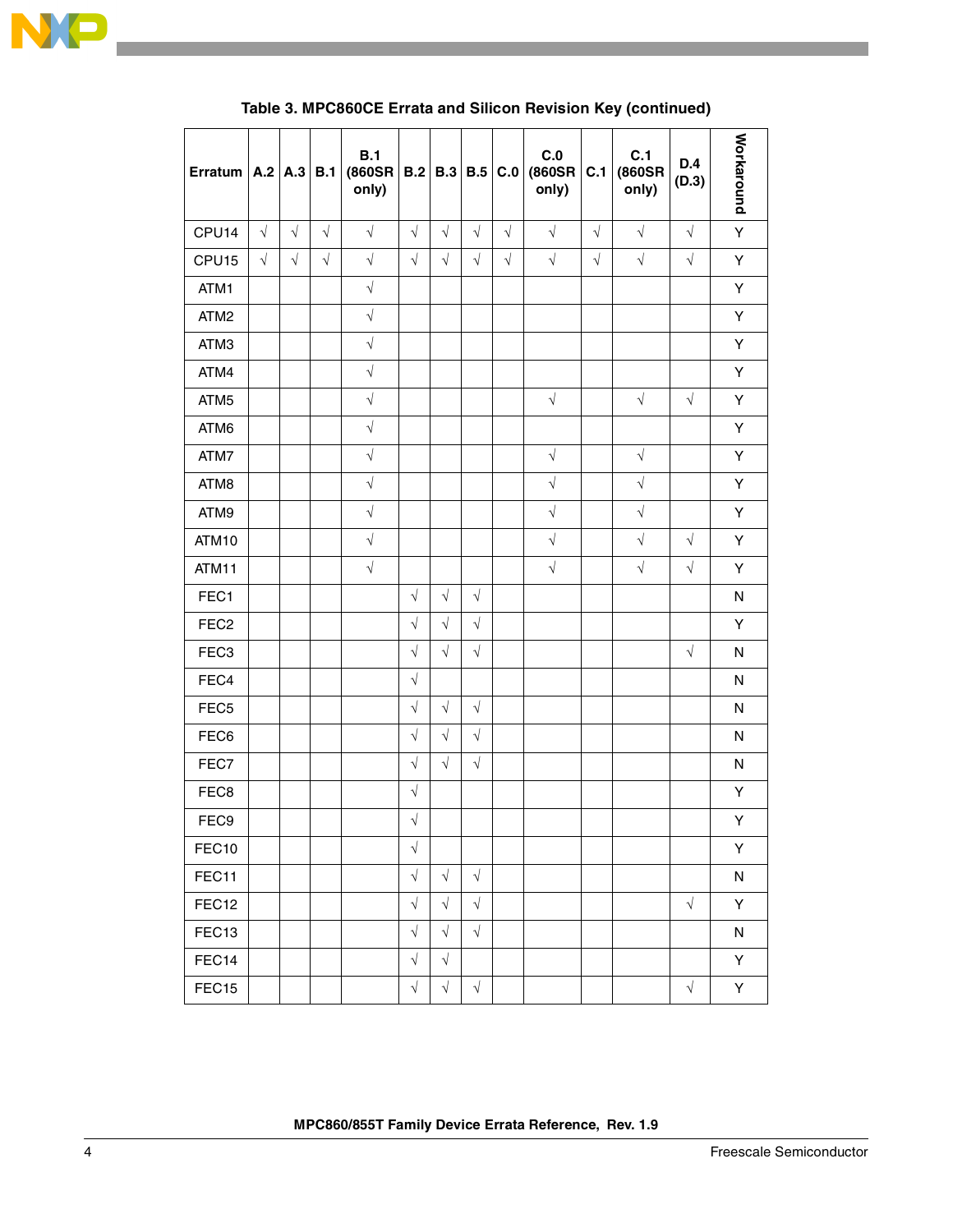

# **Errata List**

# **Global Errata**

## **GLL1 Some registers are not initialized correctly during power-on RESET, HRESET, and SRESET**

[Table 4](#page-4-0) is provided to clarify/correct the power-on RESET value of many registers and lists whether each register is affected by HRESET and/or SRESET. The table applies to the MPC850, the MPC855T, the MPC857T, the MPC860, and the MPC862.

<span id="page-4-0"></span>

| Register         | <b>Value at Power-On RESET</b> | <b>Affected by HRESET</b> | <b>Affected by SRESET</b> |
|------------------|--------------------------------|---------------------------|---------------------------|
| <b>SIUMCR</b>    | 01200000                       | Yes                       | <b>No</b>                 |
| <b>SYPCR</b>     | FFFFFF07                       | Yes                       | $\overline{N}$            |
| <b>SWSR</b>      | 0                              | Yes                       | Yes                       |
| <b>SIPEND</b>    | 0000xxxx                       | Yes                       | Yes                       |
| <b>SIMASK</b>    | 0000xxxx                       | Yes                       | Yes                       |
| <b>SIEL</b>      | 0000xxxx                       | Yes                       | $\overline{N_{0}}$        |
| <b>SIVEC</b>     | (xx11)(11xx)xxxxx              | Yes                       | Yes                       |
| <b>TESR</b>      | <b>XXXX0000</b>                | Yes                       | Yes                       |
| <b>SDCR</b>      | 0                              | Yes                       | No                        |
| PBR0             | $\pmb{\mathsf{x}}$             | No                        | No                        |
| POR <sub>0</sub> | $\pmb{\mathsf{x}}$             | No                        | No                        |
| PBR1             | $\boldsymbol{\mathsf{x}}$      | $\overline{N}$            | <b>No</b>                 |
| POR <sub>1</sub> | $\pmb{\mathsf{x}}$             | No                        | No                        |
| PBR <sub>2</sub> | $\pmb{\mathsf{x}}$             | No                        | No                        |
| POR <sub>2</sub> | $\pmb{\mathsf{x}}$             | No                        | No                        |
| PBR <sub>3</sub> | $\pmb{\mathsf{x}}$             | No                        | No                        |
| POR <sub>3</sub> | $\pmb{\mathsf{x}}$             | No                        | No                        |
| PBR4             | $\pmb{\mathsf{x}}$             | $\overline{N}$            | $\overline{N}$            |
| POR <sub>4</sub> | $\pmb{\mathsf{x}}$             | No                        | No                        |
| PBR <sub>5</sub> | $\pmb{\mathsf{x}}$             | No                        | No                        |
| POR <sub>5</sub> | $\pmb{\mathsf{x}}$             | No                        | No                        |
| PBR <sub>6</sub> | $\boldsymbol{\mathsf{x}}$      | No                        | <b>No</b>                 |
| POR <sub>6</sub> | $\boldsymbol{\mathsf{x}}$      | <b>No</b>                 | No                        |
| PBR7             | $\pmb{\mathsf{x}}$             | $\overline{N}$            | $\overline{N}$            |
| POR7             | $\pmb{\mathsf{x}}$             | No                        | No                        |
| <b>PGCRA</b>     | 0                              | Yes                       | No                        |
| <b>PGCRB</b>     | 0                              | Yes                       | No                        |
| <b>PSCR</b>      | x                              | No                        | No                        |
| <b>PIPR</b>      | ??00??00                       | Yes                       | Yes                       |
| PER              | 0                              | Yes                       | Yes                       |
| BR <sub>0</sub>  | XXXXX(??00)0(000?)             | Yes                       | <b>No</b>                 |
| OR <sub>0</sub>  | 00000FF4                       | Yes                       | No                        |
| BR <sub>1</sub>  | XXXXX(xx00)0                   | Yes                       | No                        |

#### **Table 4. Power-On Reset Value of the Registers**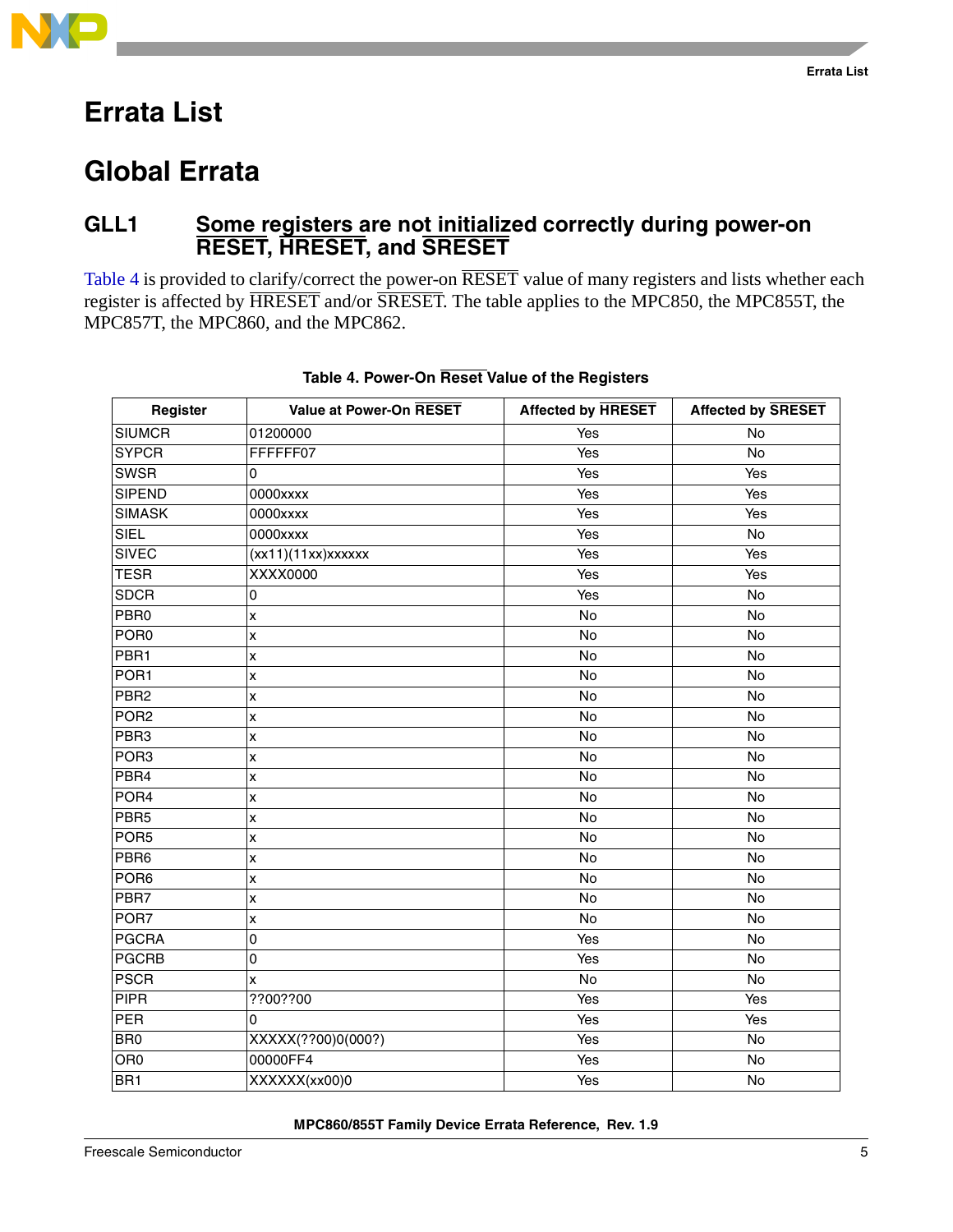

**Global Errata**

| Register        | Value at Power-On RESET      | Affected by HRESET | <b>Affected by SRESET</b> |
|-----------------|------------------------------|--------------------|---------------------------|
| OR <sub>1</sub> | XXXXXX(xxx0)                 | Yes                | No                        |
| BR <sub>2</sub> | XXXXX(xx00)0                 | Yes                | No                        |
| OR <sub>2</sub> | XXXXXX(xxx0)                 | Yes                | No                        |
| BR <sub>3</sub> | XXXXX(xx00)0                 | Yes                | No                        |
| OR3             | XXXXXX(xxx0)                 | Yes                | No                        |
| BR4             | XXXXX(xx00)0                 | Yes                | No                        |
| OR <sub>4</sub> | XXXXXX(xxx0)                 | <b>Yes</b>         | No                        |
| BR <sub>5</sub> | XXXXX(xx00)0                 | Yes                | No                        |
| OR <sub>5</sub> | XXXXXX(xxx0)                 | Yes                | No                        |
| BR <sub>6</sub> | XXXXX(xx00)0                 | Yes                | No                        |
| OR <sub>6</sub> | XXXXXX(xxx0)                 | Yes                | No                        |
| BR7             | XXXXX(xx00)0                 | Yes                | No                        |
| OR7             | XXXXXX(xxx0)                 | Yes                | No                        |
| <b>MAR</b>      | x                            | No                 | No                        |
| MCR             | (xx00)0(x000)0(xxx0)X(00xx)X | Yes                | No                        |
| <b>MAMR</b>     | xx001000                     | Yes                | No                        |
| <b>MBMR</b>     | xx001000                     | $\overline{Yes}$   | No                        |
| <b>MSTAT</b>    | $\mathsf{O}\xspace$          | Yes                | No                        |
| <b>MPTPR</b>    | 0200                         | <b>Yes</b>         | No                        |
| <b>MDR</b>      | X                            | No                 | No                        |
| <b>TBSCR</b>    | $\mathsf{O}\xspace$          | Yes                | No                        |
| <b>TBREFA</b>   | $\pmb{\mathsf{x}}$           | No                 | No                        |
| <b>TBREFB</b>   | $\pmb{\mathsf{x}}$           | No                 | No                        |
| <b>RTCSC</b>    | 00(000x)(000x)               | Yes                | Yes                       |
| RTC             | $\pmb{\mathsf{x}}$           | No                 | Yes                       |
| <b>RTSEC</b>    | $\pmb{\mathsf{x}}$           | No                 | Yes                       |
| <b>RTCAL</b>    | $\pmb{\mathsf{x}}$           | No                 | No                        |
| <b>PISCR</b>    | $\mathsf 0$                  | Yes                | No                        |
| <b>PITC</b>     | $\pmb{\mathsf{X}}$           | No                 | No                        |
| <b>PITR</b>     | X                            | N/A                | N/A                       |
| <b>SCCR</b>     | 0(000?)(?000)(0??0)0000      | Yes                | No                        |
| <b>PLPRCR</b>   | ???0(0100)000                | Yes                | Yes                       |
| <b>RSR</b>      | $\pmb{0}$                    | Yes                | Yes                       |
| <b>TBSCRK</b>   | x                            | Yes                | Yes                       |
| <b>TBREFAK</b>  | $\pmb{\mathsf{x}}$           | Yes                | Yes                       |
| <b>TBREFBK</b>  | $\pmb{\mathsf{X}}$           | Yes                | Yes                       |
| <b>TBK</b>      | $\pmb{\mathsf{X}}$           | Yes                | Yes                       |
| <b>RTCSCK</b>   | x                            | Yes                | Yes                       |
| <b>RTCK</b>     | $\pmb{\mathsf{X}}$           | Yes                | Yes                       |
| <b>RTSECK</b>   | x                            | Yes                | Yes                       |
| <b>RTCALK</b>   | $\pmb{\mathsf{x}}$           | Yes                | Yes                       |
| <b>PISCRK</b>   | $\pmb{\mathsf{x}}$           | Yes                | Yes                       |
| <b>PITCK</b>    | x                            | Yes                | Yes                       |
| <b>SCCRK</b>    | x                            | Yes                | Yes                       |
| <b>PLPRCRK</b>  | $\pmb{\mathsf{X}}$           | Yes                | Yes                       |
| <b>RSRK</b>     | $\pmb{\mathsf{X}}$           | Yes                | Yes                       |

### **Table 4. Power-On Reset Value of the Registers (continued)**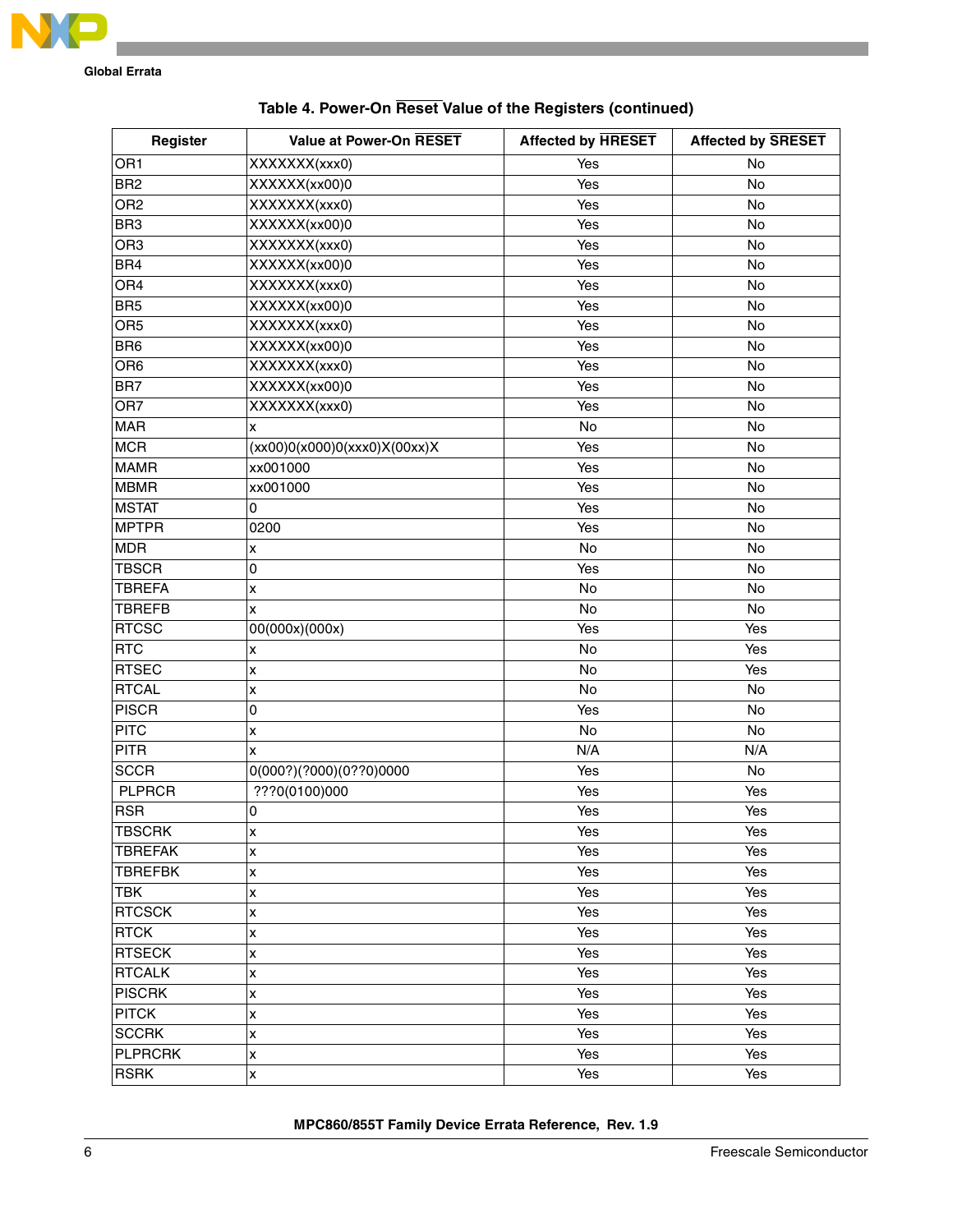

| Register          | Value at Power-On RESET | <b>Affected by HRESET</b> | <b>Affected by SRESET</b> |
|-------------------|-------------------------|---------------------------|---------------------------|
| I2MOD             | $\pmb{0}$               | Yes                       | Yes                       |
| I2ADD             | $\pmb{\mathsf{x}}$      | No                        | No                        |
| I2BRG             | <b>FFFF</b>             | Yes                       | No                        |
| I2COM             | $\pmb{0}$               | Yes                       | Yes                       |
| I2CER             | $\overline{0}$          | Yes                       | Yes                       |
| I2CMR             | $\mathsf 0$             | Yes                       | Yes                       |
| <b>SDAR</b>       | $\pmb{\mathsf{X}}$      | $\overline{N}$            | $\overline{N}$            |
| <b>SDSR</b>       | $\mathbf 0$             | Yes                       | Yes                       |
| <b>SDMR</b>       | $\mathsf 0$             | Yes                       | Yes                       |
| IDSR1             | 0                       | Yes                       | Yes                       |
| IDMR1             | $\pmb{0}$               | Yes                       | Yes                       |
| IDSR <sub>2</sub> | $\pmb{0}$               | Yes                       | Yes                       |
| IDMR <sub>2</sub> | $\pmb{0}$               | Yes                       | Yes                       |
| <b>CIVR</b>       | $\mathbf 0$             | Yes                       | Yes                       |
| <b>CICR</b>       | $\pmb{0}$               | Yes                       | No                        |
| <b>CIPR</b>       | $\mathbf 0$             | Yes                       | Yes                       |
| <b>CIMR</b>       | $\mathsf 0$             | Yes                       | Yes                       |
| <b>CISR</b>       | $\mathsf 0$             | Yes                       | Yes                       |
| <b>PADIR</b>      | $\mathsf 0$             | Yes                       | $\overline{N}$            |
| PAPAR             | $\mathbf 0$             | Yes                       | No                        |
| <b>PAODR</b>      | $\mathsf 0$             | Yes                       | No                        |
| <b>PADAT</b>      | $\pmb{\mathsf{x}}$      | No                        | No                        |
| <b>PCDIR</b>      | $\mathsf 0$             | Yes                       | No                        |
| <b>PCPAR</b>      | $\pmb{0}$               | Yes                       | No                        |
| <b>PCSO</b>       | $\pmb{0}$               | Yes                       | $\overline{N}$            |
| <b>PCDAT</b>      | $\pmb{\mathsf{x}}$      | No                        | No                        |
| <b>PCINT</b>      | $\mathsf 0$             | Yes                       | No                        |
| <b>PDDIR</b>      | $\mathbf 0$             | Yes                       | No                        |
| <b>PDPAR</b>      | $\mathsf 0$             | Yes                       | No                        |
| <b>PDDAT</b>      | $\pmb{\mathsf{x}}$      | No                        | No                        |
| <b>TGCR</b>       | $\pmb{0}$               | Yes                       | Yes                       |
| TMR1              | $\mathbf 0$             | Yes                       | Yes                       |
| TMR <sub>2</sub>  | $\pmb{0}$               | Yes                       | Yes                       |
| TRR1              | FFFF                    | Yes                       | Yes                       |
| TRR <sub>2</sub>  | <b>FFFF</b>             | Yes                       | Yes                       |
| TCR1              | 0                       | Yes                       | Yes                       |
| TCR <sub>2</sub>  | $\mathsf 0$             | Yes                       | Yes                       |
| TCN1              | $\mathsf 0$             | Yes                       | Yes                       |
| TCN <sub>2</sub>  | $\mathbf 0$             | Yes                       | Yes                       |
| TMR3              | $\mathbf 0$             | Yes                       | Yes                       |
| TMR4              | $\mathsf 0$             | Yes                       | Yes                       |
| TRR3              | <b>FFFF</b>             | Yes                       | Yes                       |
| TRR4              | <b>FFFF</b>             | Yes                       | Yes                       |
| TCR3              | $\mathsf 0$             | Yes                       | Yes                       |
| TCR4              | $\mathbf 0$             | Yes                       | Yes                       |
| TCN <sub>3</sub>  | $\mathsf 0$             | Yes                       | Yes                       |

### **Table 4. Power-On Reset Value of the Registers (continued)**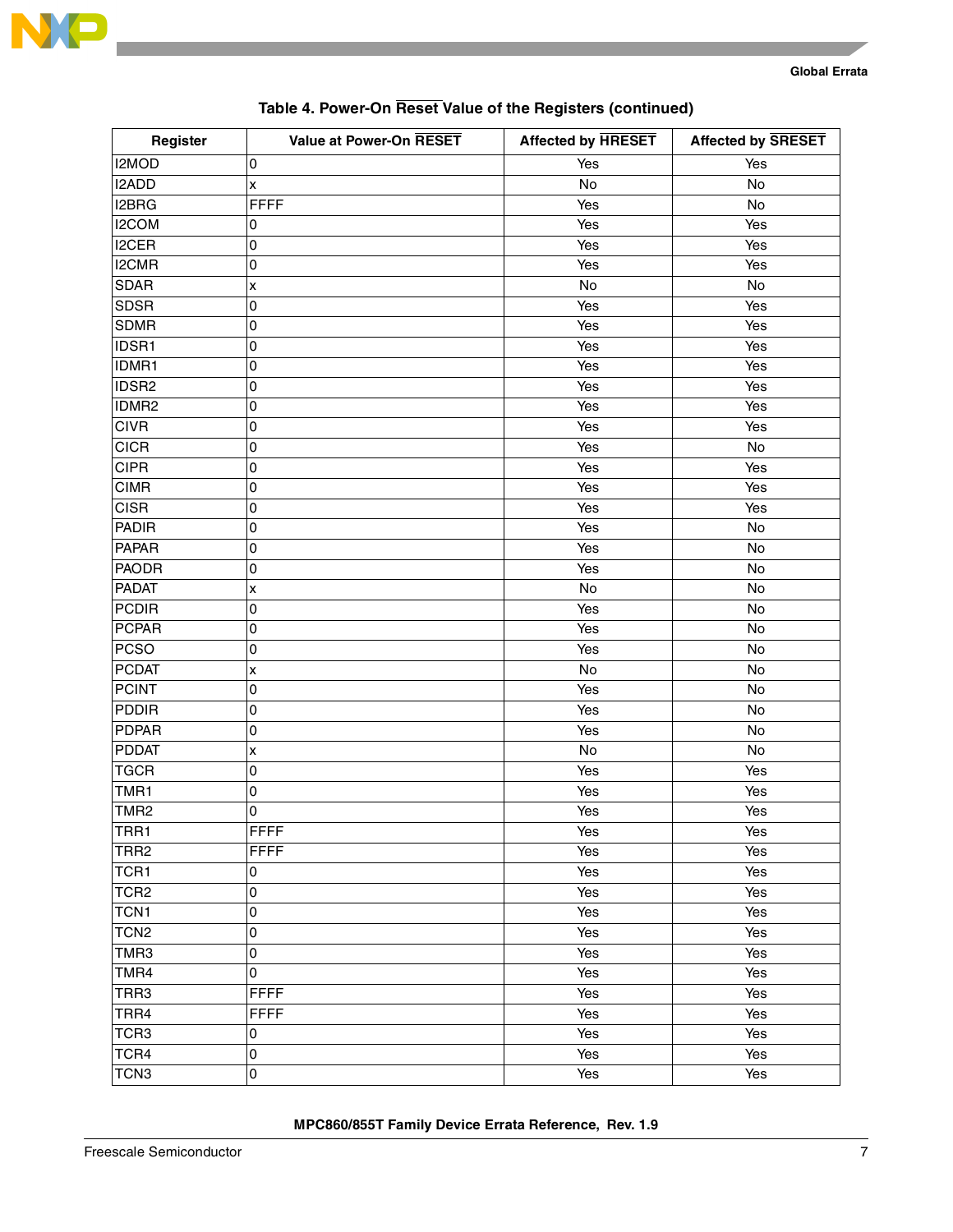

**Global Errata**

| Register          | Value at Power-On RESET | <b>Affected by HRESET</b> | <b>Affected by SRESET</b> |
|-------------------|-------------------------|---------------------------|---------------------------|
| TCN4              | 0                       | $\overline{Yes}$          | Yes                       |
| TER1              | $\mathsf{O}\xspace$     | Yes                       | Yes                       |
| TER <sub>2</sub>  | $\mathsf{O}\xspace$     | Yes                       | Yes                       |
| TER3              | 0                       | Yes                       | Yes                       |
| TER4              | 0                       | Yes                       | Yes                       |
| <b>CPCR</b>       | 0                       | Yes                       | Yes                       |
| <b>RCCR</b>       | 0                       | Yes                       | No                        |
| RCTR1             | <b>NA</b>               | Yes                       | Yes                       |
| RCTR <sub>2</sub> | <b>NA</b>               | Yes                       | Yes                       |
| RCTR3             | <b>NA</b>               | Yes                       | Yes                       |
| RCTR4             | N <sub>A</sub>          | Yes                       | Yes                       |
| <b>RTER</b>       | $\mathsf{O}\xspace$     | Yes                       | Yes                       |
| <b>RTMR</b>       | $\mathsf{O}\xspace$     | <b>Yes</b>                | Yes                       |
| BRGC1             | $\mathsf{O}\xspace$     | Yes                       | No                        |
| BRGC <sub>2</sub> | $\mathsf{O}\xspace$     | Yes                       | No                        |
| BRGC3             | $\mathsf{O}\xspace$     | Yes                       | No                        |
| BRGC4             | 0                       | Yes                       | $\overline{N}$            |
| GSMR_L1           | 0                       | Yes                       | Yes                       |
| GSMR_H1           | $\mathsf 0$             | Yes                       | Yes                       |
| PSMR1             | 0                       | Yes                       | Yes                       |
| TODR1             | 0                       | Yes                       | Yes                       |
| DSR1              | <b>7E7E</b>             | Yes                       | Yes                       |
| SCCE1             | 0                       | Yes                       | Yes                       |
| SCCM1             | $\mathsf 0$             | Yes                       | Yes                       |
| SCCS1             | $\overline{0}$          | Yes                       | Yes                       |
| GSMR_L2           | 0                       | Yes                       | Yes                       |
| GSMR_H2           | 0                       | Yes                       | Yes                       |
| PSMR <sub>2</sub> | $\mathsf{O}\xspace$     | <b>Yes</b>                | Yes                       |
| TODR <sub>2</sub> | 0                       | Yes                       | Yes                       |
| DSR <sub>2</sub>  | <b>7E7E</b>             | Yes                       | Yes                       |
| SCCE2             | 0                       | Yes                       | Yes                       |
| SCCM <sub>2</sub> | 0                       | Yes                       | Yes                       |
| SCCS <sub>2</sub> | $\overline{0}$          | Yes                       | Yes                       |
| GSMR_L3           | $\pmb{0}$               | Yes                       | Yes                       |
| GSMR_H3           | $\overline{0}$          | Yes                       | Yes                       |
| PSMR3             | 0                       | Yes                       | Yes                       |
| TODR3             | 0                       | Yes                       | Yes                       |
| DSR3              | <b>7E7E</b>             | Yes                       | Yes                       |
| SCCE3             | 0                       | Yes                       | Yes                       |
| SCCM3             | 0                       | Yes                       | Yes                       |
| SCCS3             | 0                       | Yes                       | Yes                       |
| GSMR_L4           | 0                       | Yes                       | Yes                       |
| GSMR_H4           | $\mathsf 0$             | Yes                       | Yes                       |
| PSMR4             | $\mathsf{O}\xspace$     | Yes                       | Yes                       |
| TODR4             | 0                       | Yes                       | Yes                       |
| DSR4              | <b>7E7E</b>             | Yes                       | Yes                       |

### **Table 4. Power-On Reset Value of the Registers (continued)**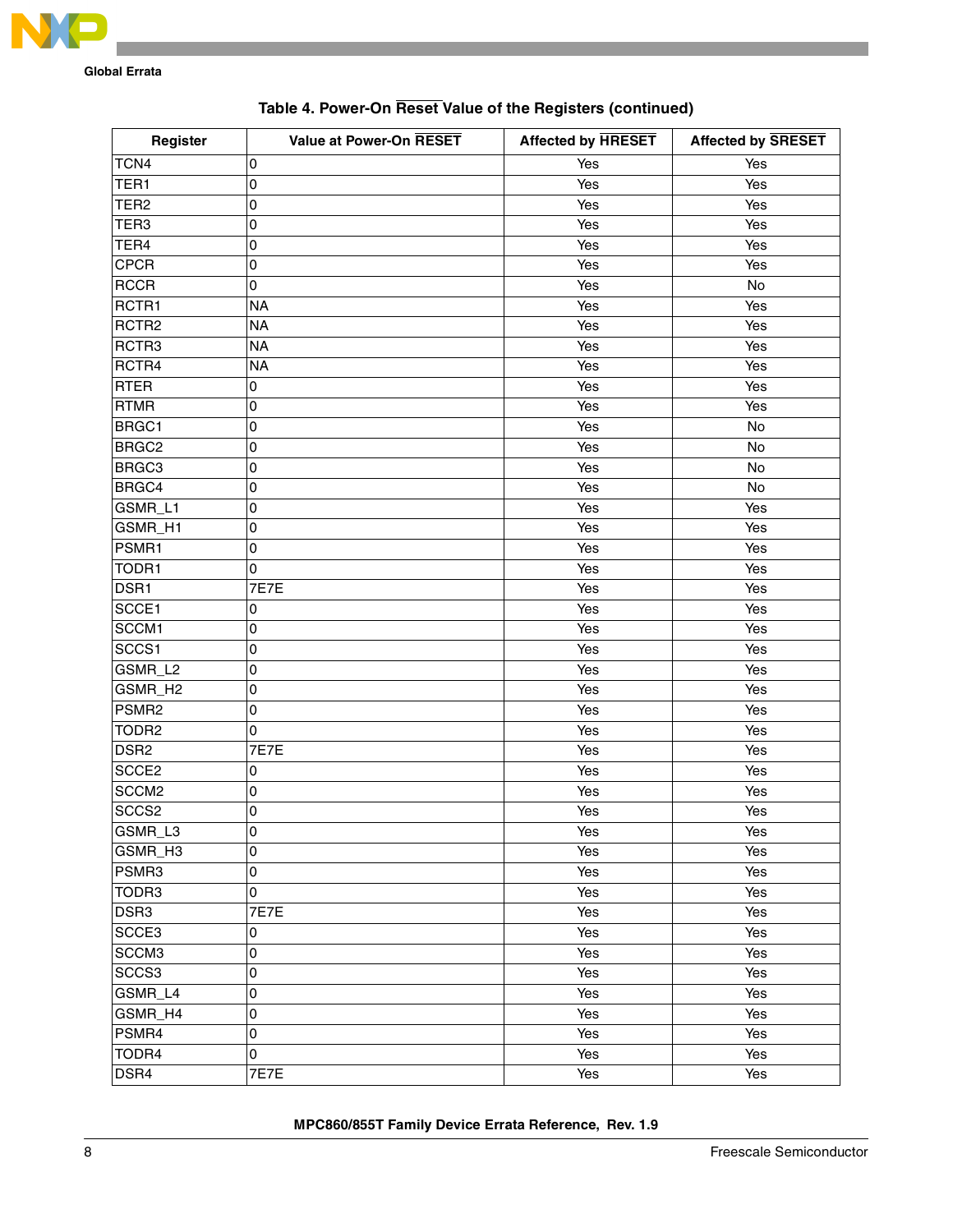

| Register          | Value at Power-On RESET | <b>Affected by HRESET</b> | Affected by SRESET |
|-------------------|-------------------------|---------------------------|--------------------|
| SCCE4             | 0                       | Yes                       | Yes                |
| SCCM4             | $\mathbf 0$             | Yes                       | Yes                |
| SCCS4             | $\mathsf{O}\xspace$     | Yes                       | Yes                |
| SMCMR1            | 0                       | Yes                       | Yes                |
| SMCE1             | $\overline{0}$          | Yes                       | Yes                |
| SMCM1             | $\mathsf 0$             | Yes                       | Yes                |
| SMCMR2            | $\mathbf 0$             | Yes                       | Yes                |
| SMCE2             | 0                       | Yes                       | Yes                |
| SMCM <sub>2</sub> | 0                       | Yes                       | Yes                |
| SPMODE            | 0                       | Yes                       | Yes                |
| <b>SPIE</b>       | 0                       | Yes                       | Yes                |
| <b>SPIM</b>       | $\mathsf{O}\xspace$     | Yes                       | Yes                |
| <b>SPCOM</b>      | 0                       | Yes                       | Yes                |
| <b>PIPC</b>       | $\mathbf 0$             | Yes                       | No                 |
| <b>PTPR</b>       | 0                       | Yes                       | No                 |
| <b>PBDIR</b>      | xxx(xx00)0000           | Yes                       | No                 |
| PBPAR             | xxx(xx00)0000           | Yes                       | No                 |
| <b>PBODR</b>      | 0                       | Yes                       | <b>No</b>          |
| PBDAT             | X                       | Yes                       | Yes                |
| <b>SIMODE</b>     | 0                       | Yes                       | Yes                |
| <b>SIGMR</b>      | $\mathsf 0$             | Yes                       | No                 |
| <b>SISTR</b>      | $\mathbf 0$             | Yes                       | No                 |
| <b>SICMR</b>      | 0                       | Yes                       | Yes                |
| <b>SICR</b>       | $\mathbf 0$             | Yes                       | No                 |
| <b>SIRP</b>       | $\overline{0}$          | Yes                       | Yes                |

#### **Table 4. Power-On Reset Value of the Registers (continued)**

Legend:

 $x$  or  $X =$  "don't care" in either bits, nibbles, or the entire register.

 $0 = a$  single zero indicates the entire register is reset to zeros.

 $( ) =$  isolates bits of a nibble of the register.

 $? = a$  don't care for POR, but if this register is affected by  $H{\text{HESET}}$  or  $\overline{\text{SREF}}$ , indicates that the value will remain the same as what it was before the reset occurred.

NA = Not Applicable, indicates that this register has no POR value.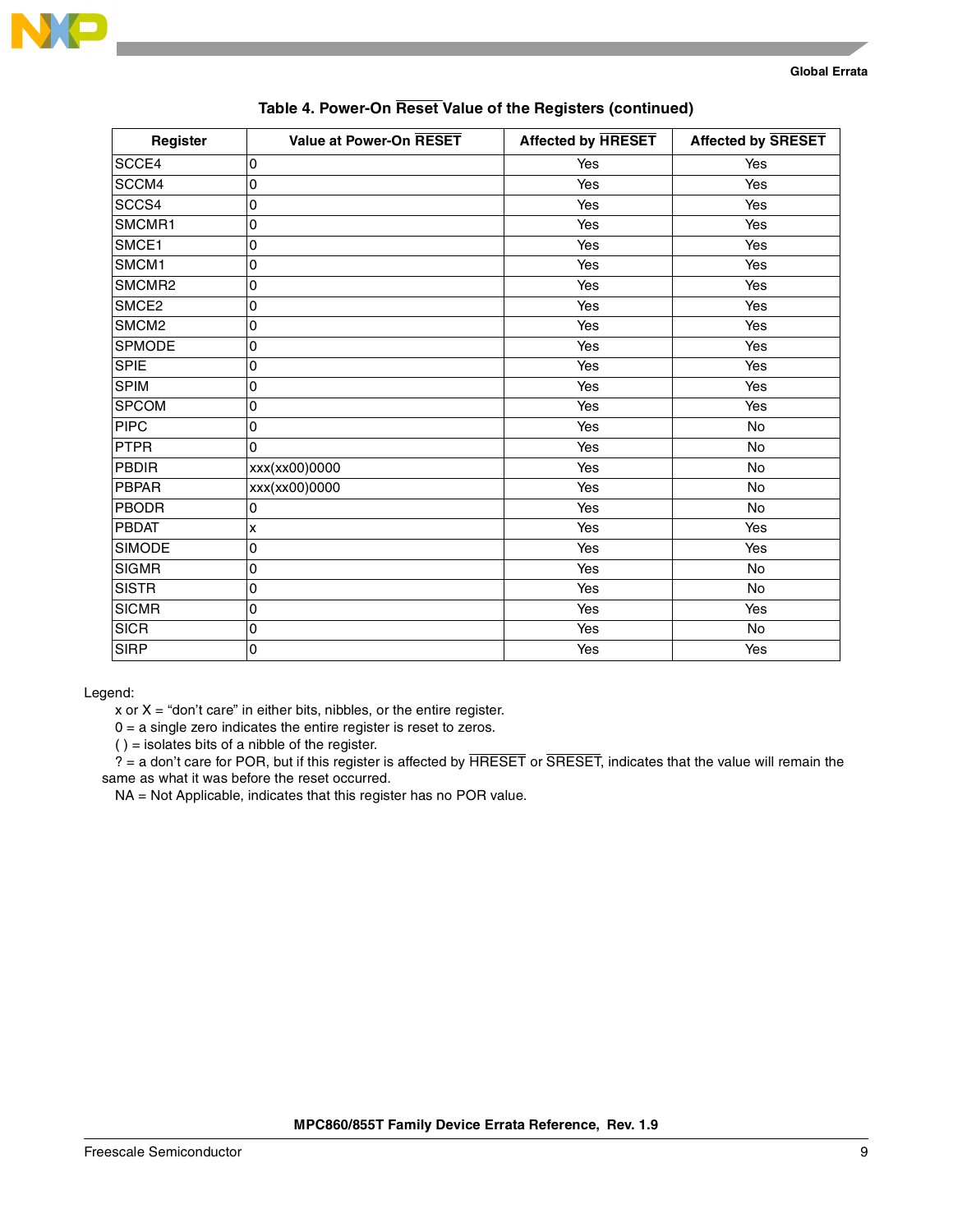

# **SIU Errata**

## **SIU1 CLKOUT signal drive**

### **Description:**

The MPC860's capability to change the strength of the output buffer drive of CLKOUT is not functional. The strength of the output buffer can be modified between the following two states:

- Full strength—COM =  $00$  or COM =  $01$  in the SCCR register
- $Disable d$   $-COM = 11$

### **Workaround**:

Do not use fractional drive capability.

## **SIU2 Data show cycle hang condition**

#### **Description:**

If the DSHW bit in the SIUMCR register is set in order to allow data show cycles to take place on the external bus, and the CPM initiates a DMA transfer to/from an internal address (for example the dual port RAM), the chip will hang.

#### **Workaround:**

If DMA accesses are initiated to internal locations, reset the DSHW bit.

## **SIU3 Incorrect timing of PCMCIA slot B ALE signal**

#### **Description:**

This erratum only affects designs that use latches for the address in their PCMCIA slot B interfaces.

The intended operation of the PCMCIA ALE signal is that ALE should assert with the address on the rising clock edge (plus the delay specified in Spec P52) and negate on the rising clock edge (plus the delay specified in Spec P53). However, for PCMCIA slot B, the ALE signal asserts and negates on the falling clock edge immediately prior to the intended edge.

This behavior shortens the address setup time for sampling in the external address latches used for PCMCIA slot B.

#### **Workarounds:**

Either of the following will serve as a workaround to this erratum:

- Verify address latch timing with this new timing information. If it is satisfied, there is no problem.
- Do not use external address latches for the PCMCIA slot B interface.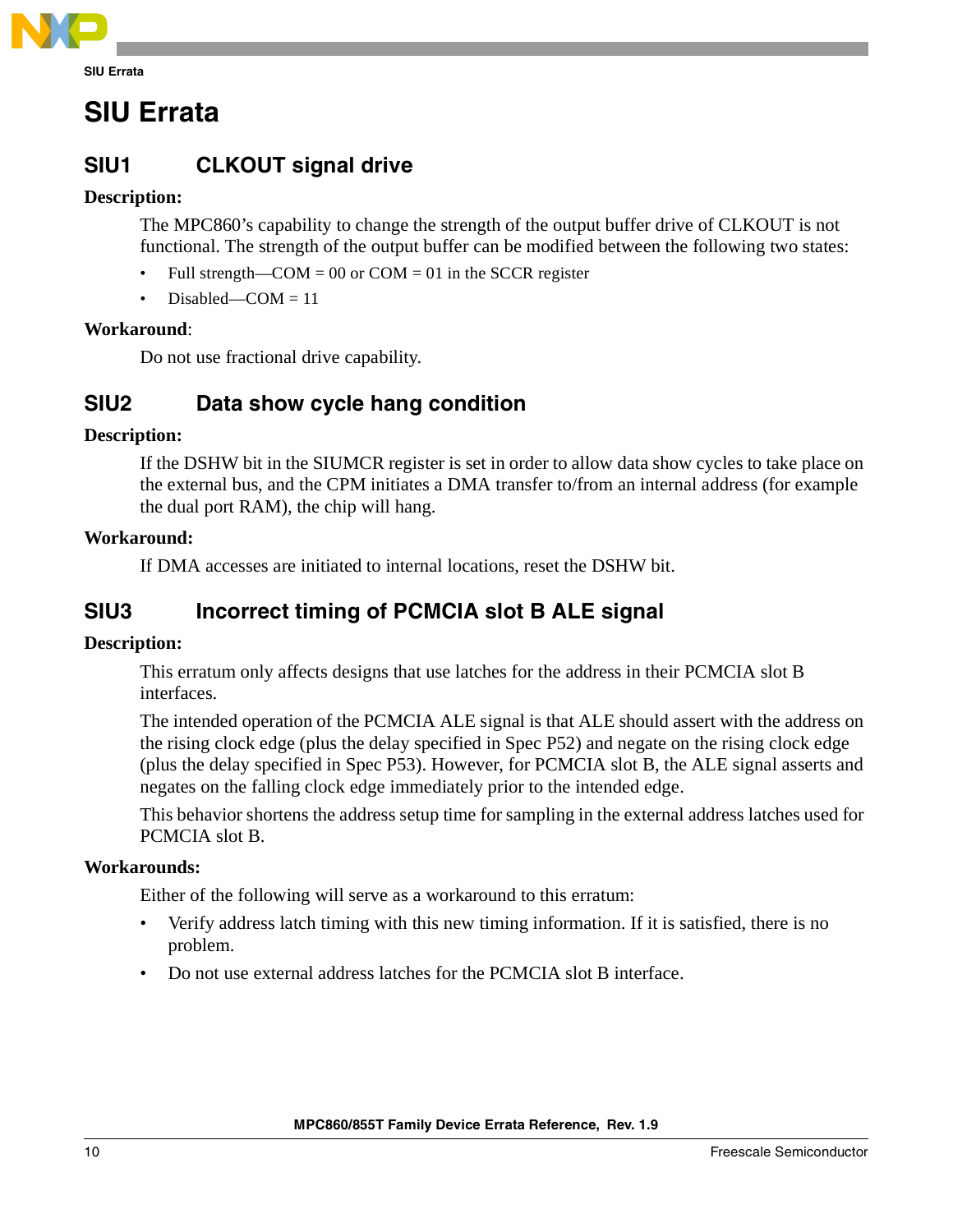

## **SIU4 Spurious external bus transaction following PLPRCR write**

#### **Description:**

This erratum only affects designs that execute code from synchronous memories or bus slaves.

Spurious external bus transactions can occur after executing a store to the PLPRCR register, which changes the PLL multiplication factor (MF bits). This store causes the PLL to freeze the clocks while another external bus access is already visible on the pins of the chip. This appears externally as a transaction that begins, has its clocks frozen, and is abruptly aborted without following the bus protocol.

This behavior only affects systems with bus slaves that implement synchronous state machines that are sensitive to bus protocol violations. Synchronous DRAMs are not affected, and synchronous bus slaves that ignore bus signals when not selected (for example, Tundra QSPAN) are not affected.

This erratum will only cause problems in one of the following situations:

- The device is executing code from a slave that implements a state machine dependent on the 60x bus protocol, where that state machine might "get lost."
- There is an external device that snoops the 60x bus and implements a state machine; this state machine might "get lost."

The impact of this erratum has been deemed minimal, and it will therefore not be corrected.

#### **Workaround:**

The behavior exhibited in this erratum is a secondary symptom of the behavior of SIU9. See the description of SIU9 for the suggested workaround. The workaround described there will also avoid the above-described spurious external bus transaction.

## **SIU5 Bus monitor failure after TEA assertion**

#### **Description:**

The bus monitor does not activate for the access immediately following an access that terminated with a TEA assertion (either internally or externally generated). Therefore, if the following access is to an unmapped address, the access will not be terminated by the MPC860. If this is allowed to occur, the cycle can potentially be endless, causing the system to hang.

The impact of this erratum has been deemed minimal, and it will therefore not be corrected.

#### **Workaround:**

Any of the following will serve as a workaround to this erratum:

- Avoid this situation (which should not occur in a normal system).
- Terminate the cycle externally (for example, implement an external bus monitor).
- Rely on the software watchdog timer to reset the system if this error occurs.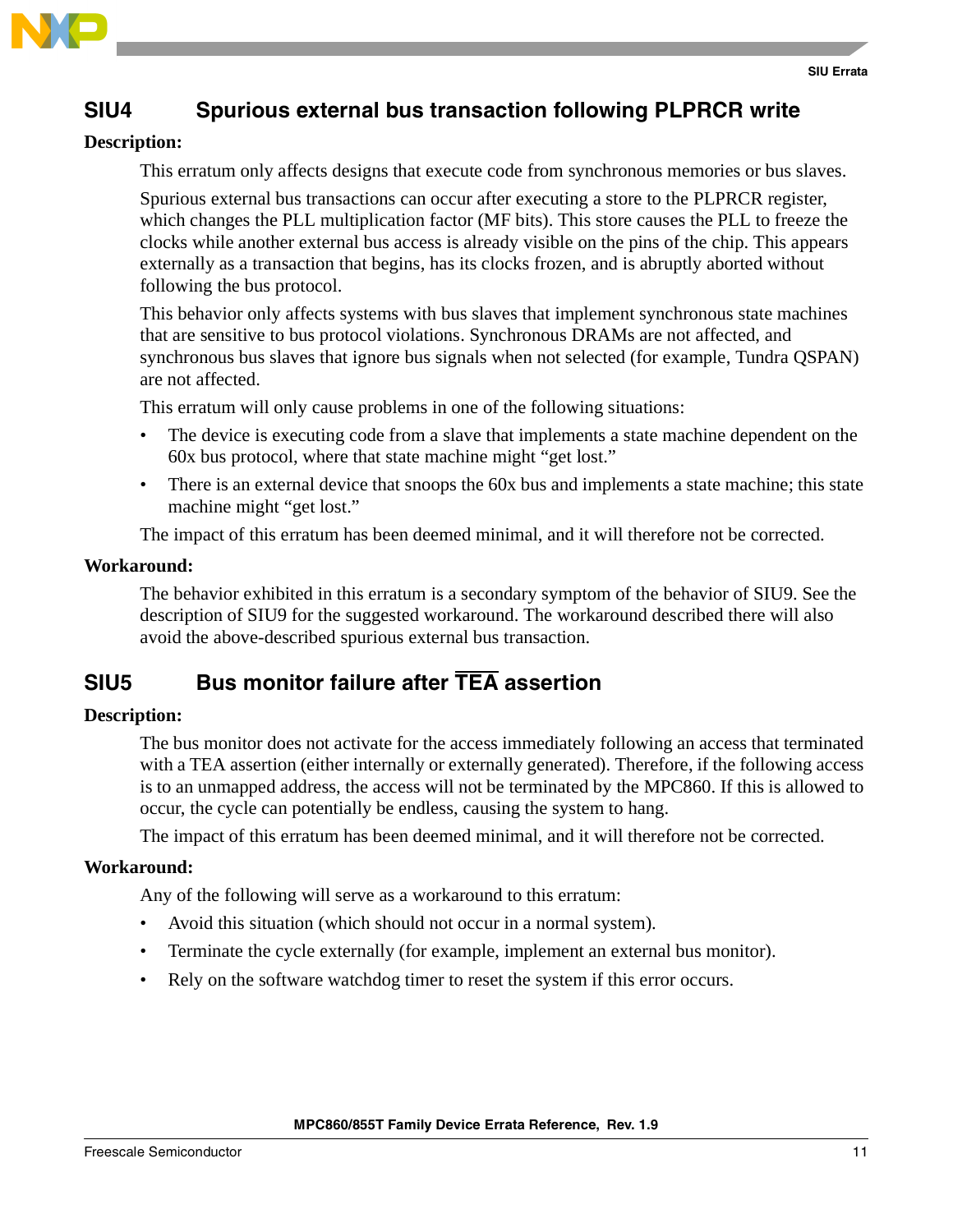

**SIU Errata**

## **SIU6 Incorrect reporting of loss-of-lock reset status**

## **Description:**

The RSR[LLRS] bit is set by both unintentional and software-initiated loss-of-lock; it should be set only by an unintentional loss-of-lock. Software-initiated loss-of-lock (that is, changing the SPLL multiplication factor or entering low-power modes) should not set this bit.

The impact of this erratum has been deemed minimal, and it will therefore not be corrected.

### **Workaround:**

The PLPRCR[SPLSS] functions as intended. Reference this bit instead.

## **SIU7 Missed DRAM refresh cycles with external masters**

### **Description:**

If the MPC860 is using internal arbitration (SIUMCR[EARB]=0), and the arbitration request level (SIUMCR[EARP]) for external masters is greater than zero, then if a request by an external master (signalled by  $\overline{RED}$ ) occurs simultaneously with a request from the DRAM refresh controller, the request from the DRAM refresh controller is cancelled. This results in a missed refresh cycle. In a system with many bus requests by external masters, this can potentially result in the cancellation of all DRAM refreshes.

### **Workaround:**

Any of the following will serve as a workaround to this erratum:

- Program SIUMCR[EARP] to zero.
- Increase the refresh rate to compensate for the potential cancellation of refresh cycles. Treated probabilistically, it should be possible to keep the refresh rate above a minimum intended rate. This is difficult to model exactly but can be roughly estimated. For the following discussion:
	- $\sim N$  = proportion of bus bandwidth used by internal MPC860 masters (other than refresh)
	- $\overline{E}$  = proportion of bus bandwidth used by external masters
	- $\overline{A}$  = proportion of bus bandwidth available for refresh

By definition,  $N + E + A = 1$ .

The proportion of time that a refresh request can occur is  $(E+A)$ .

The probability that a refresh request will be cancelled is  $E / (E+A)$ . If P is the probability that the refresh request will be successfully transacted,  $P = 1 - [E/(E+A)].$ 

Therefore, to compensate for the cancellation of requests, increase the refresh request rate by 1/P.

For a numerical example, assume that internal and external masters each use 30% of the bus bandwidth. Thus,  $N = 0.3$ ,  $E = 0.3$ , and  $A = 0.4$ . In this example, set the refresh rate to 1.75 times the intended rate.

Note, however, that this workaround becomes impractical as A approaches zero.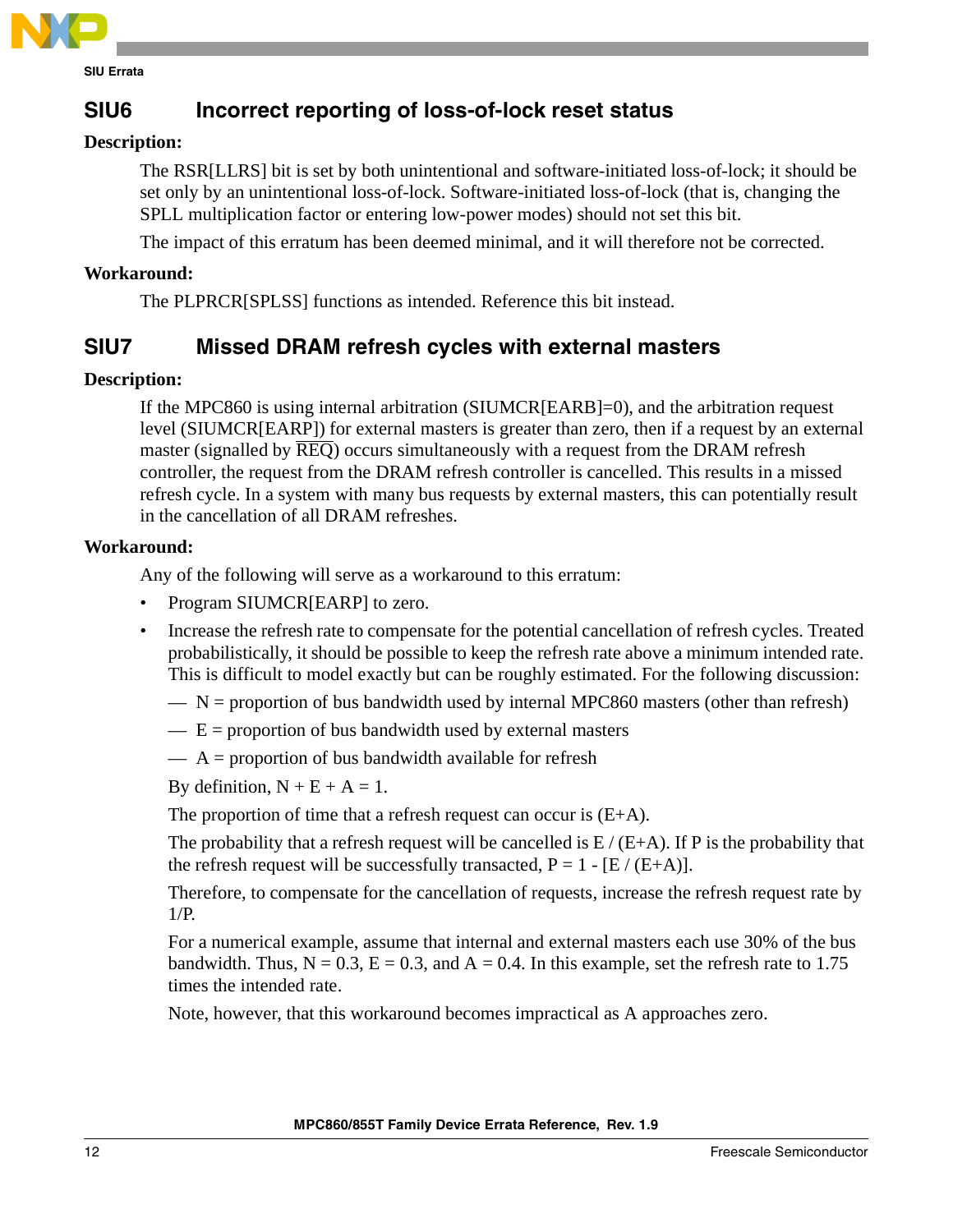

• Implement a software-controlled refresh initiated by a periodic timer request. The user should program the PIT timer (or a CPM timer) to provide a periodic interrupt. The interrupt service routine should incorporate a software routine to refresh a memory block. This software refresh routine can consist of either reads from the appropriate DRAM page or, more simply, execution of the UPM's refresh routine through a RUN command to the MCR. The second method is recommended, as it is simpler and uses the DRAM's internal counter to keep track of the row to be refreshed. The user should choose the size of memory block to be refreshed per interrupt in order to minimize the impact of the interrupt overhead.

At one extreme, assume a system with two 4Mx32 DRAM banks controlled by  $\overline{CS2}$  and  $\overline{CS3}$ . Each bank has 2048 pages (rows), and each page must be refreshed every 15.6 ms. If the UPM refresh pattern called by the software-refresh routine is set up to loop 16 times (and therefore can refresh 16 rows per call), the timer interrupt should occur every (16/2048)\*15.6 ms, or approximately  $120 \mu s$ . If one iteration of the UPM refresh pattern is 5 clocks, the total time required to execute the software-refresh routine (plus overhead for fetching instructions) for both banks is  $5*16*2+20 = 180$  clocks. Assuming an interrupt service routine entry/exit overhead of 1200 clocks, each refresh interrupt would take approximately 1400 clocks, or 28 µs (assuming a 50-MHz system clock). An ISR consuming 28 µs out of every 120 µs period would consume 23.3% of the CPU, with 8200 interrupts per second.

At the other extreme, the entire memory (2048 refresh cycles per bank) can be refreshed every 15.6 ms. In this case, the software refresh routine would require  $1200+(2048/16*180) =$ 24240 clocks, or 485 µs. In this case, the ISR would consume 485 µs out of every 15.6 ms, or 3% of the CPU, and would require only 64 interrupts per second. However, system tasks would be stalled for 485 µs while waiting for the refresh task to complete.

The best compromise lies in between. For example, at 64 pages per interrupt, the software refresh routine consumes  $1200+(64/16*18) = 1920$  clocks, or 38.5 µs. The CPU bandwidth consumed would be  $38.5 \mu s/(120 \mu s^*4)$  or about 8%, with about 2000 interrupts per second.

Example code implementing this software refresh follows below:

#=================================================================

#This code initialize the PIT timers to interrupt (number 0) every ~24000 clocks

xor 10,0,0 ori 10,10,0xaa33 oris 10,10,0x55cc stw 10,RTSECK\_OFFSET(20) # OPEN RTC KEY

stw 10,RTSEC\_OFFSET(20) # RESET RTC divider

addis 10,10,0x80 stw 10,PISCR\_OFFSET(20) # CLEAR PIT INT bit

lwz 7,SCCR\_OFFSET(20)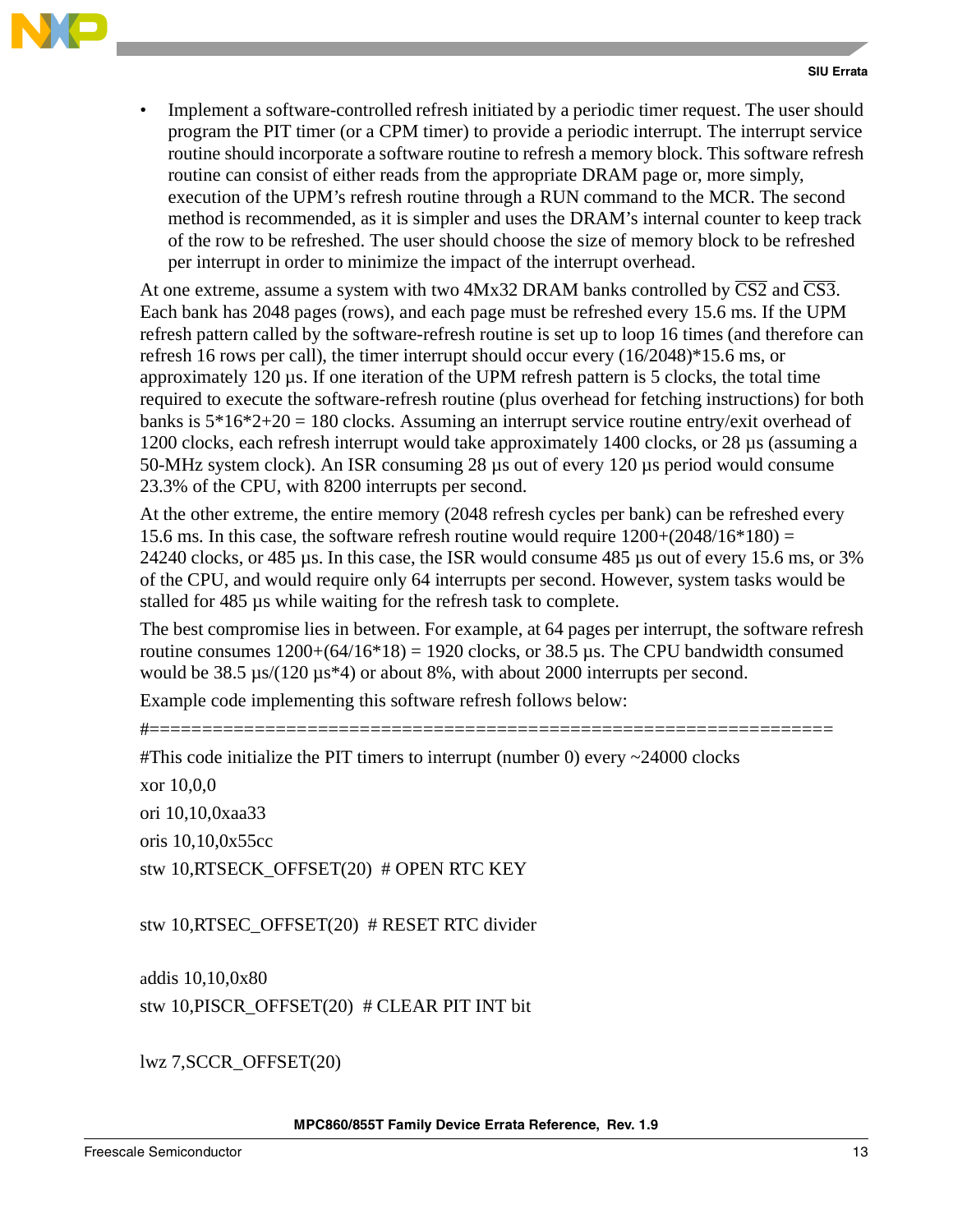

```
andi. 8,7,0xffff
andis. 9,7,0xff7f
or 7,8,9
oris 7,7,0x0100
stw 7, SCCR_OFFSET(20) # RTC_CLK = SYSCLK/512
xor 9,0,0
addis 9,9,0x2f
stw 9,PITC_OFFSET(20) # Int every 24000 system clocks
xor 10,0,0
addis 10,10,0x85
stw 10,PISCR_OFFSET(20) # PIT enable
sync
#=================================================================
#The interrupt routine should include the following code:
#=================================================================
INT0 :
lhz 9,PISCR_OFFSET(20) #
sth 9,PISCR_OFFSET(20) # CLEAR PIT INT bit
andi. 9,9,0x80
bc 0x4,2,INT0_L
xor 8,8,8
ori 8,8,0x0030
oris 8,8,0x8080 # Refresh CS_0 by MCR command
stw 8,MCR_OFFSET(20) # MCR(UPMB,0x30)
stw 8,MCR_OFFSET(20) # MCR(UPMB,0x30)
stw 8,MCR_OFFSET(20) # MCR(UPMB,0x30)
stw 8,MCR_OFFSET(20) # MCR(UPMB,0x30)
ori 8,8,0x2000 # Refresh CS_1 by MCR command
stw 8,MCR_OFFSET(20) # MCR(UPMB,0x30)
stw 8,MCR_OFFSET(20) # MCR(UPMB,0x30)
stw 8,MCR_OFFSET(20) # MCR(UPMB,0x30)
```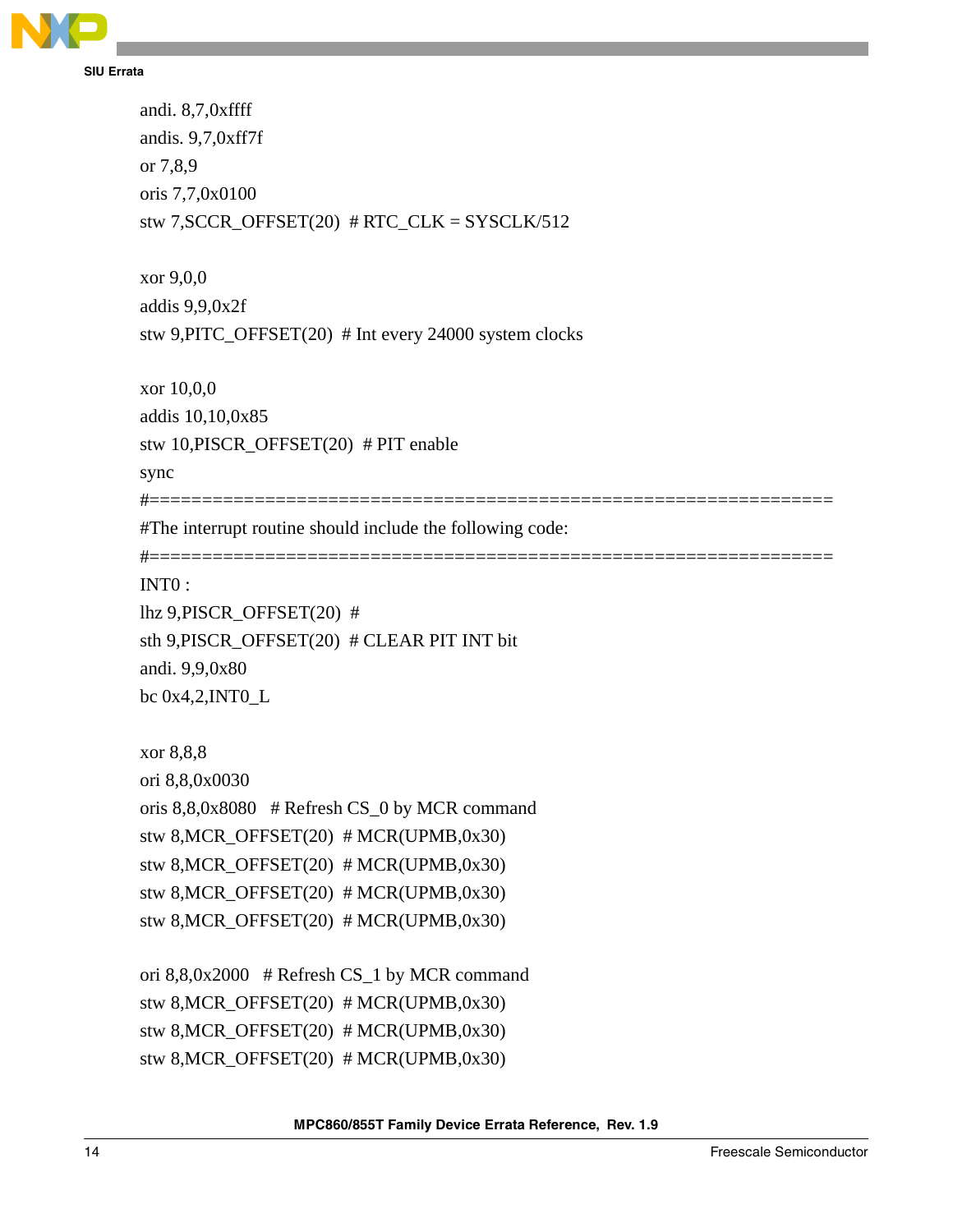

stw  $8, MCR\_OFFSET(20)$  # MCR(UPMB, $0x30$ )

| $\mathbf{I}$<br>11 Y<br>.<br>. |
|--------------------------------|
| _________                      |

## **SIU8 Lock/unlock function of RSR also locks/unlocks SCCR**

#### **Description:**

When the RSR is locked or unlocked through the RSRK register, the same function is also performed on the SCCR.

#### **Workaround:**

This erratum should not affect user software as long as one is aware of it. In order to avoid possible software errors due to this (if, for example, the associated code statements were reordered by the user in a code revision), as a code convention one should always perform the unlock-modify-lock operations in immediate succession on individual registers. That is: unlock the register, modify it, then lock it.

## **SIU9 CPU receives machine check after writing to the PLPRCR**

#### **Description:**

The CPU may receive a machine check after writing to the PLPRCR. This error is caused by an extra clock generated by the clock block after the SIU releases the bus.

The error occurs when the CPU begins a transaction after the SIU releases the internal bus. Due to the PLPRCR write, the CPU's clocks are stopped. However, the extra clock allows the CPU's transaction to begin before the clocks stop. Therefore, the CPU's clocks are stopped in mid-transaction, and its transaction never receives acknowledgement. When the CPU resumes operation, it receives a machine check.

The failure mechanism is due to an internal logic synchronization issue aggravated by memory refreshes performed by the UPM. The problem is most often exhibited when entering and exiting low-power modes frequently, such as when using doze mode to conserve power. The probability of encountering this problem is small but finite (approximately one in a million).

#### **Workaround:**

Prevent the CPU from getting the bus during the extra clock following the PLPRCR write. To do so, enable the instruction cache and create a software delay. To calculate how long of a delay is necessary, take the longest bus transaction in CPU clocks (including memory refresh or PCMCIA access). The resultant number of clocks must be executed using instructions such as NOP (1 clock), ISYNC (2 clocks), or DIVW (13 clocks). The instructions for the delay must either fit in one cache line, or some other mechanism must be used to make certain that the instructions for the delay are in the cache. The instructions of the delay must be executed after the PLPRCR write, which can be enforced by the ISYNC instruction. The length of the software delay must also be greater than or equal to the length of the longest bus transaction (in CPU clocks).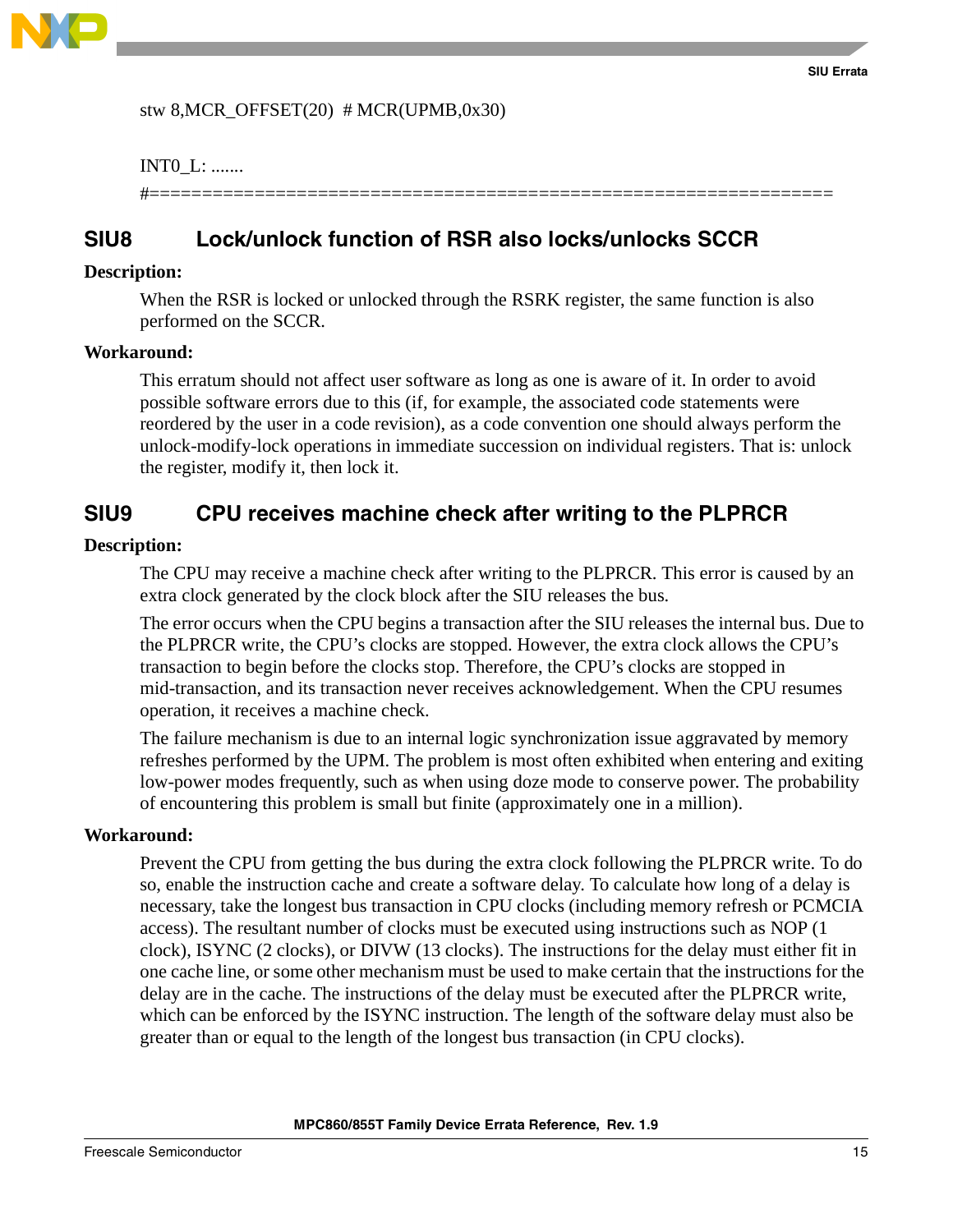

For example, if the longest transaction is eight bus clocks and the CPU is in 1:2 mode, the delay required is 16 clocks. This can be accomplished with two DIVW instructions. The instruction cache must be enabled to make certain that the code sequence is loaded into the cache as a unit, and the PLPRCR write should be aligned to a 16-byte boundary to make sure it is the first instruction in the cache line containing the sequence. The following workaround code is suggested:

```
.align 16
.global SetPLPRCR
SetPLPRCR:
   stw 4, PLPRCR_OFFSET(3) # burst aligned address
   isync # isync
   addi 3, 0, 1 # safeguard against divide-by-zero
   divw 4, 4, 3
   divw 4, 4, 3
   blr
```
## **SIU10 RTC/PIT does not count properly when the pre-divider is four**

#### **Description:**

The periodic interrupt timer (PIT) consists of a 16-bit counter clocked by the PITRCLK clock supplied by the RTCLK clock (real time clock). The 16-bit counter counts down to zero when loaded with a value from the PITC. After the timer reaches zero, the PS bit is set and, if the PIE bit is a logic one, an interrupt is generated. The user can program the RTC and PIT clock to be divided by 4 or 512 (depending on SCCR[RTDIV]). When the RTC clock is divided by four, an interrupt will not occur due to a bug in the rtclk sync raw logic. The rtclk sync raw is the real time clock for the RTC timers, and its frequency is the same as rtclk\_raw. If the PLL output clock is enabled and not in reset state, and the timer has not expired, the rtclk sync raw clock has a 25% duty cycle synchronous with a system T4 tick; otherwise this clock is the same as rtclk\_raw.

From the ckpspcl schematics, rtclk\_raw also selects rtclk\_sync\_raw. There is no issue with the above statement when the pre-divider is set to 256 clocks because the select line is slower then the selected clock source. However, when the pre-divider is set to four, there is supposed to be a rtclk\_sync\_raw edge every two clocks. The rising edge of this clock will disappear due to a race between rtclk\_sync\_raw (as the select line) and the ckp\_rtclk\_sysd (as the data for the mux).

At room temperature, this generates a spike signal, and at hot temperature, this degrades and disappears. When this happens, the RTC does not count properly, and no interrupt occurs.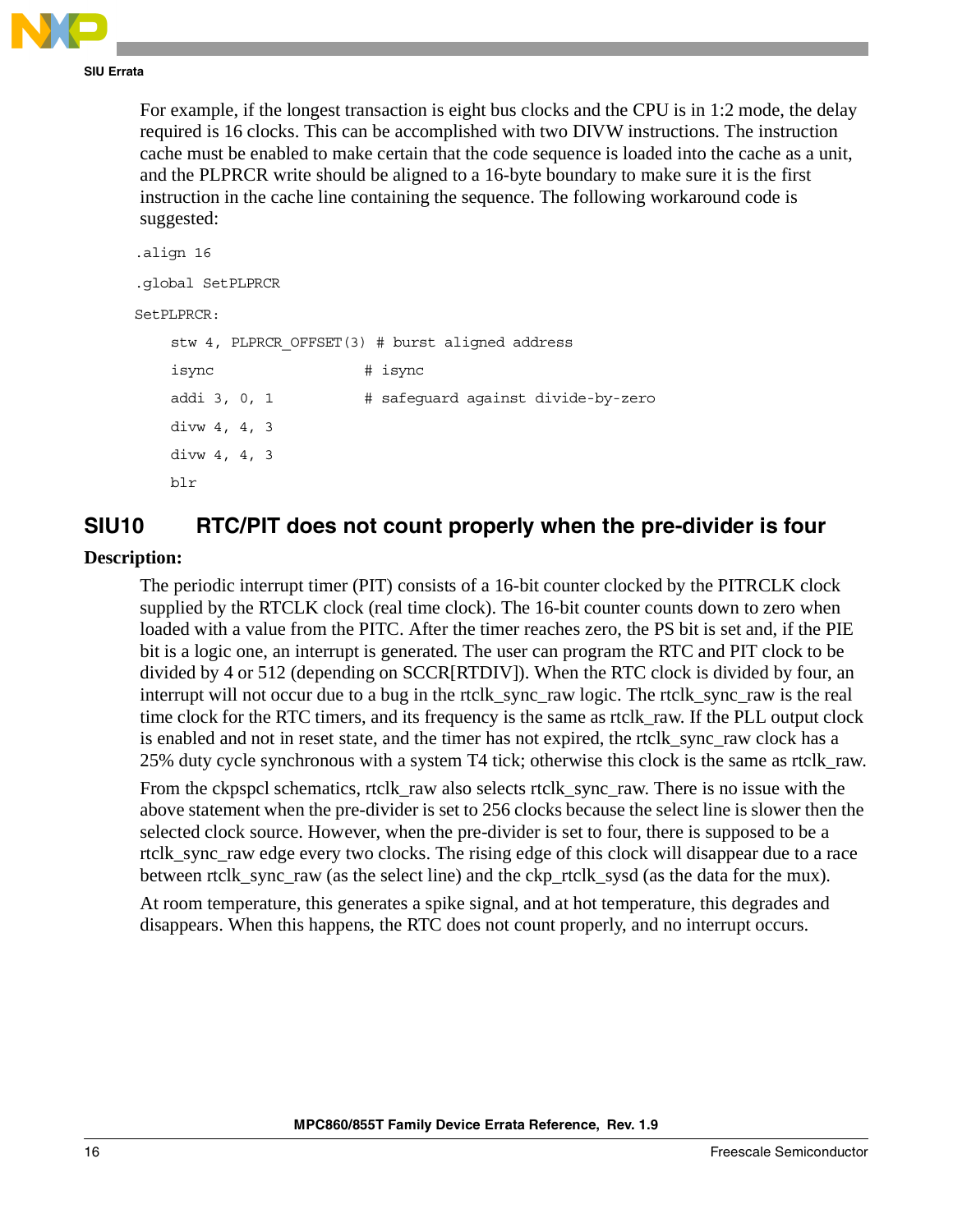

## **CPM Errata**

## **CPM1 Microcode bug in Async HDLC & IrDA protocol**

#### **Description:**

If the first character received of a new buffer descriptor (BD) is either an unmapped (discardable) control character or the control escape character (\$7D), erroneous operation will result.

#### **Workaround:**

Download and use the microcode patch available from Freescale.

## **CPM2 I2C receive problem in arbitration-lost state**

#### **Description:**

If the MPC860 I2C master transmitter loses arbitration to another I2C master that is transmitting to the MPC860, the 860 receiver does not accept the message (address byte not acknowledged).

#### **Workarounds:**

Either of the following will serve as a workaround to this erratum:

- Avoid multiple master configuration.
- The other master should retry the operation through software.

## **CPM3 I2C error in FLT bit**

#### **Description:**

An error occurs if the FLT bit is set to turn on the digital filter for the I2C. The digital filter is activated by setting the FLT bit in the I2C mode register and is turned off at reset.

(However, note that this digital filter is not required for normal operation. The MPC8xx I2C is fully compliant to the I2C specification even without this digital filter.)

#### **Workaround:**

Do not turn on the digital filter for the I2C clock filter.

## **CPM4 Shared flags in Async HDLC**

#### **Description:**

If two Async HDLC frames are separated by a single shared flag, the second frame is discarded.

#### **Workaround:**

Download and use the microcode patch available from Freescale.

## **CPM5 I2C master fails to receive after executing write**

#### **Description:**

If the I2C channel performs a transaction (read or write command) in master mode, it fails to receive a transmission from another master and responds with NACK.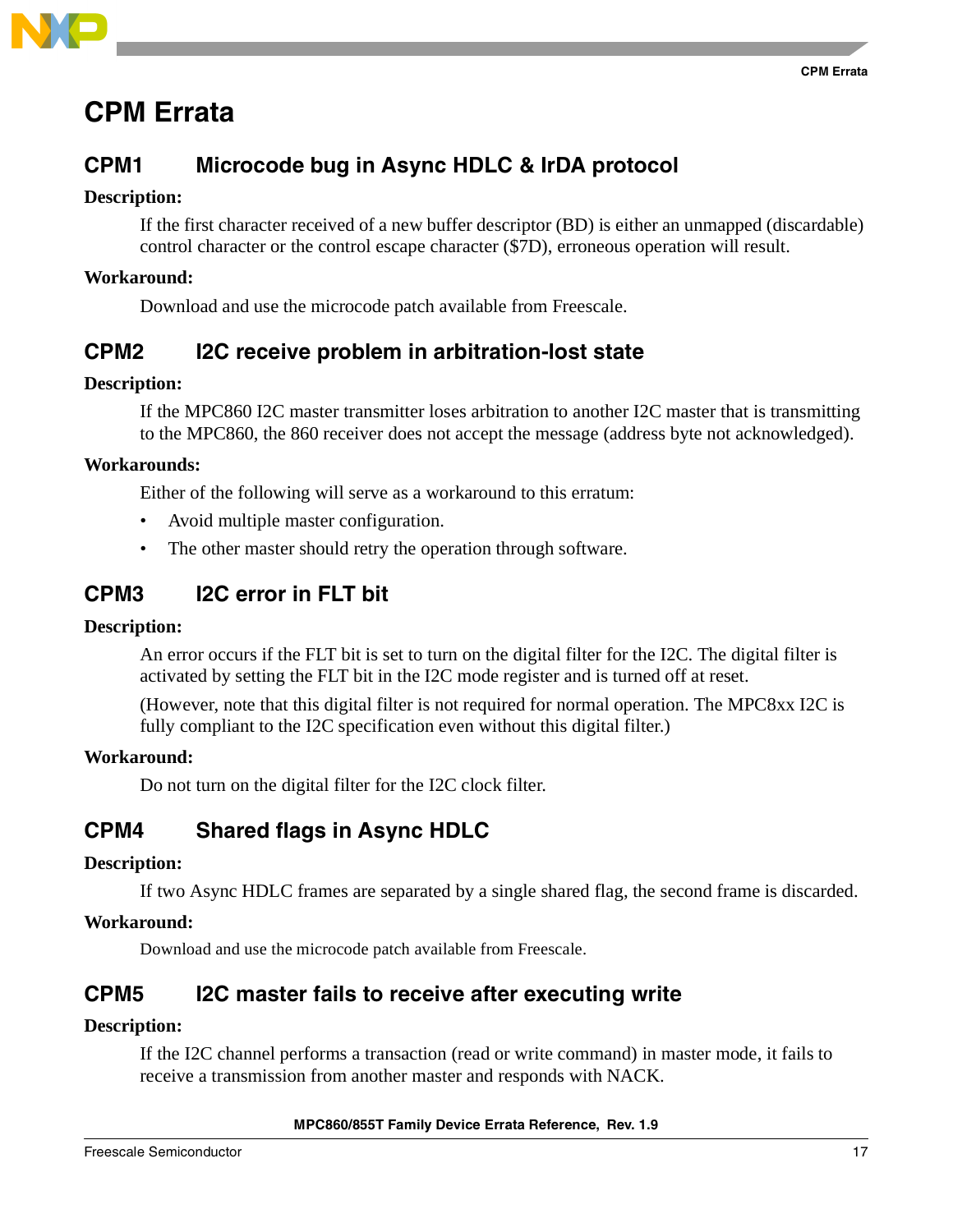

**CPM Errata**

Furthermore, if the I2C master then attempts to perform another transaction (read or write command) after the failed reception, the transaction fails with an underrun error.

#### **Workaround:**

After the master I2C channel completes its transmission, disable and re-enable the channel in the I2MOD register (thereby resetting it).

## **CPM6 I2C receives single-byte buffers after failed transaction**

## **Description:**

The following is true if the I2C channel is in master mode:

• If the I2C master attempts a transaction (read or write command) that receives a NACK and then attempts to execute a read to another slave, it receives the first byte of the slave's message in one buffer, closes the BD, and continues to receive the rest of the message in the subsequent BDs. This reception of the first byte in a single-byte buffer will happen regardless of the MRBLR.

The following is true if the I2C channel is in slave mode:

If the I2C slave responds to a read command (that is, performs a transmission) and then responds to a write command (that is, performs a reception), it receives the first byte of the master's message in one buffer, closes the BD, and continues to receive the rest of the message in the subsequent BDs. This reception of the first byte in a single-byte buffer will happen regardless of the MRBLR.

#### **Workaround:**

After the I2C channel performs a transmission (master read or write, or slave response to read), disable and re-enable the channel in the I2MOD register (thereby resetting it).

## **CPM7 I2C receiver locks, holding SDA low**

#### **Description:**

The I2C receiver may lock up, holding the SDA line low, in a system that has slow rise/fall time on the I2C clock (SCL) if the environment is noisy.

#### **Workaround:**

Set the I2C predivider to 32 (by setting I2MOD[PDIV]=00), and restrict the rise/fall time of SCL to 0.5 µs. In addition to this, for revision C.0 and later of the MPC860, enable the digital filter through the I2MOD[FLT]. (For previous revisions of the MPC860, the digital filter is not functional.)

## **CPM8 I2C master collision after 'double start'**

#### **Description:**

The following situation causes the I2C controller to collide with the transmission of another master:

1. Another I2C master performs a 'master write' to the I2C controller of the MPC860.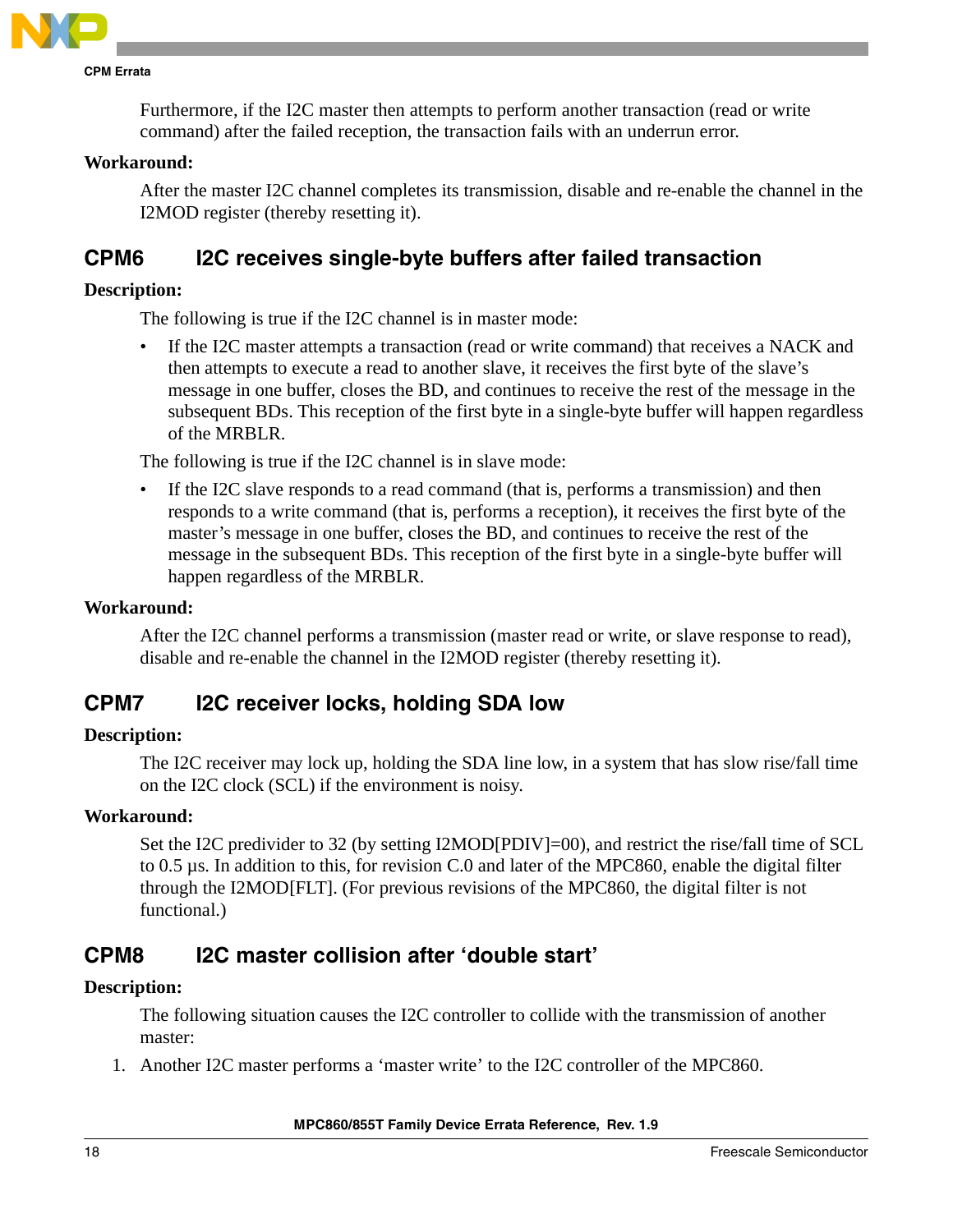

- 2. The I2C controller waits for the I2C bus to become idle in order to become the master and perform a transaction.
- 3. The other I2C master asserts a new 'START' condition without asserting a 'STOP' condition. In this situation, the I2C master of the MPC860 will incorrectly interpret the new 'START' condition as generated by itself and therefore drive the I2C bus concurrently with the other master.

#### **Workaround:**

Avoid performing back-to-back START conditions on the I2C bus.

## **CPM9 I2C short aborted transmission after NACK**

#### **Description:**

The following situation causes the I2C controller of the MPC860 to send a short aborted transmission:

- 1. The I2C controller performs a transaction, transmitting a buffer that has no STOP condition at the end. The next buffer (not yet transmitted) issues a START condition, producing back-to-back transactions without an intervening STOP (also known as 'double start').
- 2. The I2C controller receives a NACK on the last or next-to-last byte of the buffer.

In this situation, the I2C controller will assert a STOP condition (as expected by the I2C protocol). However, when software subsequently issues a new start command (I2COM =  $0x81$ ), the I2C master will begin its next transaction erratically. It will issue a START condition, drive one bit of the message, drive a new START condition, and restart the transmission (including the first bit).

#### **Workaround:**

Do not set up the I2C controller to perform 'double start'.

## **CPM10 I2C split receive buffer between loopback and read**

#### **Description:**

If the I2C master of the MPC860 performs a loopback transaction (that is, a master write to its own I2C address or a master write to the general call address with general call reception enabled) and then performs a master read transaction, the receive buffer used for the loopback transaction is closed after the first byte of the read transaction is received, instead of after the loopback transaction. Thus, the received data from the read transaction is split between the loopback buffer and the intended receive buffer.

#### **Workaround:**

Avoid performing loopback transactions during normal operation.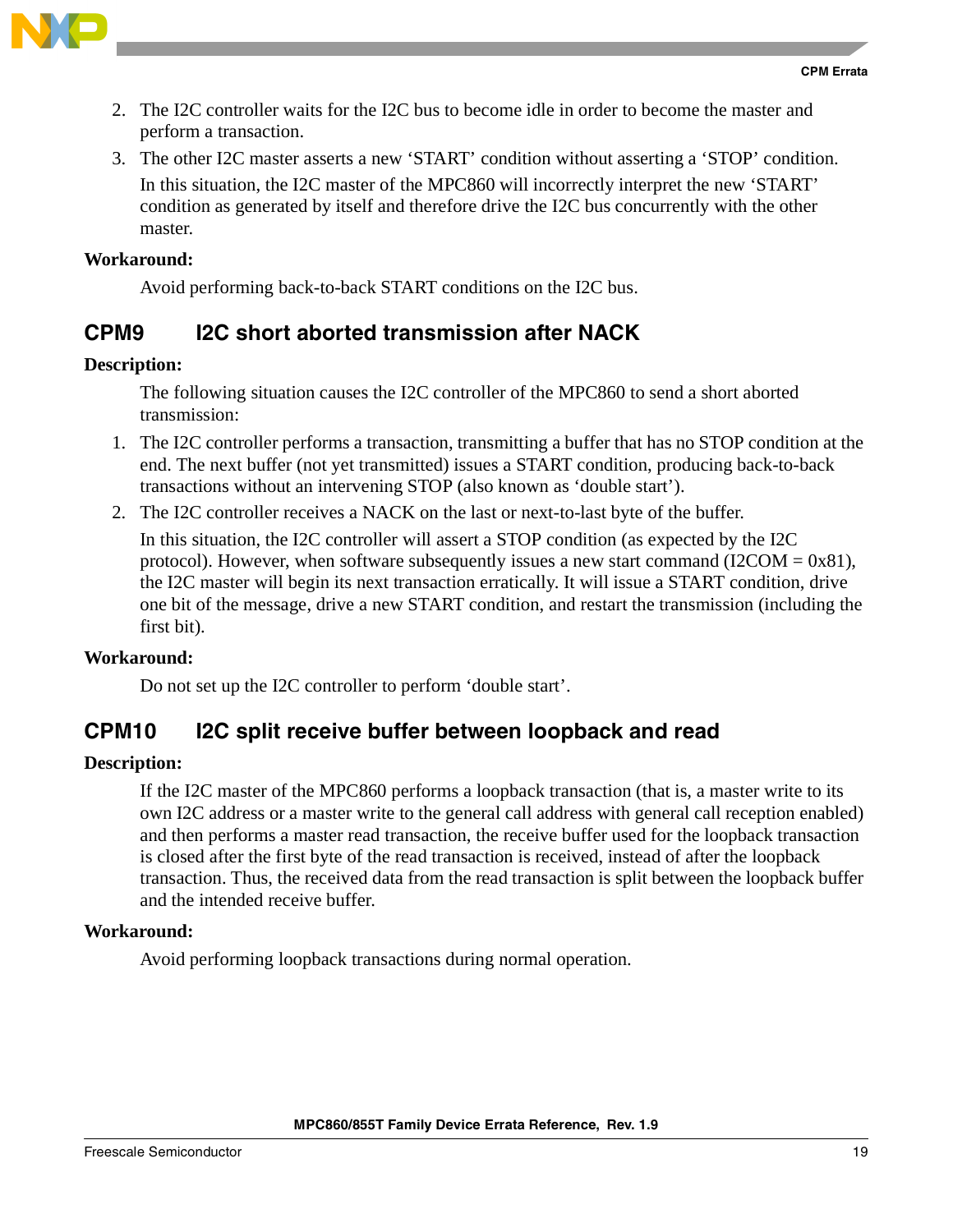

**CPM Errata**

## **CPM11 I2C spurious BSY errors after reception in I2C master mode**

### **Description:**

This erratum occurs when the I2C controller of the MPC860 is configured as an I2C master and is the target of another master's write. After the MPC860 receives data from the master (and thus closes the receive buffer appropriately), the controller will attempt to open the next receive buffer (even though there is no receive data). If there is no buffer available, it will generate a BSY error.

#### **Workaround:**

Ignore BSY errors in this case.

## **CPM12 RCCR must be written as a word**

#### **Description:**

RCCR[ERAM4K] (located at address IMMR+0x9C7) is cleared if the RCCR is written as a byte or halfword (to addresses IMMR+0x9C4, IMMR+0x9C5).

#### **Workaround:**

To change the RCCR bytes at address IMMR+(0x9C4, 0x9C5), write the whole word (addresses IMMR+0x9C4 to IMMR+0x9C7).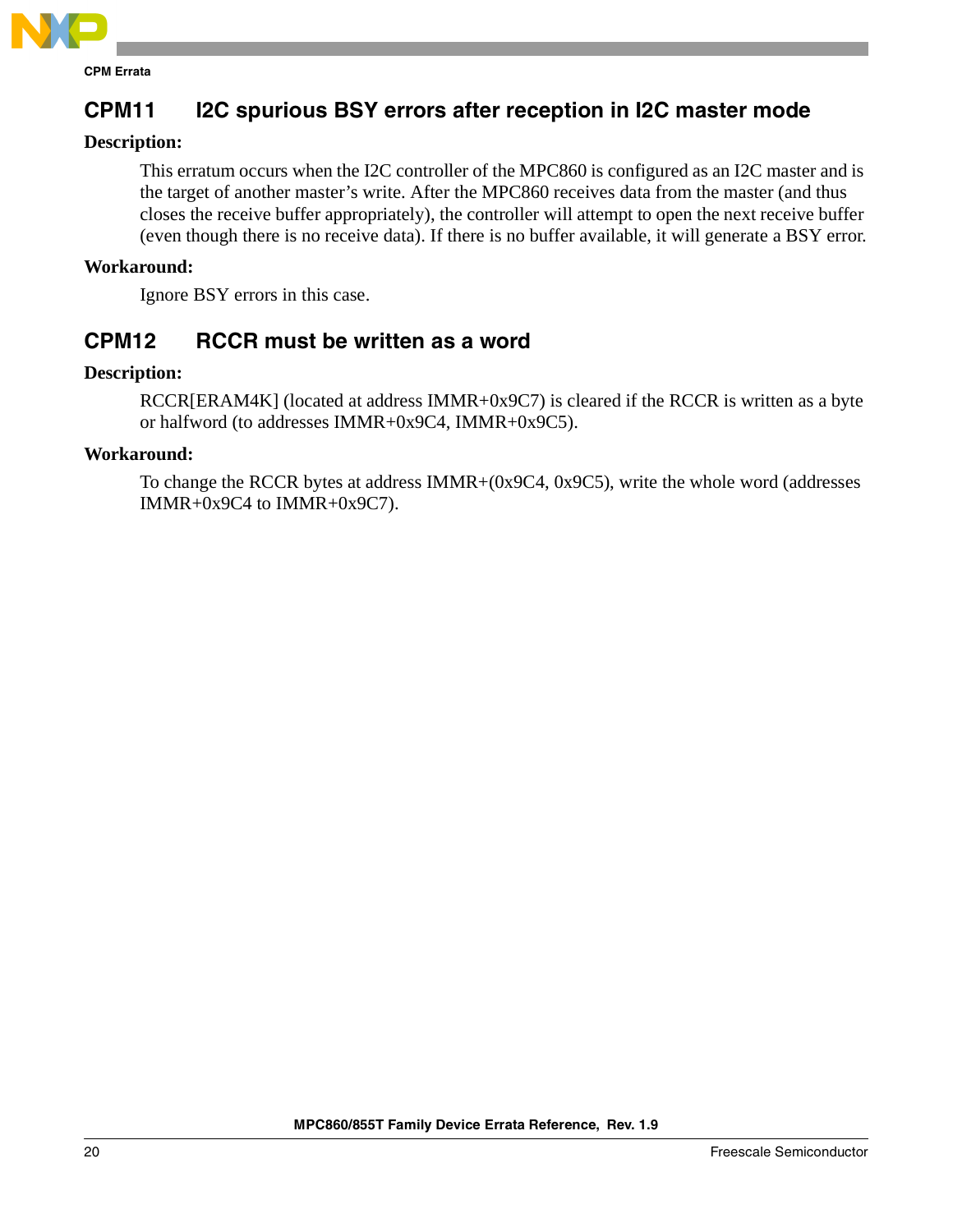

# **General Errata**

## **G1 Termination of open drain and active pull-up pins**

#### **Description:**

Open drain pins and active pull-up pins drains "high" current when the input voltage to them is higher than VDDH. The excess current at the pin in question is approximately 150 microamps.

Active pull-up pins include:  $\overline{BB}$ ,  $\overline{TS}$ ,  $\overline{TA}$ , and  $\overline{BI}$ 

Open drain pins include: TEA, HRESET, SRESET, and any general-purpose I/O programmed as open drain

#### **Workaround:**

Connect the external pull-up resistor on these pins to the VDDH power supply.

## **G2 Higher than expected Keep-Alive Power (KAPWR) current when main power (VDDH & VDDL) is removed**

#### **Description:**

Four nodes within the MPC860 float when VDDH and VDDL power is not supplied to the device. When this condition, which is typical in power down mode, occurs, the current drain on the keep-alive power rail is greater than expected.  $(10 - 20 \text{ mA} \text{ versus } 10 \text{ }\mu\text{A})$ 

#### **Workaround:**

Provide adequate current source for the KAPWR pin in power down mode.

## **G3 EXTCLK and CLKOUT clocks may not be in phase in half-speed bus mode**

#### **Description:**

When the MPC860 uses EXTCLK as an input clock source, MF=001 in PLPRCR (that is, the frequency of EXTCLK is half that of the internal clock), and half-speed bus mode is used (EBDF=01 in SCCR), the output clock from CLKOUT can be 90 or 180 degrees out of phase from the input clock. This will affect synchronous designs where the same clock source is used as an input to EXTCLK or to an external synchronous device (for example, a peripheral or ASIC).

#### **Workarounds:**

Case 1. Multiple external devices need to operate synchronously with the MPC860.

Use the CLKOUT pin of the MPC860 as the clock source for all external, synchronous devices (that is, CLKOUT is the effective system master clock to be used for distribution).

Case 2. It is necessary to synchronize an external master clock (for example, from a backplane), an MPC860, and external peripherals, to allow data transfer in all three directions.

• There is no known workaround for this case. Use full-speed bus operation.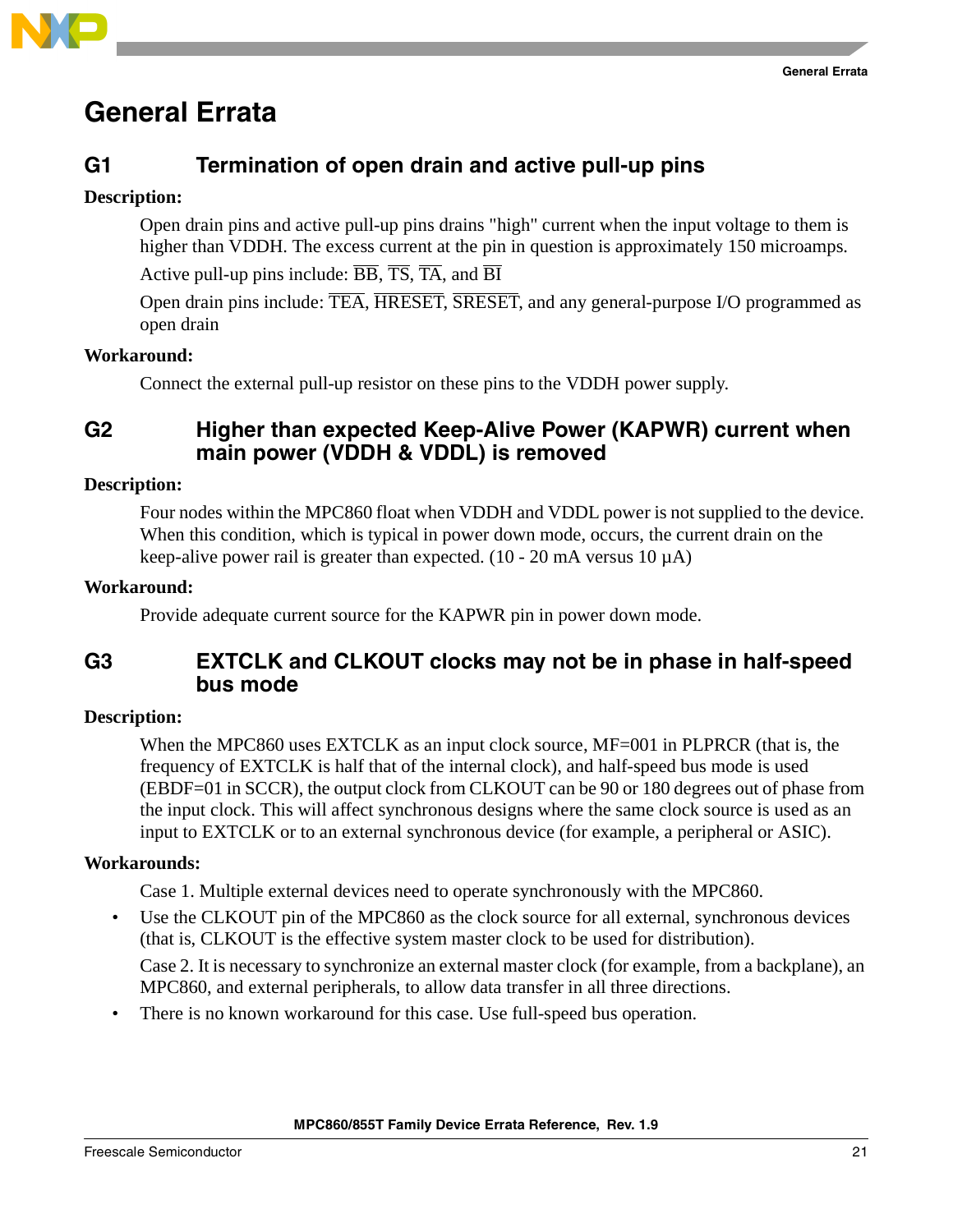

**General Errata**

## **G4 Potential problems caused by skew between EXTCLK and CLKOUT**

#### **Description:**

In correct operation, the PLL of the MPC860 will lock on the rising edge of the input clock. However, on these revisions of the MPC860, the PLL locks on the falling edge of the input clock. This affects the skew between EXTCLK and CLKOUT at the rising edge. The skew is dependent on the duty cycle of the input clock (but for a 50% duty cycle will not exceed 2nS). This affects synchronous designs where the same clock source is used as an input to EXTCLK, as well as to an external synchronous device (for example, a peripheral or ASIC).

#### **Workarounds:**

Case 1. Multiple external devices need to operate synchronously with the MPC860.

Use the CLKOUT pin of the MPC860 as the source of clock for all external, synchronous devices (that is, CLKOUT is the effective system master clock to be used for distribution).

Case 2. It is necessary to synchronize an external master clock (for example, from a backplane), an MPC860, and external peripherals, to allow data transfer in all three directions.

This workaround is a concept only. It has not been verified in hardware.

Insert a PLL between the external master clock and the EXTCLK pin of the MPC860. Connect the phase comparison pin of the PLL to the CLKOUT pin of the MPC 860. Also use the CLKOUT signal as the reference clock for distribution to the local external peripherals.

### **NOTE**

The PLL must be capable of operating with a permanent offset of -2nS, therefore the range of lock should extend to about -4nS.

A diagram of this concept is given in [Figure 1.](#page-21-0)



<span id="page-21-0"></span>**Figure 1. Workaround for Case 2**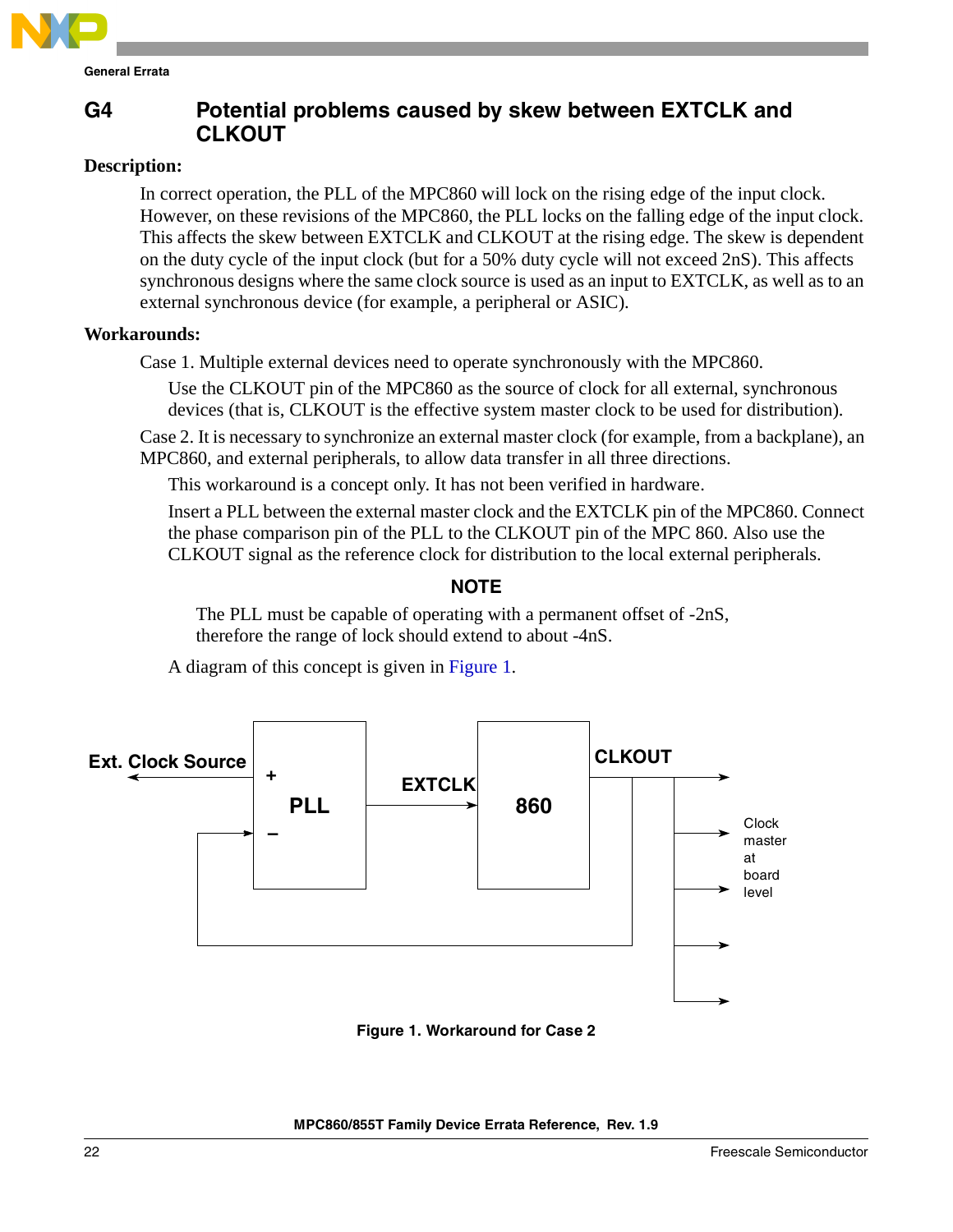

## **G5 ESD breakdown voltage for XFC pin less than Freescale-imposed requirements**

#### **Description:**

The XFC pin (T2) of this version of the MPC860 silicon fails Freescale's XC qualification of 1 Kvolt for the electrostatic discharge (ESD) breakdown voltage test. The maximum ESD voltage that can be applied to this pin on this silicon without damage is 750 volts.

#### **Workaround:**

Ensure that devices are not exposed to greater than 750 volts of electrostatic discharge.

## **G6 Possible spikes on IRQ0, IRQ1, and IRQ7**

#### **Description:**

For MPC860 Rev B.1 silicon with date codes beginning with 'Q':

If  $\overline{IRQ0}$ ,  $\overline{IRQ1}$ , or  $\overline{IRQ7}$  is pulled up to 3.3 V, the data bus has a light capacitive load, the  $\overline{IRQ}$  pin(s) in question are pulled up weakly and not driven high with an active driver, the  $\overline{IRQ}$  pin(s) in question have a light capacitive load, and the associated interrupt is enabled in SIMASK (except for  $\overline{RQ0}$ , which is always enabled), ground bounce caused by the data bus switching can potentially couple to the  $\overline{IRQ0}$ ,  $\overline{IRQ1}$ , or  $\overline{IRQ7}$  pin, resulting in a narrow spike being driven to the interrupt logic and possible subsequent erratic operation.

#### **Workaround:**

The following steps make up the workaround for this erratum.

- 1. Pull up the  $\overline{IRQ0}$ ,  $\overline{IRQ1}$ , and  $\overline{IRQ7}$  pins to 5 V.
- 2. Disable these  $\overline{IRQ}$ s by either masking the associated interrupt in SIMASK or connecting the  $\overline{IRQ}$ signal directly to VCC. Note that disabling the interrupts in SIMASK will only work for  $\overline{IRQ1}$ and  $\overline{IRO7}$  as  $\overline{IRO0}$  is non-maskable.
- 3. Actively drive these  $\overline{IRO}$  signals.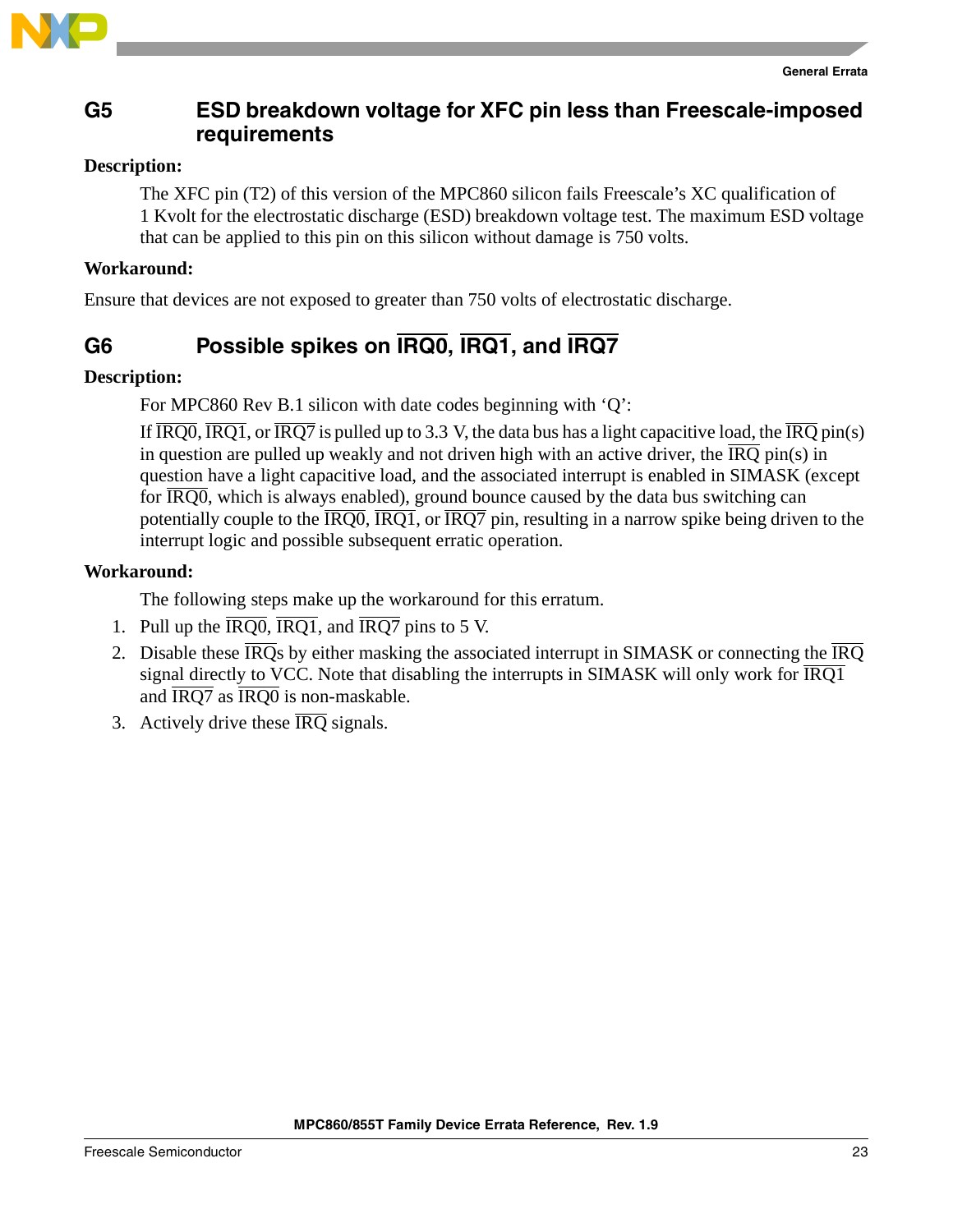

**General Errata**

## **G7 Active pull-up drivers switch to high-impedance too early**

### **Description:**

The active pull-up drivers (which include  $\overline{TS}$ ,  $\overline{TA}$ ,  $\overline{BI}$ , and  $\overline{BB}$ ) switch to high-impedance at a threshold voltage that is lower than the specified minimum output voltage level VOH. Thereafter, the pull-up resistor must pull the signal beyond the specified output voltage level. Depending on the pull-up resistor value and the capacitive load of the signal, this can result in a longer negation time than specified.

#### **Workaround:**

Use a 1K pull-up resistor for these drivers.

*Notes:*

The long rise times do not cause a problem to the processor. Nor will the longer rise times for these signals present a problem for other devices in most systems.

- 1. TS is normally sampled at the beginning of a bus cycle and is thereafter a 'don't-care' until the cycle is terminated with  $\overline{TA}$ . Thus, a  $\overline{TS}$  that extends into the subsequent clock cycles will be ignored.
- 2.  $\overline{BI}$  must only be in its negated state when sampled concurrently with  $\overline{TA}$  when a cycle is to a burstable target. In these systems, typically the only burstable target is the UPM, which will drive the  $\overline{BI}$  actively throughout cycles in which it is in control of the target. Therefore, this behavior will not affect operation of the memory controller. Furthermore, for burstable targets that are not in control of the memory controller, (A) the pull-up resistor should have plenty of time to complete the signal negation before the TA of the cycle, and (B) the worst that can result from a falsely asserted  $\overline{BI}$  is that the master would break the burst into four accesses, resulting in a performance degradation but not a system failure.
- 3. For a non-burst cycle,  $\overline{TA}$  is normally sampled only once after  $\overline{TS}$  is driven.  $\overline{TA}$  is then a 'don't-care' until after the next  $\overline{TS}$  is driven. Therefore, there should be sufficient time for the pull-up resistor to complete the signal negation of  $\overline{TA}$  before termination conditions for the next cycle are sampled. For burst cycles, typically the only burstable target in the system is the UPM, which drives the  $\overline{TA}$  signal actively until the completion of the entire burst cycle, thus avoiding the problem during the burst. And for other burstable targets, it is the responsibility of the target to meet the appropriate assertion/negation timing for  $\overline{TA}$ .
- 4. If this condition results in a long negation time for  $\overline{BB}$ , the only effect is increased latency between bus cycles as the bus is handed off between bus masters. That is, the bus would falsely appear busy for a short period after the on-chip master actually released the bus.
- 5.  $\overline{TS}$ ,  $\overline{TA}$ ,  $\overline{BI}$ , and  $\overline{BB}$  will typically be lightly loaded.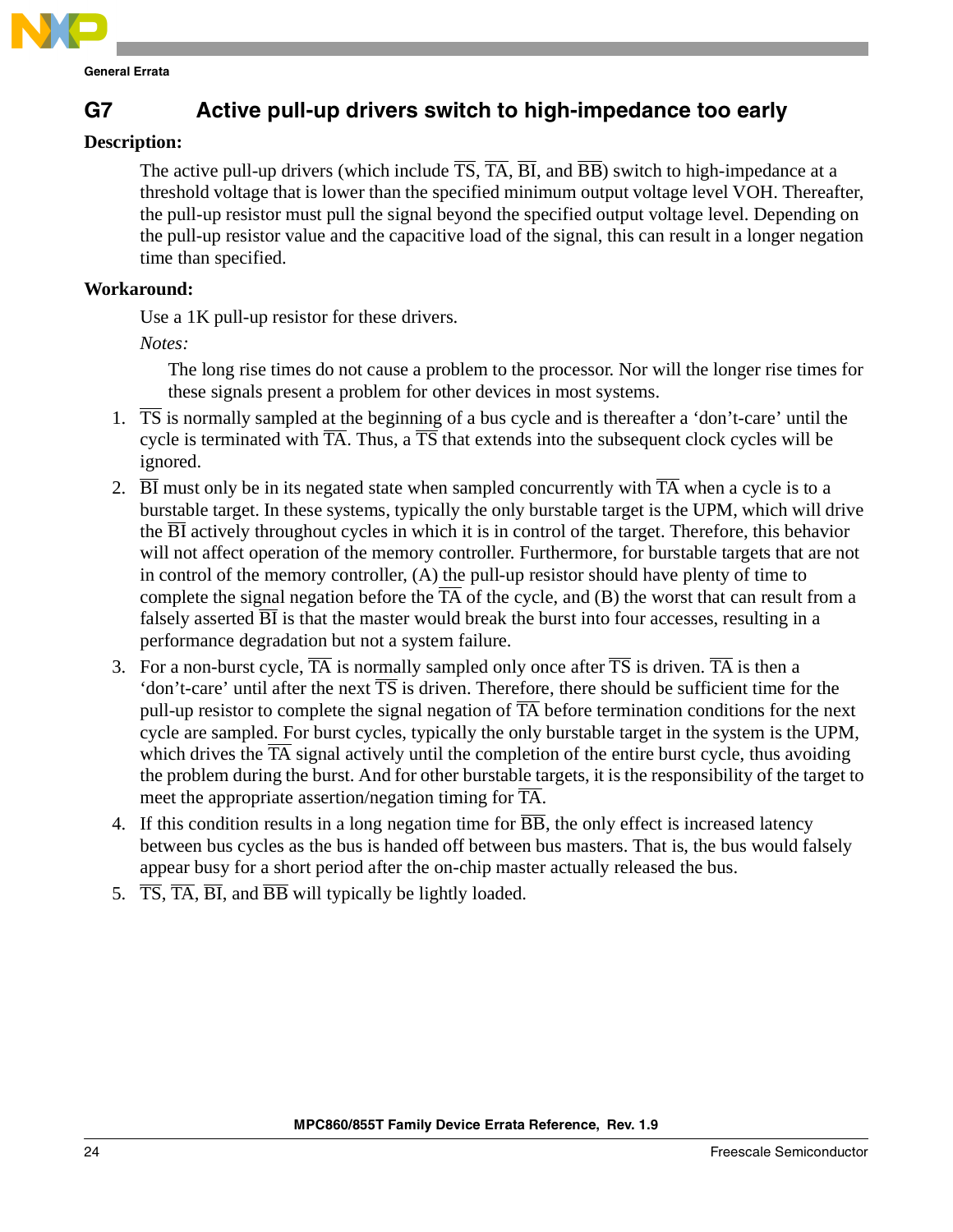

## **G8 TS driver switches to high-impedance too early**

#### **Description:**

The active pull-up driver on  $\overline{TS}$  switches to high-impedance at a threshold voltage that is lower than the specified minimum output voltage level VOH. Thereafter, the pull-up resistor must pull the signal beyond the specified output voltage level. Depending on the pull-up resistor value and the capacitive load of the signal, this can result in a longer negation time than specified.

#### **Workaround:**

Use a 1K pull-up resistor for this driver.

*Notes:*

The long rise times do not cause a problem to the processor. Nor will the longer rise times for these signals present a problem for other devices in most systems.

- 1. TS is normally sampled at the beginning of a bus cycle and is thereafter a 'don't-care' until the cycle is terminated with  $\overline{TA}$ . Thus, a  $\overline{TS}$  that extends into the subsequent clock cycles will be ignored.
- 2. TS will typically be lightly loaded.

## **G9 Conflict between data show cycles and SDMA burst writes**

#### **Description:**

If data show cycles are enabled through SIUMCR[DSHW], and an internal register or dual-port RAM access is made immediately after a SDMA burst write, the SDMA burst write may be corrupted. The observed phenomenon is that a burst write with four operands will hold the second operand into the third and fourth burst beats. For example, a burst write of A-B-C-D will be observed on the bus as A-B-B-B.

This behavior can also occur when the SDMA burst is to burst-inhibited memory. Setting the memory to burst-inhibited will not solve the problem.

#### **Workaround:**

Do not use data show cycles in a system that performs SDMA bursts. This includes systems that use ATM, fast Ethernet, and memory-to-memory IDMA.

## **G10 Restriction of open collector pull up**

#### **Description:**

The open collector signal may not be able to be pulled to greater than 3.5 V.

#### **Workaround:**

Use an external buffer if an open collector signal needs to be pulled to greater than 3.5 V.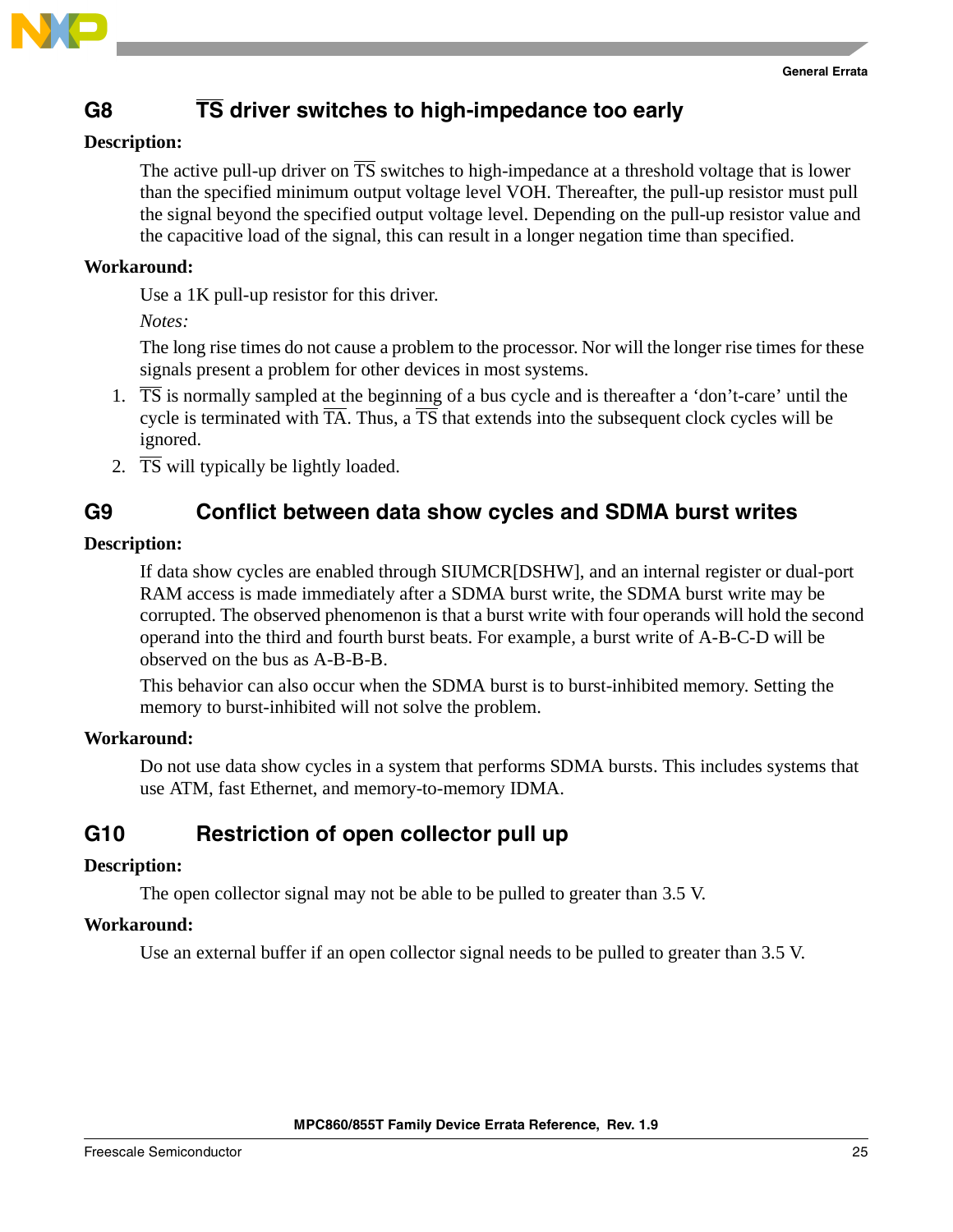

**CPU Errata**

# **CPU1 Wrong data breakpoint detection on store instructions**

#### **Description:**

The data breakpoint mechanism comparison of operand data and operand size is faulty. If used, it can cause breakpoints where they should not occur, and conversely it can miss breakpoints where they should occur.

#### **NOTE**

The instruction and address portions of the data breakpoint mechanism operate correctly. It is therefore still possible to use the data breakpoints to break on a store to a particular address and/or on a store instruction in a particular address range. Only the operand comparison portion of the data breakpoints does not function properly at all. However, see CPU11 for further minor limitations.

#### **Workaround:**

Do not use the operand comparison function of the data breakpoints for store instructions.

## **CPU2 Program trace mechanism error**

#### **Description:**

In the following case there is an error in the program trace mechanism:

Program 0x00004ff0: divw. r25,r27,r26 0x00004ff4: divw. r28,r27,r26 0x00004ff8: unimplemented 0x00004ffc: b 0x00005010

where 0x00005010 belongs to a page with a page fault.

The divide takes a long time to complete, so the instruction queue gets filled with the unimplemented instruction, the branch, and the branch target (page fault).

When the sequencer takes the unimplemented instruction, it releases the fetch that was blocked by the MMU error. This causes the queue to get another instruction in addition to the first page fault. Since the second fault is sequential to the branch target, it is not reported by the queue flush (VF). This causes an incorrect value to be present in the VF flush information when the unimplemented exception occurs.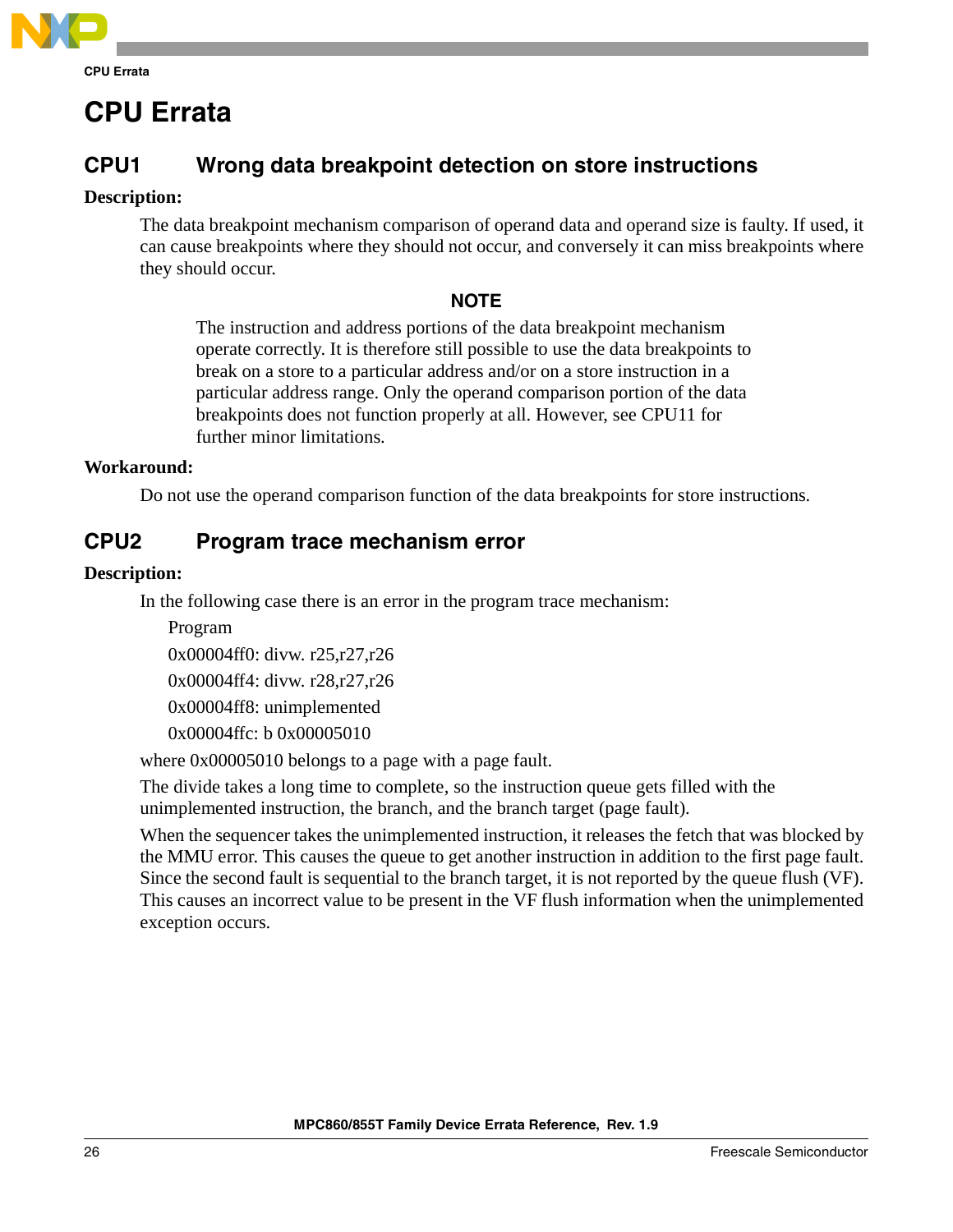

## **CPU3 Incorrect value used for POW bit of MSR register**

#### **Description:**

The value of the POW bit in the MSR register was taken with opposite polarity by the clock control logic. Correct operation of the logic will assure that: if PRQEN in the SCCR register is '1', the system clock will switch/remain in high frequency as long as the POW bit in the MSR register is reset ('0'). The POW bit should be previously set ('1') to allow to the system to switch to "low" frequency. Under this definition if the source of an interrupt request is reset right after jumping to the software routine that handles it, the clock will continue to run in high frequency because the POW bit is reset whenever an interrupt service routine is run by the processor. Because of this problem, the clock will switch to low frequency if the interrupt source is reset.

#### **Workaround:**

Reset the source of the interrupt request *before* the RFI instruction is executed; or manipulate the CSRC bit in the PLPRCR register such that it is reset when entering the interrupt software routine and set before the RFI instruction is executed.

## **CPU4 Instruction cache replacement policy bug**

#### **Description:**

The I-cache replacement policy is not optimized. This does not affect the correctness of program execution but will affect performance by an average of 10-20%. Once a new silicon is available, performance should improve without any software changes required.

## **CPU5 Instruction MMU bug at page boundaries in show-all mode**

#### **Description:**

The wrong instruction address is driven by the core when all of the following conditions occur:

- MPC860 works in 'show all' mode (that is, ISCT\_SER bits = 000 in ICTRL
- Sequential instruction crosses IMMU page boundary
- Instruction cache fails to get ownership of the internal U-bus on the first clock In this case the address driven by the core will be that of the previous page and not the current one. The impact of this erratum has been deemed minimal, and it will therefore not be corrected.

#### **Workaround:**

- Either of the following can serve as a workaround to this erratum:
- Disable show all mode.
- Invalidate the page next to current (by using the tlbie instruction) when performing the TLB reload operation.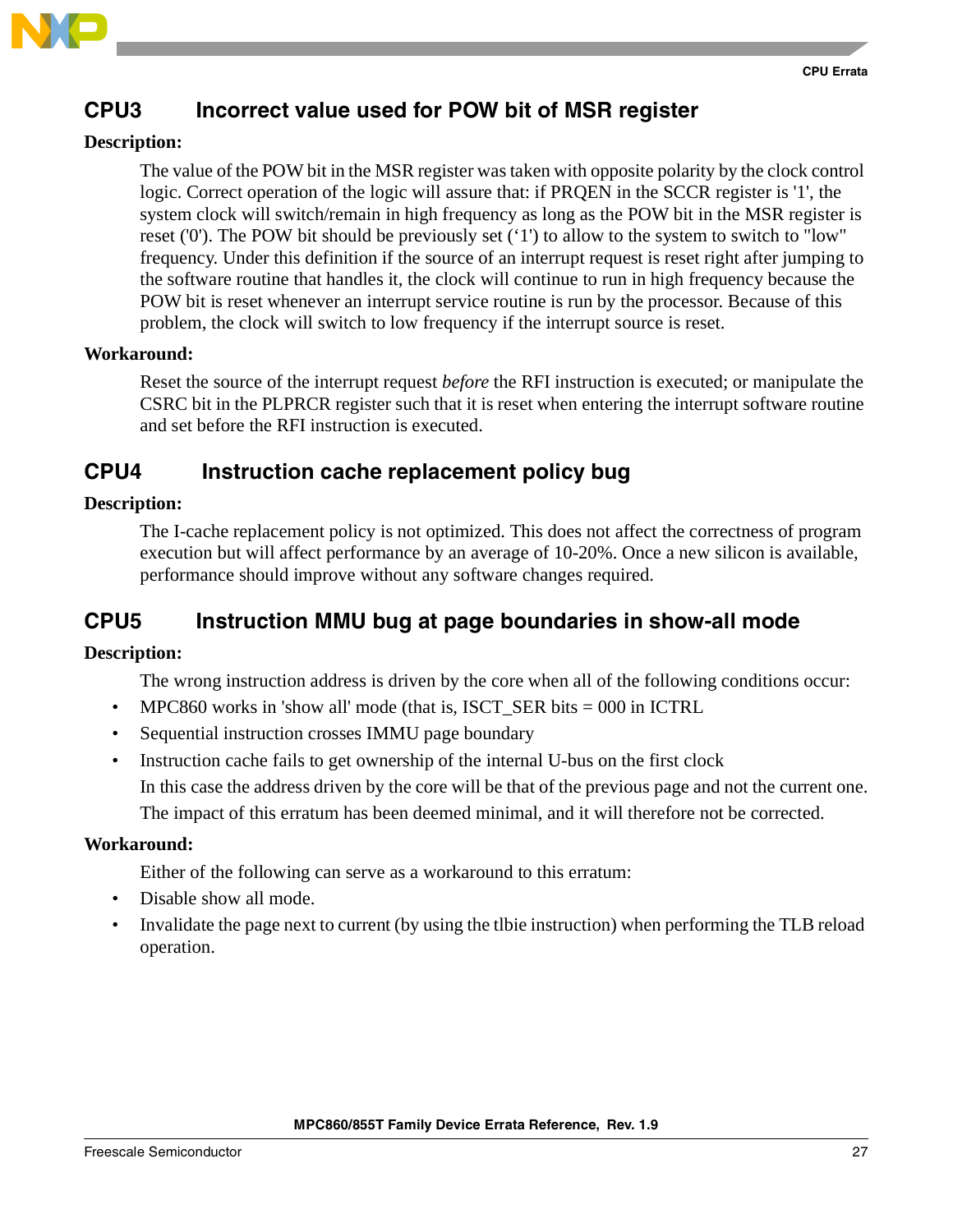

**CPU Errata**

## **CPU6 Possible data cache corruption when writing SPRs**

A write access to a special-purpose register located in the caches, MMUs, or SIU might corrupt the contents of the data-cache.

This may happen regardless of whether the cache is currently enabled or disabled (by either writing a disable command to the DC\_CST or by setting all regions to cache-inhibited through MD\_CTR[CIDEF]). Thus, it is not possible to work around this problem simply by temporarily disabling the data cache.

## **NOTE**

This is a probabilistic effect caused by an internal race condition and therefore does not occur in all cases. However, since it is due to a race condition, it is affected by all parameters that affect the speed of the silicon (for example, silicon revision, temperature, and voltage). Therefore, if a system exhibits behavior that varies due to these factors, it is advisable to check for occurrence of this erratum.

<span id="page-27-0"></span>[Table 5](#page-27-0) shows the affected special-purpose registers.

| <b>SPR</b>  | spr_address |
|-------------|-------------|
| <b>IMMR</b> | 0x3d30      |
| IC_CST      | 0x2110      |
| IC ADR      | 0x2310      |
| IC DAT      | 0x2510      |
| DC_CST      | 0x3110      |
| DC_ADR      | 0x3310      |
| DC DAT      | 0x3510      |
| MI_CTR      | 0x2180      |
| MI AP       | 0x2580      |
| MI EPN      | 0x2780      |
| MI_TWC      | 0x2b80      |
| MI RPN      | 0x2d80      |
| MI DBCAM    | 0x2190      |
| MI DBRAM0   | 0x2390      |
| MI DBRAM1   | 0x2590      |
| MD CTR      | 0x3180      |
| M CASID     | 0x3380      |
| MD AP       | 0x3580      |
| MD EPN      | 0x3780      |

#### **Table 5. Affected Special-Purpose Registers**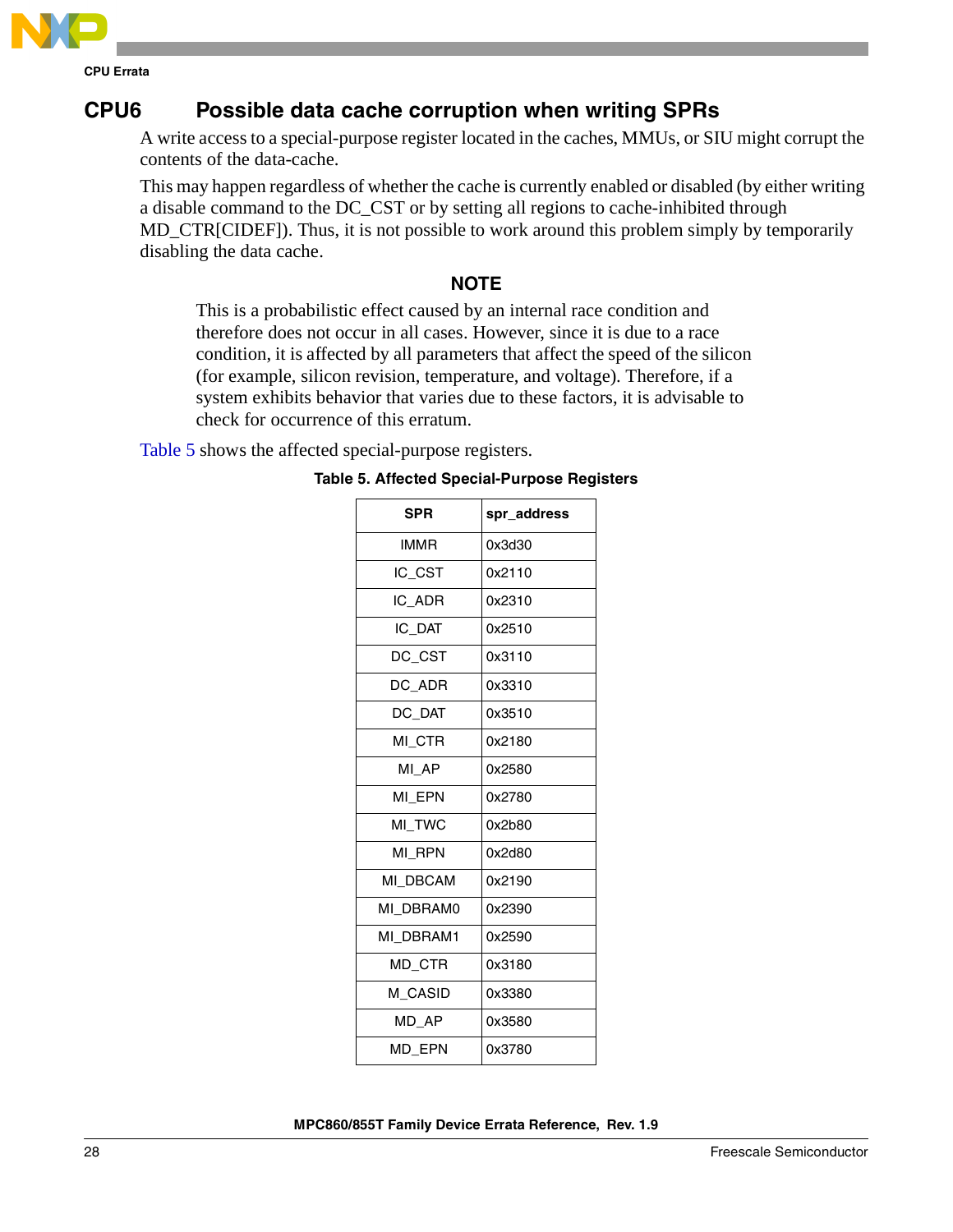| <b>SPR</b>       | spr_address |
|------------------|-------------|
| M TWB            | 0x3980      |
| MD TWC           | 0x3b80      |
| MD RPN           | 0x3d80      |
| M TW             | 0x3f80      |
| MD DBCAM         | 0x3190      |
| MD DBRAM0        | 0x3390      |
| MD DBRAM1        | 0x3590      |
| DEC              | 0x2c00      |
| <b>TB Write</b>  | 0x3880      |
| <b>TBU Write</b> | 0x3a80      |
| DPDR             | 0x2d30      |

**Table 5. Affected Special-Purpose Registers (continued)**

Either of the following will serve as a workaround to this erratum:

- If the contents of the TLBs are not changed dynamically (fixed-page structure), any access to the above-mentioned registers should be avoided (except for initialization).
- If the contents of the TLBs are changed dynamically (pages are loaded on demand), then each "mtspr" instruction which accesses one of these registers must be preceded by a store word and a load word instruction of a data operand equal to the spr\_address of the respective register. As an example, to write the data from the general purpose register r1 to the special purpose register M\_TW, the procedure in [Table 6](#page-28-0) should be followed.

**Table 6. Writing Data from r1 to M\_TW**

<span id="page-28-0"></span>

| <b>Instructions</b>               | <b>Description</b>                                |  |
|-----------------------------------|---------------------------------------------------|--|
| lis r2, some address msb          | an address in RAM                                 |  |
| li r3, 0x3f80                     | the spr_address of the M_TW from the table        |  |
| stw r3, some address_lsb(r2)      | no interrupts between these three<br>instructions |  |
| $l$ wz r3, some address $lsb(r2)$ |                                                   |  |
| mtspr M_TW, r1                    |                                                   |  |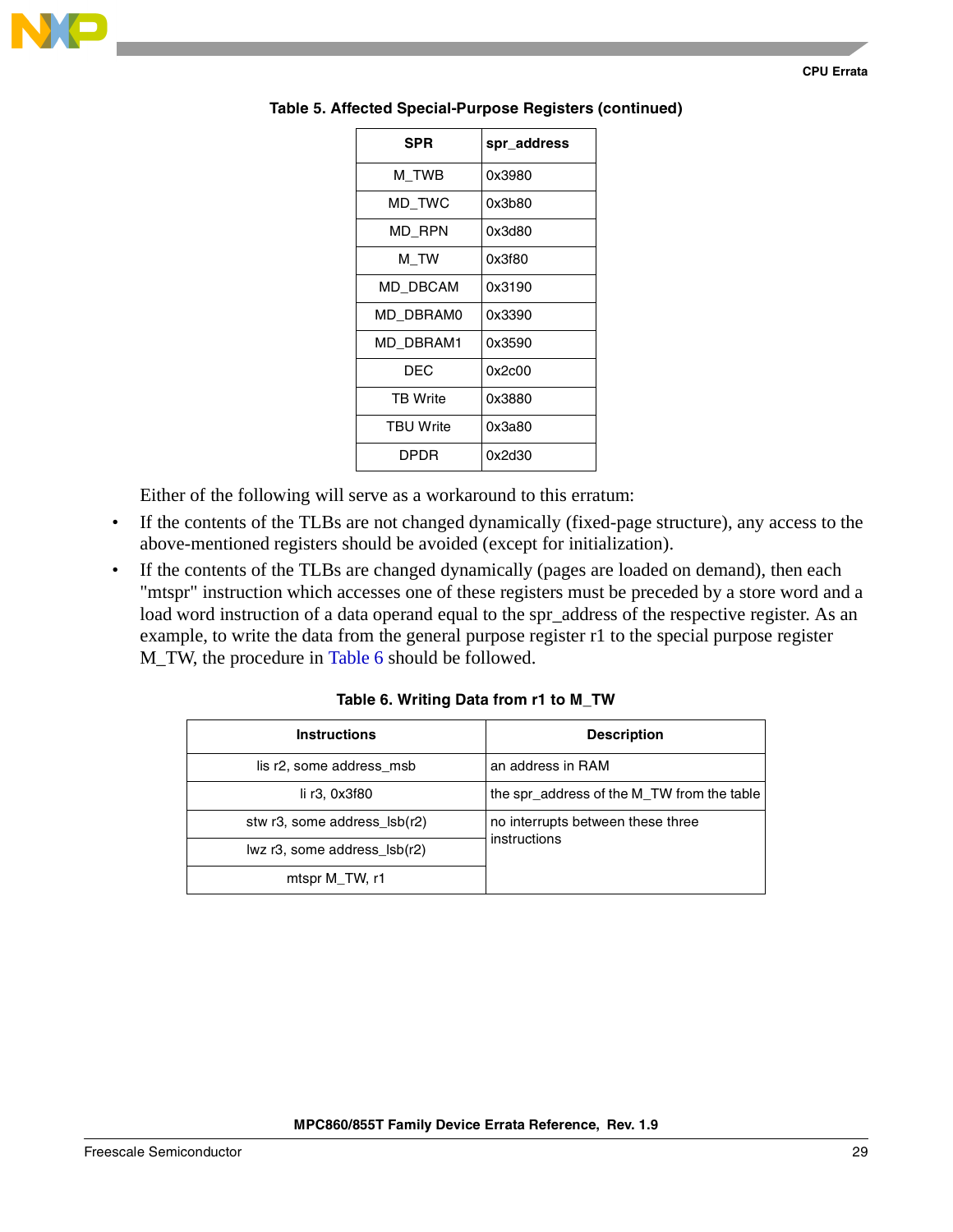

**CPU Errata**

## **CPU7 Branch prediction with sequential branch instructions**

## **Description:**

If there are three branches in sequence in the run-time program flow, and the third branch is in the mispredicted path of the second branch, the third branch may be "issued" from the instruction queue even though it is part of a predicted path. If this instruction issue in the mispredicted path happens while the condition of the prediction is resolved (thereby causing mispredicted instructions to be flushed from the instruction queue), the resulting instruction cancellation backs up too far into the instruction queue. This causes the instruction sequence starting from the instruction immediately preceding the first branch to be re-issued.

*Notes:*

- 1. Other factors of the internal state of the core also affect the occurrence of this behavior. Therefore, not all occurrences of this instruction sequence necessarily exhibit this behavior.
- 2. This behavior is not necessarily harmful to the user application. For example, the instruction preceding the first branch could be a simple move between registers.
- 3. Not all compilers generate this instruction sequence. The following compilers are known never to generate code that is susceptible to this erratum:

— Diab Data (all versions)

— Metaware

Other compilers with their vendors continue to be investigated; their status is unknown at this time. This list will be updated as the investigation progresses.

### **Workarounds:**

The following applies for every conditional branch preceded in program order by another branch:

- If the two possible targets of the conditional branch consist of a branch instruction and a non-branch instruction, force the prediction of the conditional branch to predict the non-branch instruction (using the y-bit in the opcode of the conditional branch).
- If both of the possible targets of the conditional branch are branch instructions, (1) insert a non-branch instruction before the branch on the predicted path, or (2) insert an 'isync' instruction before the first branch.

## **CPU8 Missed instruction after conditional branch**

## **Description:**

If the instruction cache is enabled, a conditional branch residing near the boundary of the current memory page is mispredicted such that the CPU fetches beyond the page boundary, and the branch target also resides on another memory page, the instruction at the branch target address may not be executed.

The boundary of the current memory page is as follows:

- If the MMU is enabled (MSR[IR]=1), it is as defined by the associated MMU page table entry.
- If the MMU is disabled (MSR[IR]=0), it is at a 4 KB boundary.

This erratum also depends on the internal state of the core (instruction queue cancellation and MMU page swap), so it does not occur in all cases.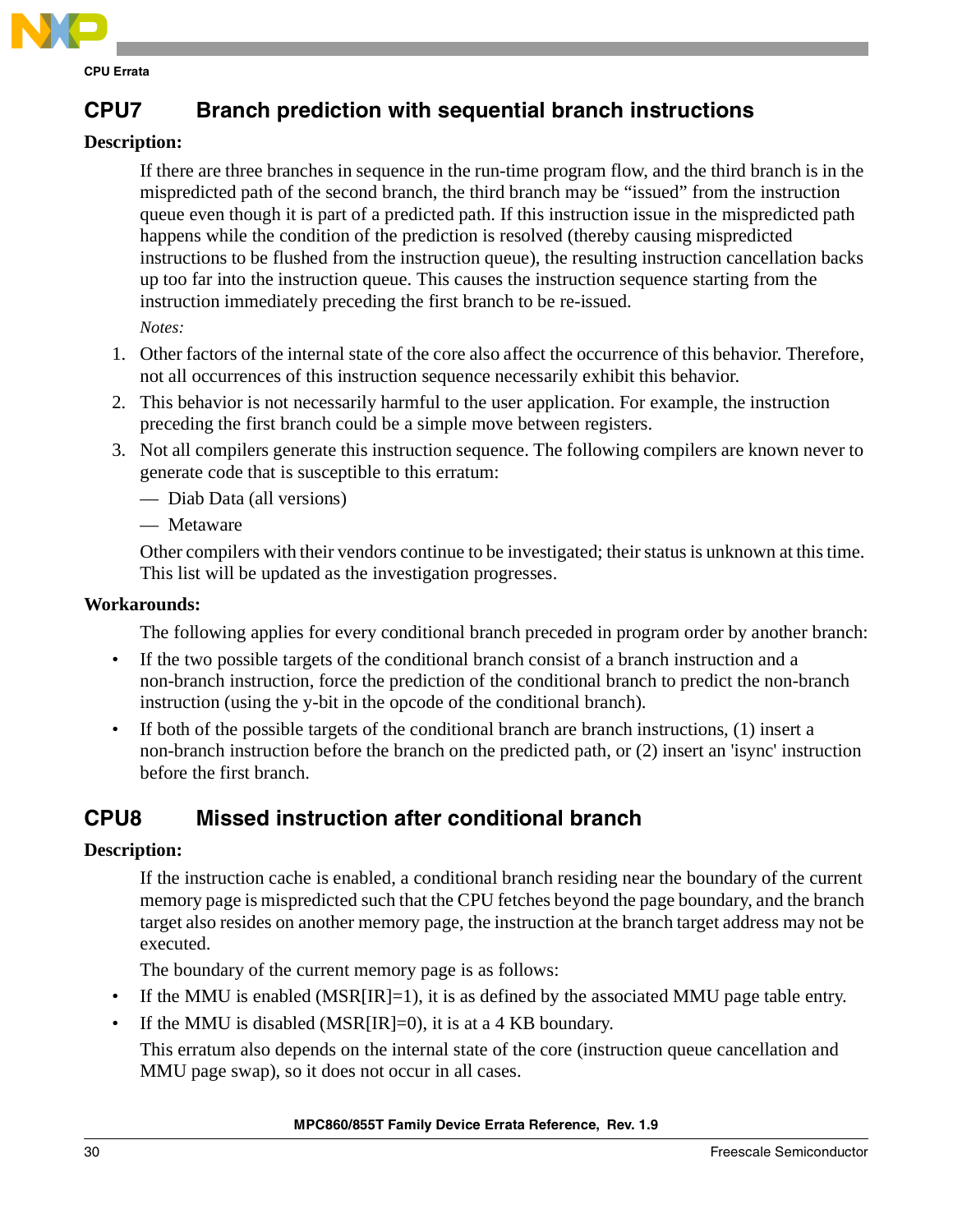

#### **Workarounds:**

Any of the following will serve as a workaround for this erratum:

- 1. Disable the instruction cache. This will cause the instruction to be fetched from external memory. Therefore, the instruction queue will not be filled until the branch is resolved.
- 2. Run the CPU in serialized mode (by programming the ICTRL[ISCT\_SER] bits). This mode will keep the predicted instructions from executing until the branch is resolved.
- 3. Avoid conditional branches with predicted paths that cross page boundaries.

## **CPU9 Instruction sequencer error when modifying MSR with interrupts enabled**

#### **Description:**

If the instruction sequence below occurs, and 1–4 are true, the sequencer takes op2 as the first instruction in the interrupt handler. The sequencer and instruction cache are also out of sync in subsequent instructions fetched in the interrupt handler until a change of flow is executed. ("Change of flow" can also be isync and mtmsr commands.)

mtmsr Rx# change IR (Instruction Relocate) bit or PR (Problem # State) bit in MSR

op1

op2

- 1. External interrupts were previously enabled (or are being enabled by this mtmsr instruction).
- 2. An external interrupt or decrementer interrupt occurs (or is already pending).
- 3. Op1 is not in the instruction cache.
- 4. The first instruction in the interrupt handler is fetched at the same clock that the op2 instruction is prefetched from external memory (as seen on the internal bus).

#### **Workarounds:**

Either of the following will serve as a workaround to this erratum:

- Do not execute mtmsr that changes the IR or PR bits when an external interrupt (and decrementer interrupt) are enabled (that is, when MSR[EE]=1). Allow at least two sequential instructions after the mtmsr that changes IR or PR before enabling interrupts.
- One of the conditions for this problem to occur is that the exception routine executes entirely from cache, including any load/stores. Therefore, another workaround to prevent this situation is to force one cache miss in each exception routine. This can be done by inserting a dcbf instruction prior to a lwz instruction in the exception routine. This workaround should cause minimal system performance impact.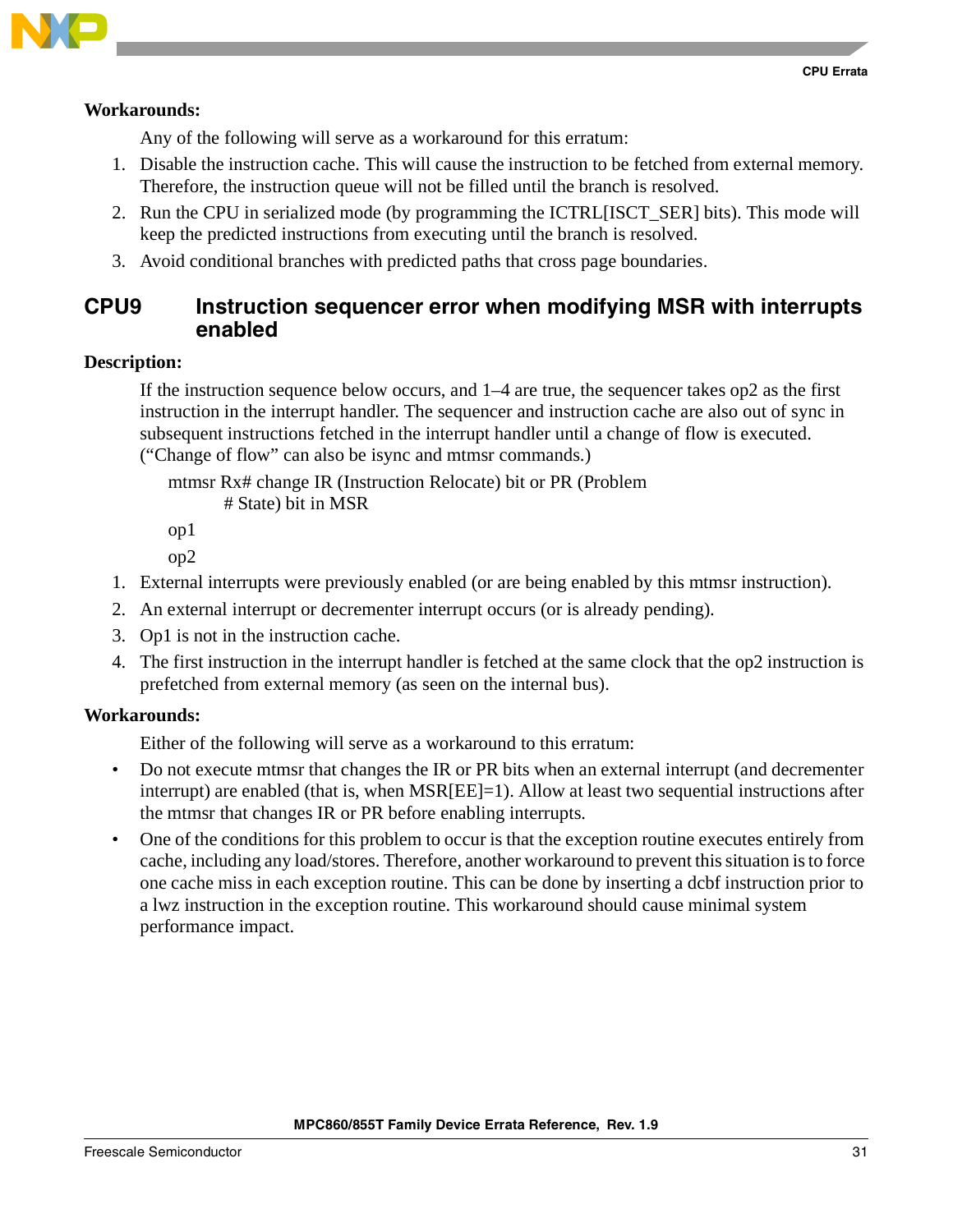

**CPU Errata**

## **CPU10 Possible excess current consumption in deep sleep mode**

### **Description:**

Certain nodes of the multiplier hardware are not initialized at reset and may thus result in non-destructive internal contention. As a result, if the processor is put into deep sleep mode without the multiplier first being put into a known state, current consumption in this mode may be higher than expected.

The impact of this erratum has been deemed minimal, and it will therefore not be corrected.

#### **Workaround:**

Execute a mullw instruction at any point after reset; this will put the internal nodes in an orderly state. Deep sleep mode may then be entered at any time thereafter.

## **CPU11 Wrong data breakpoint detection using address range function**

#### **Description:**

Erroneous detection can occur when data breakpoint/watchpoint logic is used to trap on load/store accesses to addresses less than or greater than a given address. This error occurs for byte-size loads/stores where the address accessed and the compare address (in comparator E or F) differ only in the two least-significant bits, and the two least-significant bits of the address accessed are not 00.

The impact of this erratum has been deemed minimal, and it will therefore not be corrected.

#### **Workaround:**

Select the address in the compare register (E or F) such that it will differ by more than the two least-significant bits from the address range to be detected. For example, if the address range to detect are addresses less than or equal to 0xA0000006, use address 0xA0000008 instead.

## **CPU12 Non-maskable interrupts are unrecoverable**

#### **Description:**

When an interrupt occurs during a RFI instruction, the RFI partially executes before the exception is taken. The partial execution includes copying the contents of SRR1 to the MSR. Therefore, the MSR value seen in the exception handler are the MSR value of the previous machine state, not of the machine state when the RFI occurred. The contents of the MSR are therefore unreliable upon entry into this 'second' exception routine.

#### **Workaround:**

This erratum only affects exceptions that occur during a RFI instruction. For a normal application, the only exceptions that can occur during a RFI instruction are non-maskable interrupts or breakpoints. (External interrupts will be masked during the machine-state recovery portion of an exception handler.) Therefore, only workarounds for the above two cases are required:

- Either of the following will serve as a workaround for this erratum:
- Do not put an instruction breakpoint on a RFI instruction.
- Treat all non-maskable interrupts as non-recoverable since the state of the MSR[RI] bit is not reliable.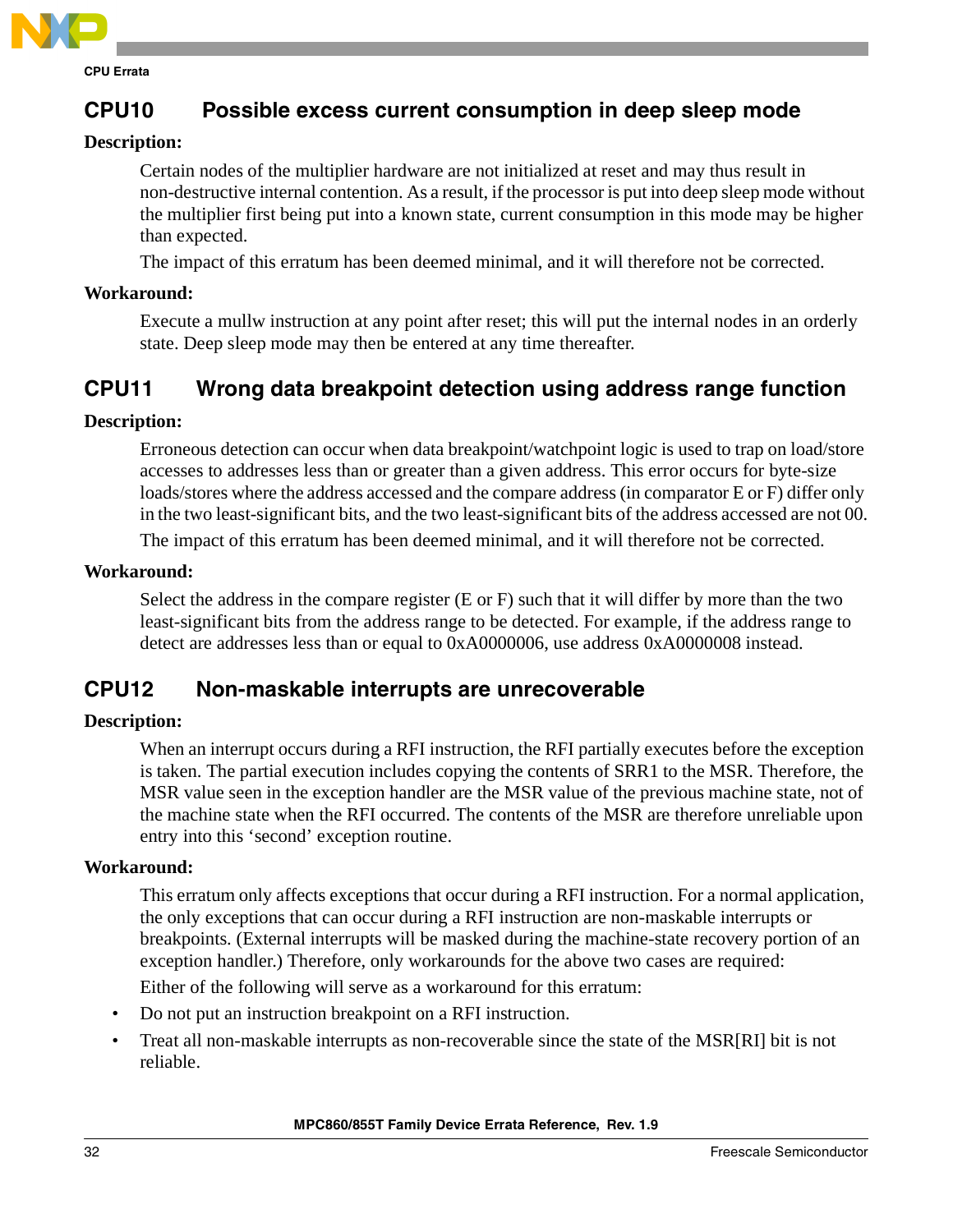

## **CPU 13 First instruction in decrementer or external interrupt handler may be skipped if instruction fetch show cycles are enabled in ICTRL[IST\_SER]**

#### **Background:**

The 860 IMMU works in the following way: Each access from the core reaches the cache using the page from the previous access on the assumption that the page has not changed. Usually that assumption is correct, so there is no stall. If the page has changed, a retry is done with the correct page. The MMU also signals the cache to disregard the previous access since the page was incorrect, and the results are useless. When a TLB miss occurs, there is no retry, but the previous access is normally aborted since it used the wrong page value. The MMU shuts itself off until there is an abort signal from the core that specifies a change in flow. Normally, this change of flow is the ITLB miss exception, in which case the instruction pipeline is cleared before taking the exception. However, if the decrementer or external interrupt is asserted, this exception can take precedence over the ITLB miss exception.

#### **Description:**

An ITLB miss is detected that is immediately followed by a decrementer or external interrupt exception. The first address of the exception routine is then presented by the core. Since the previous page was not valid (ITLB miss), the MMU provides an incorrect address (ff800500). As a result of the internal state of the MMU and the fact that it is a program trace show cycle, this cycle is (mistakenly) not cancelled, although it is retried. This causes the bad address to appear on the external bus as a show cycle. Although the show cycle is incorrect, the program flow usually continues correctly.

However, if the internal U-Bus pipeline happens to be full on the cycle discussed above, the retry is not handled correctly (as a result of the same issue mentioned above), and the second address of the routine (504) is used for the fetch instead of the first address (500). This causes the instructions of the first cache line to be fetched in the wrong order.

#### **Workarounds:**

Either of the following will serve as a workaround for this erratum:

- Since the first instruction of the decrementer and external interrupt routines might not be executed before the second instruction, it should not do anything useful, so it will not matter if it is skipped. Therefore, a nop or isync instruction should be placed in this location. An isync instruction should be placed in the second location of these routines to resynchronize the core with the IMMU. If the bug occurs, the isync instruction at 504 will be executed as if it is at location 500 and cause another fetch of itself from address 504. At this point, the program flow is resynchronized and continues as usual.
- Disable the instruction fetch show cycle in ICTRL[IST\_SER].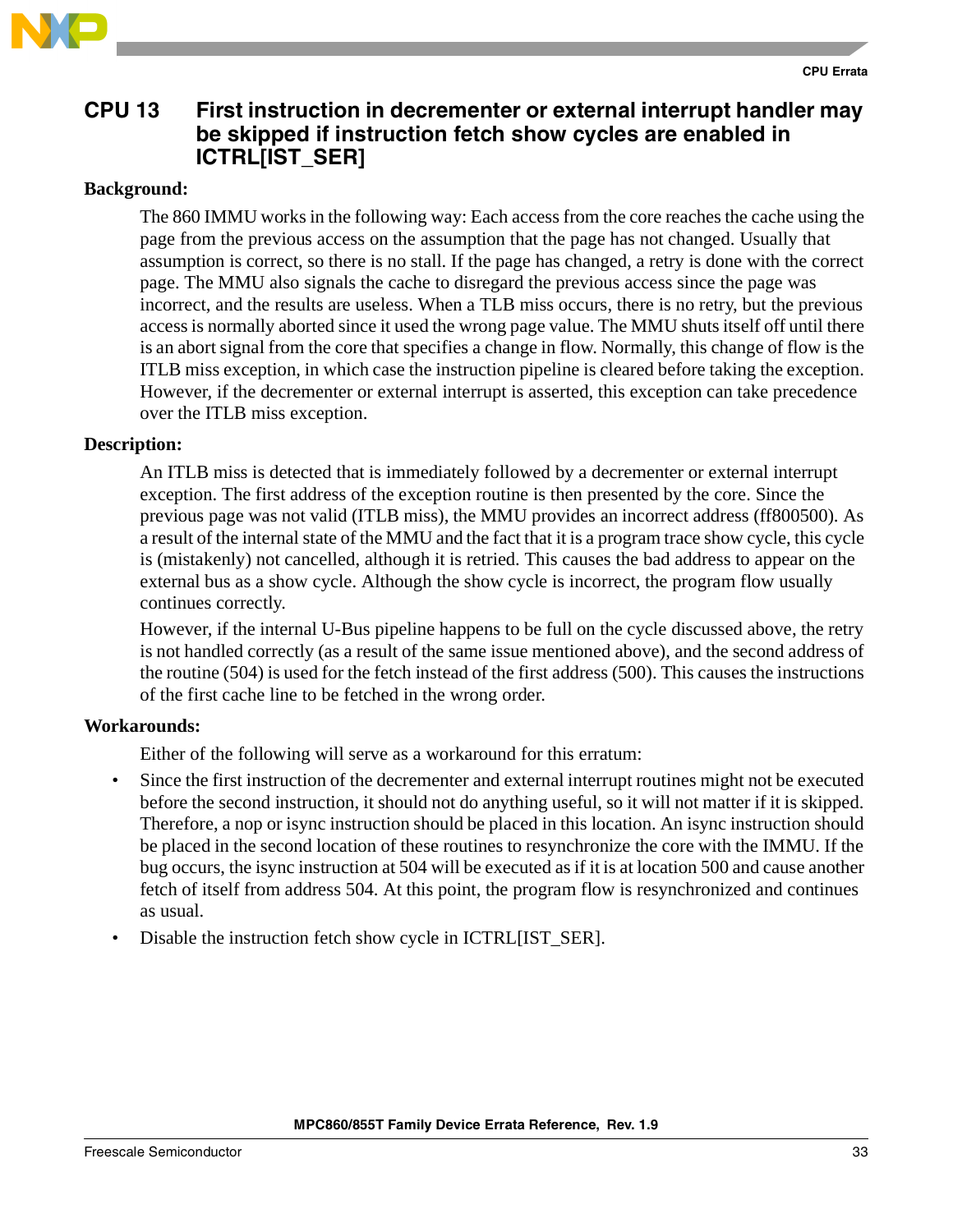

**CPU Errata**

## **CPU14 RCPU: do not execute "o" form integer instructions before "." form integer multiply/divide complete**

### **Description:**

When an "o" form integer instruction starts to execute before a previously started "." form integer multiply or divide instruction completes, condition register bit 3 (SO) may be wrongly updated by the XER[SO] bit changed by "o" form instruction. Instruction sequence "divw. Rz,Rx,Ry, subfo Rt,Rv,Ru" may cause this problem. This does not happen if the "o" form instruction is also in "." form or register dependencies exist.

### **Workarounds:**

Any of the following will serve as a workaround for this erratum:

- Keep the "o" form instruction four integer or six other instructions apart from integer divide "." form instructions in the code or more than one instruction in the case of an integer multiply instruction.
- Use both instructions with the "." form.
- Run RCPU in serialized mode.
- Place the "sync" instruction between multiply/divide and "o" form integer instruction.
- Do not use "." form of integer divide or multiply instructions.

## **CPU15 Incorrect code execution after branch on MMU page boundary**

#### **Description:**

An incorrect or invalid instruction is executed if all of the following are true:

- A conditional branch or branch to LR/CTR is executed in the last word of MMU page  $\langle n \rangle$ (branches with primary opcodes 16 or 19).
- The target address of the branch points to the last cache line of MMU page  $\langle n \rangle + 1$ .
- The branch remains unresolved long enough for a prefetch of the first cache line of MMU page  $\langle n \rangle$  +1 to start.
- Code execution continues after the branch beyond the end of MMU page  $\langle n \rangle$  into the first cache line of page  $\langle n \rangle$  +2, which must already be in the cache.
- Both ICACHE and IMMU are enabled.

An incorrect or invalid instruction will be executed instead of the correct one out of the first cache line of MMU page  $\langle n \rangle$ +2.

## **NOTE**

Absolute branches (bx with primary opcode 18) are not the cause of the problem, as they are always resolved implicitly. Every MMU page containing a "risky" branch as described above is called a "risky" page below.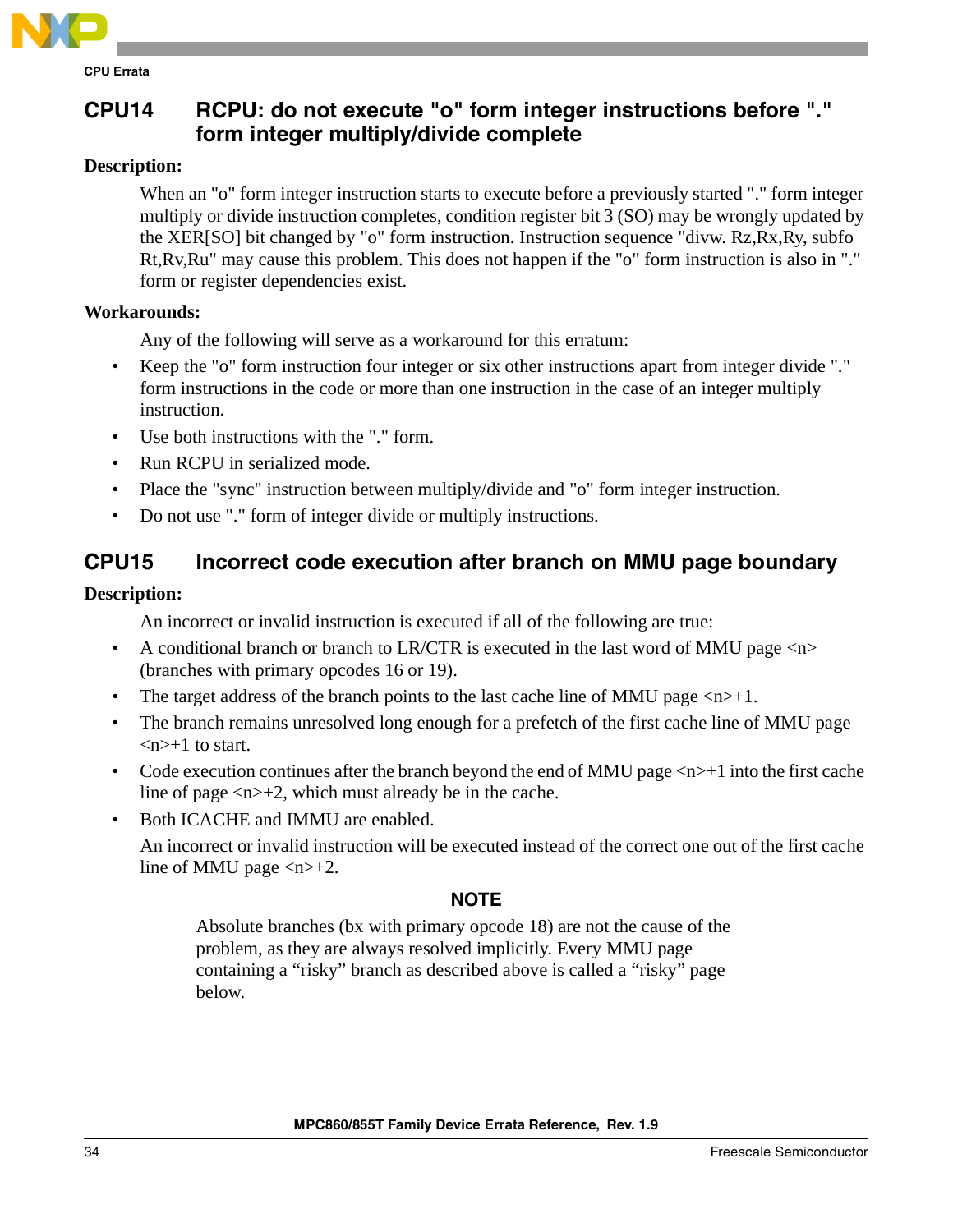#### **Workarounds:**

A variety of workarounds are available:

- Do not put conditional branches or branches to LR/CTR into the last word of an MMU page, that is, generate and load the code image appropriately.
- If running code out of RAM, replace the conditional branch with an absolute branch, to patch a function containing the "true" branch code out of RAM, or replace each "risky" branch with a trap to a patch function if an absolute branch is not possible due to code size.
- Specifically for blr, add enough nops or other statements between mtlr and blr so that blr is definitely resolved during execution according to execution timing. This is only a partial workaround for blr.
- In the ITLB miss exception code, when loading the TLB for an MMU page, also invalidate any TLB referring to the next and previous page using tlbie. This intentionally forces an ITLB miss exception on every execution across sequential MMU page boundaries.
- Turn off ICACHE completely.

Below is a simple example ITLB miss handler showing how a tlbie-based workaround can be implemented. The actual code needed depends on how precisely the MMU is used in a system.

```
asm void os inst tlb miss(void)
{
   mtspr MTW, r2 /* save r2 into M TW */
   mfspr r2, SRR0 /* SRR0 */
   mtspr MD_EPN,r2 /* save instruction miss effective address in MD_EPN */
   mfspr r^2, M_TWB /* load r2 with level one pointer from M_TWB*/
    lwz r2,0(r2) /* load level one page entry */
   mtspr MITWC, r2 /* save level one attributes into MITWC */
   mtspr MD_TWC,r2 /* save level two base pointer into MD_TWC */
   mfspr r^2, MD TWC /* load r2 with level two pointer while taking */
                       /* into account the page size */
    lwz r2,0(r2) /* load level two page entry */
   mtspr MIRPN,r2 /* Write TLB entry via MIRPN */
    // The following code assumes that under all circumstances, instruction pages are
    // consecutive physical pages, i.e., the Physical Addresses (PA) of sequential pages
        // are sequential.
    // A page size of 4KB is also assumed.
    // If this is not the case, modifications are needed to translate the
    // address appropriately
    rlwinm r2,r2,0,0,31-12 // Eliminate lower twelve bits (4K page!)
                          // extract "true" PA
    ori r2,r2,0x1000-4 // Point to end of current page (4K page!)
   subi r2, r2,0x1000 // Move to end of previous page
                          // (4K page! PA translation!)
   mtspr SPRG0, r3
   mtspr SPRG1, r4
    mfcr r4
   lwz r3,0(r2) // Read instruction word at end of page using PA
                          //(This should work for LE)
    rlwinm r3,r3,6,26,31 // Isolate primary opcode in lower 6 bits
   cmpwi r3,16 // Conditional branch?
```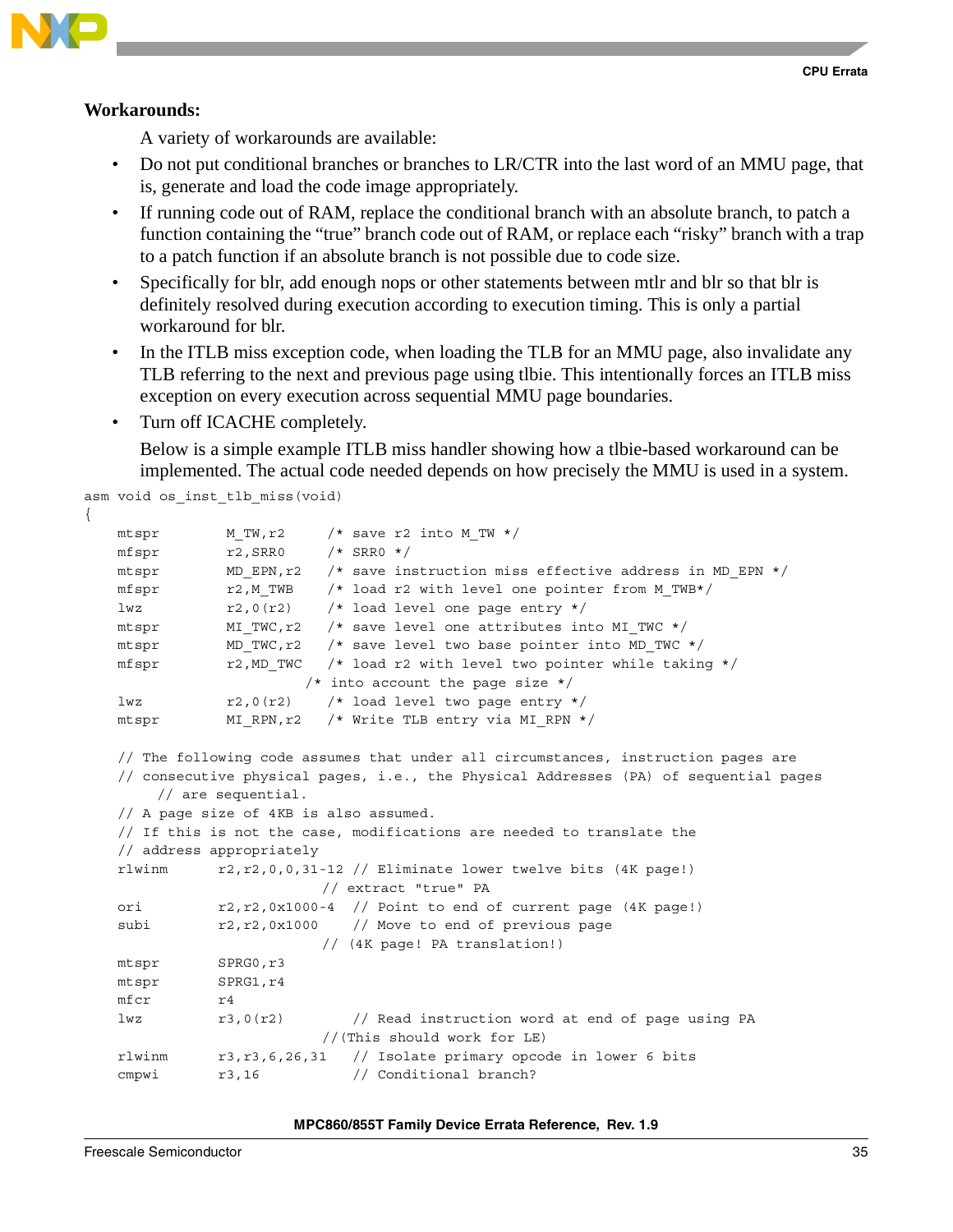

**CPU Errata**

| beg                         | @tlbieprev | // Invalidate previous page                                            |
|-----------------------------|------------|------------------------------------------------------------------------|
| cmpwi                       | r3,19      | // Possibly conditional branch to register address?                    |
| beq                         | @tlbieprev | // Invalidate previous page                                            |
| addi                        |            | r2, r2, 0x1000 // Move back to current page address                    |
|                             |            | // (4K page! PA translation!)                                          |
| lwz                         | r3,0(r2)   | // Read instruction word at end of page using PA                       |
|                             |            | //(This should work for LE)                                            |
| rlwinm                      |            | $r3, r3, 6, 26, 31$ // Isolate primary opcode in lower 6 bits          |
| cmpwi                       | r3, 16     | // Conditional branch?                                                 |
| beq                         |            | @tlbienext // Invalidate next page                                     |
| cmpwi                       | r3,19      | // Possibly conditional branch to register address?                    |
| beq                         |            | @tlbienext // Invalidate next page                                     |
| mtcr                        | r4         |                                                                        |
| mfspr                       | r4, SPRG1  |                                                                        |
| mfspr                       | r3, SPRG0  |                                                                        |
| mfspr                       | r2,M TW    | /* Restore r2 previously saved in M TW */                              |
| rfi                         |            |                                                                        |
| @tlbienext:                 |            |                                                                        |
| addi                        |            | r2, r2, 0x1000 // Move to next page address (4K page! PA translation!) |
| @tlbieprev:                 |            |                                                                        |
| tlbie                       | r2         | // Make sure we refetch the ITLB on the dangerous page                 |
| mtcr                        | r4         |                                                                        |
| mfspr                       | r4, SPRG1  |                                                                        |
| mfspr                       | r3, SPRG0  |                                                                        |
| mfspr                       | r2,M TW    | /* Restore r2 previously saved in M TW */                              |
| rfi                         |            |                                                                        |
| $\}$ /* os_inst_tlb_miss */ |            |                                                                        |

A variant that is further optimized can often be generated to avoid memory reloads. However, this specifically depends on MMU usage in the system. The following example handler improves performance by relying on three bits of a L2 TLB part not being used by other software.

```
asm void os_inst_tlb_miss_l2_based(void)
{
   mtspr SPRG0, r3
   mtspr SPRG1, r4
    mfcr r4
   mtspr MTW, r2 /* save r2 into M TW */
   mfspr r^2, SRR0 /* SRR0 */
   mtspr MD_EPN,r2 /* save instruction miss effective address in MD_EPN */
   mfspr r2,M TWB /* load r2 with level one pointer from M_TWB*/
    lwz r2,0(r2) /* load level one page entry */
   mtspr MITWC, r2 /* save level one attributes into MITWC */
   mtspr MD_TWC,r2 /* save level two base pointer into MD_TWC */
    // We abuse the SPS/SH/CI bits as indicator of our state in terms of the erratum.
    // We know that they are normally 0 in most applications, which is why we chose them.
```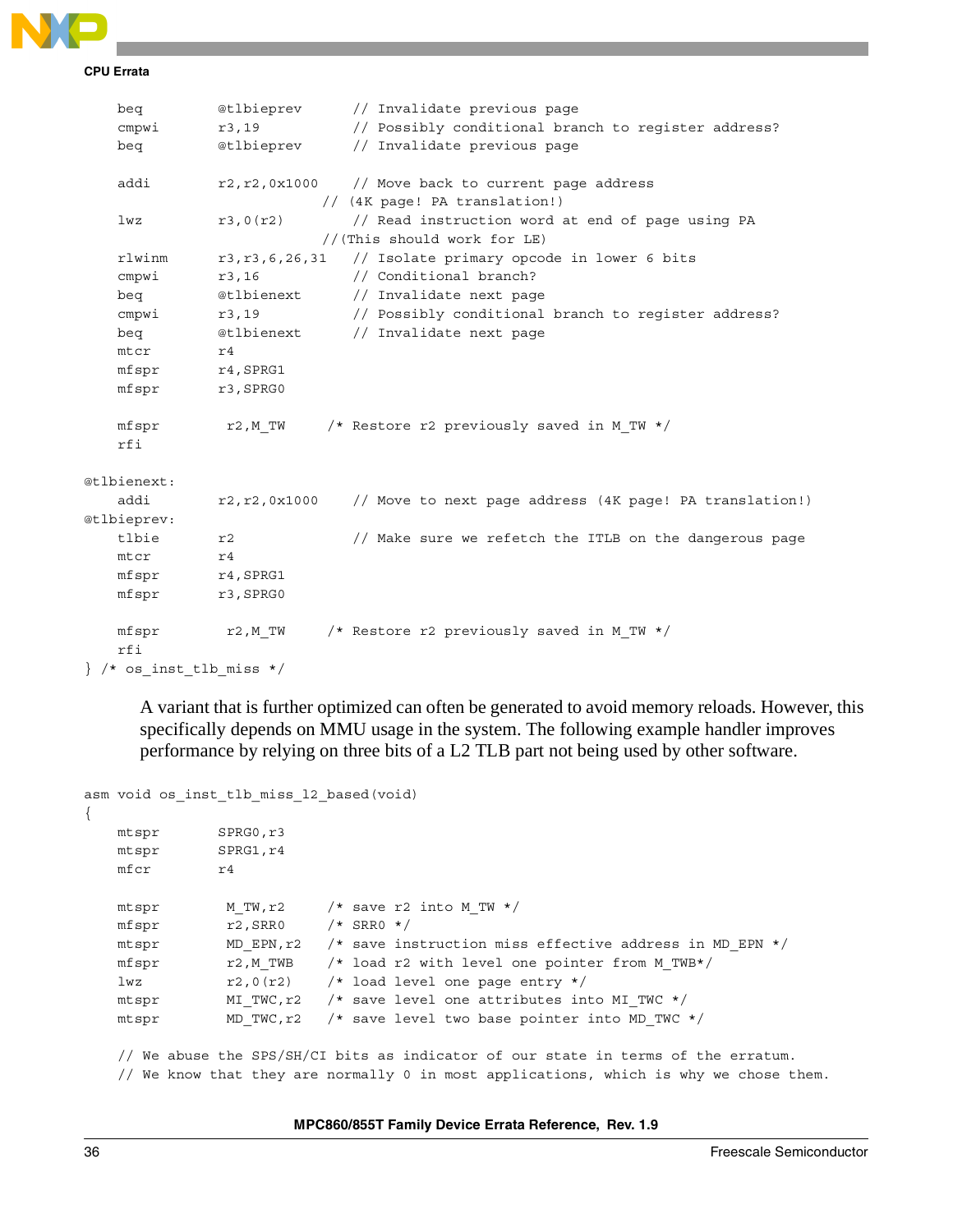#### **CPU Errata**

```
 // SPS/SH/CI==0b000: We have never before encountered this code page. We need to decide
    // SPS/SH/CI==0b100: This page does not contain a "bad" branch.
    // SPS/SH/CI==0b001: This page contains a bad branch. tlbie the next page
    // SPS/SH/CI==0b010: The previous page contains a bad branch. tlbie the previous page
    mfspr r2,MD_TWC /* load r2 with level two pointer while taking into account 
                               the page size */
    lwz r2,0(r2) /* load level two page entry */
    rlwinm r3,r2,0,31,27 // Clear SPS/SH/CI before updating TLB
    mtspr MI_RPN,r3 /* Write TLB entry via MI_RPN */
    // Now the magic starts. We automagically learn if pages need to be treated.
    // Fast case, i.e., nothing special comes first.
@recheckstatus:
    rlwinm. r2,r2,28,0,2 // Extract the SPS/SH/CI field left justified
    bge @checkipage // This page has not been checked before or is known
                               // to be "bad"
    mtcr r4
    mfspr r4,SPRG1
    mfspr r3,SPRG0
    mfspr r2,M_TW /* Restore r2 previously saved in M_TW */
    rfi
@checkipage:
    beq @evalpagestatus // This page has not been tested before, so we need to
                               // update its info
    // When we get to this point, we know that we need to tlbie a page.
    // Depending on the SPS/SH/CI bits, we tlbie the next or previous page.
    // The initial assumption is that we have to tlbie the next page.
    // This code works only for 4KB pages.
   mfspr r3, SRR0 // The address pointing into the current page
    addi r3,r3,0x1000 // Move to next page (4K page! PA translation!)
   andis. r^2, r^2, 0x^2000 // This maps to 0b001 in the left justified value
    bne @tlbienext 
   subi r3, r3, 0x2000 // Move back to prev page (4K page! PA translation!)
@tlbienext: 
   tlbie r3 // Make sure we refetch the ITLB on the dangerous page
@pagecheckdone: 
    mtcr r4
    mfspr r4,SPRG1
   mfspr r3, SPRG0
   mfspr r2, M_TW /* Restore r2 previously saved in M_TW */
    rfi
// The code below probably does not need to be locked in the cache. It won't run a lot.
@evalpagestatus:
    // The following code assumes that under all circumstances, instruction
    // pages are mapped to consequtive
```
// physical pages, i.e., the Physical Addresses of sequential pages are sequential.

// A page size of 4KB is also assumed.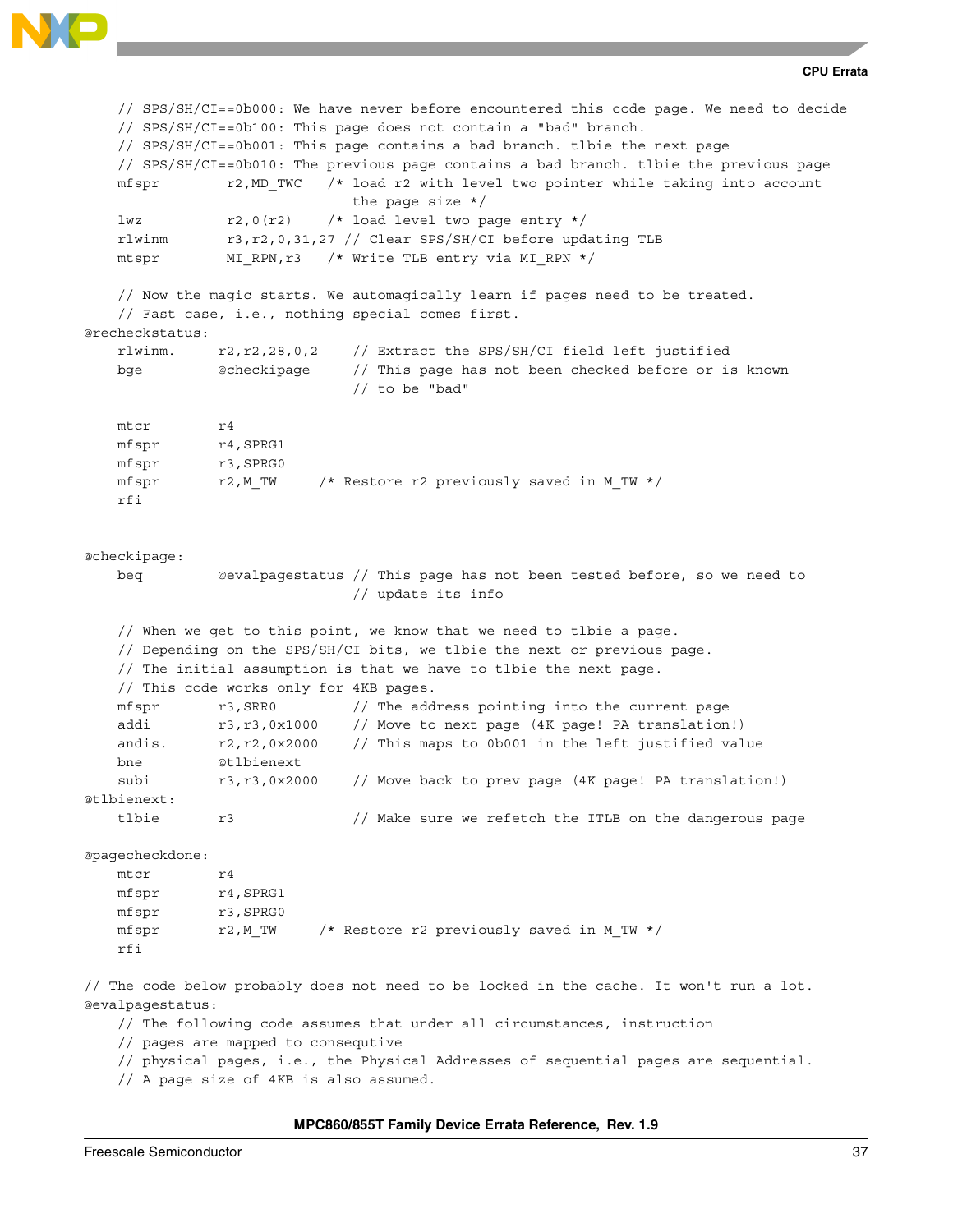```
CPU Errata
```

```
 // If this is not the case, modifications are needed to translate the address 
    // appropriately
    rlwinm r2,r3,0,0,31-12 // Eliminate lower twelve bits (4K page!) to extract
                            // "true" PA
    ori r2,r2,0x1000-4 // Point to end of current page (4K page!)
   lwz r3,0(r2) // Read instruction word at end of page using PA
                            // (This should work for LE)
    rlwinm r3,r3,6,26,31 // Isolate primary opcode in lower 6 bits
   cmpwi r3,16 // Conditional branch?
    beq @riskypage // This is a risky page
   cmpwi r3,19 // Possibly conditional branch to register address?
    beq @riskypage // This is a risky page
   subi r2, r2, 0x1000 // Move to the previous page (4K page! PA translation!)
    lwz r3,0(r2) // Read instruction word at end of page using PA
                            // (This should work for LE)
    rlwinm r3,r3,6,26,31 // Isolate primary opcode in lower 6 bits
   cmpwi r3,16 // Conditional branch?
    beq @prevrisky // We are on the page after a risky one
   cmpwi r3,19 // Possibly conditional branch to register address?
    beq @prevrisky // We are on the page after a risky one
    // This page is not risky and not near a risky page. So we mark it as safe!
    mfspr r3,MD_TWC /* load r3 with level two pointer while taking into account 
                               the page size */
   lwz r2,0(r3) /* load level one page entry */ ori r2,r2,0x0008 // Set SPS/SH/CI to 0b100 for an innocent page
    stw r2,0(r3) /* store level one page entry */
    b @pagecheckdone
@prevrisky:
   mfspr r3, MD TWC /* load r3 with level two pointer while taking into account
                               the page size */
    lwz r2,0(r3) /* load level one page entry */
    ori r2,r2,0x0004 // Set SPS/SH/CI to 0b010 for a page next to a risky one
    stw r2,0(r3) /* store level one page entry */
    b @recheckstatus
@riskypage:
   mfspr r3, MD TWC /* load r3 with level two pointer while taking into account
                               the page size */
    lwz r2,0(r3) /* load level one page entry */
    ori r2,r2,0x0002 // Set SPS/SH/CI to 0b001 for a risky page
   stw r^2, 0(r3) \qquad /* store level one page entry */
    b @recheckstatus
} /* os inst tlb miss 12 based */
```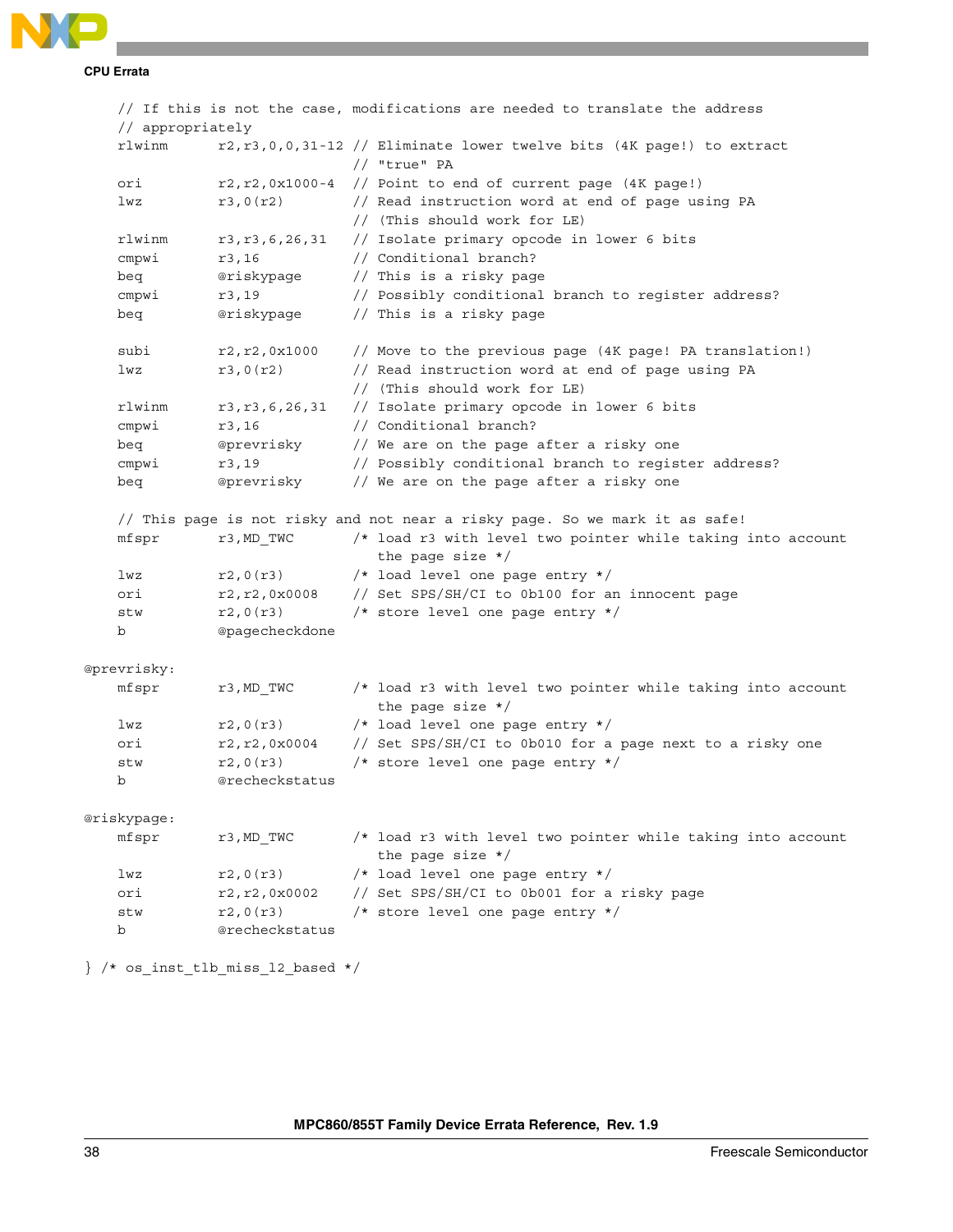

# **ATM Errata**

## **ATM1 Problematic reporting of BSY errors**

#### **Description:**

Modes affected: Extended Channel, Serial, or Parallel (UTOPIA)

In the intended operation of the MPC860SAR, if cells are received with no receive buffer descriptors available, the receiver will issue a BSY interrupt after the first cell is received and stop reception. However, due to this erratum, the receiver will issue a BSY interrupt for every received cell, not just for the first cell, when the MPC860SAR is in extended channel mode (EXT=1 in SRSTATE). This will continue until the condition is corrected (that is, until the host provides an empty receive buffer descriptor).

Also, the first new AAL5 frame after the BSY interrupt may contain only a partial AAL5 frame (as indicated by the Length and CRC errors).

#### **Workaround:**

Respond quickly to BSY errors by preparing empty receive buffer descriptors. Ignore the first frame that arrives with a LEN or CRC error.

### **ATM2 Incorrect channel number in exception queue**

#### **Description:**

Modes affected: Extended Channel, Serial

The channel number field (CHNUM) in the interrupt table entries of the exception queue may be faulty when the MPC860SAR is in extended channel mode (EXT=1 in SRSTATE) and an RXB, TXB, RXF, UN or BSY exception occurs.

#### **Workaround:**

Do not rely on the CHNUM field of the interrupt table entry. Poll the buffer descriptor status of all the receive or transmit channels when receive or transmit interrupts are reported. However, because the CHNUM has an approximately 50% chance of being correct, the channel indicated by CHNUM should be polled first.

## **ATM3 Incorrect operation of APC\_BYPASS command**

#### **Description:**

Modes affected: Parallel (UTOPIA)

The inserted channel is not immediately transmitted after the APC\_BYPASS command is issued. It is delayed until the next cell is scheduled by the APC. If the APC table is empty, the inserted channel is never transmitted.

#### **Workaround:**

Insert at least one channel or a disabled (dummy) channel to the APC. The channel issued by APC BYPASS will be transmitted as soon as the next channel (or dummy channel) is scheduled by the APC.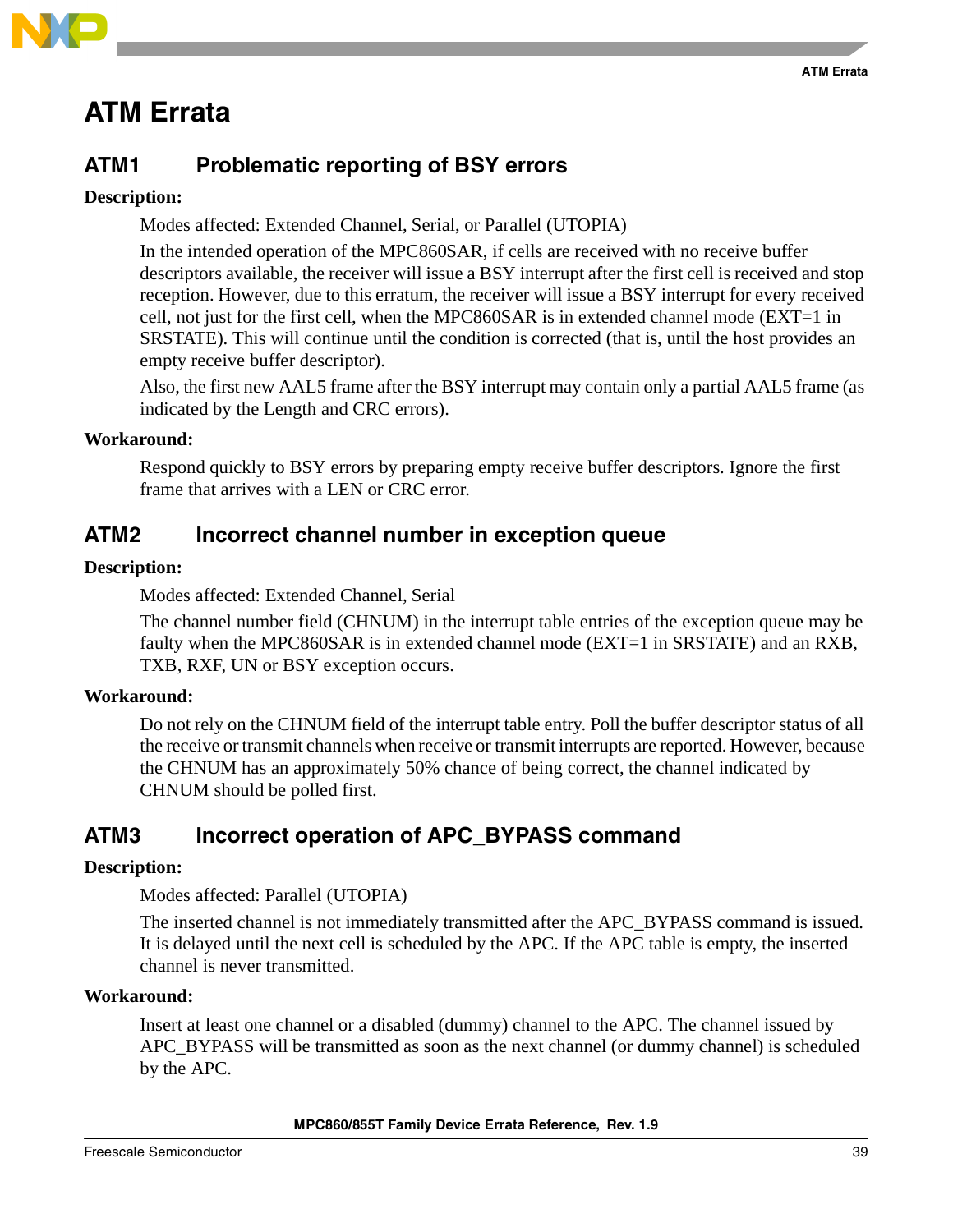

**ATM Errata**

## **ATM4 Incorrect operation of expanded cell mode**

## **Description:**

Modes affected: Expanded cell, Parallel (UTOPIA)

The following is true if the MPC860SAR is in expanded cell mode (EC=1 in SRSTATE and STSTATE):

1. The expanded cell header transmits the last four bytes of the expanded cell header in place of the ATM cell header. For example, with a 12-byte expanded cell header (ECSIZE=3), the cells are transmitted as:

[Cell Header Expansion 1 || Cell Header Expansion 2 || Cell Header Expansion 3 || Cell Header Expansion 3 || 48 byte Cell Payload]

2. The Tx SOC is asserted on the first byte of the cell header instead of the first byte of the expanded cell. For example, on a 64-byte cell transmit, the SOC signal is asserted on the 13th byte.

## **Workarounds:**

For AAL0: Use external logic to sync on the TX SOC, and generate the correct SOC in reference to that. Also, insert the ATM cell header in the last word of the expanded cell header.

For AAL5: There is no workaround because the cell header must be manipulated by the microcode, specifically, the PTI[2] bit.

## **ATM5 APCO interrupts cannot be masked**

### **Description:**

Modes affected: All

APCO interrupts cannot be masked with the IMASK field of the receive connection table entry (RCT).

## **Workarounds:**

Generally, if the APC is programmed well, there should not be any APCO. However, if they do occur and the user wants to mask them, either of the following methods are acceptable:

- Implement a software workaround that will ignore the specific APCO interrupts in the interrupt table or mask all interrupts globally by using the GINT mask in IDMR1 or SCCM.
- Download the RAM microcode package for enhanced UBR support. An enhancement supporting APCO masking has been integrated into this package.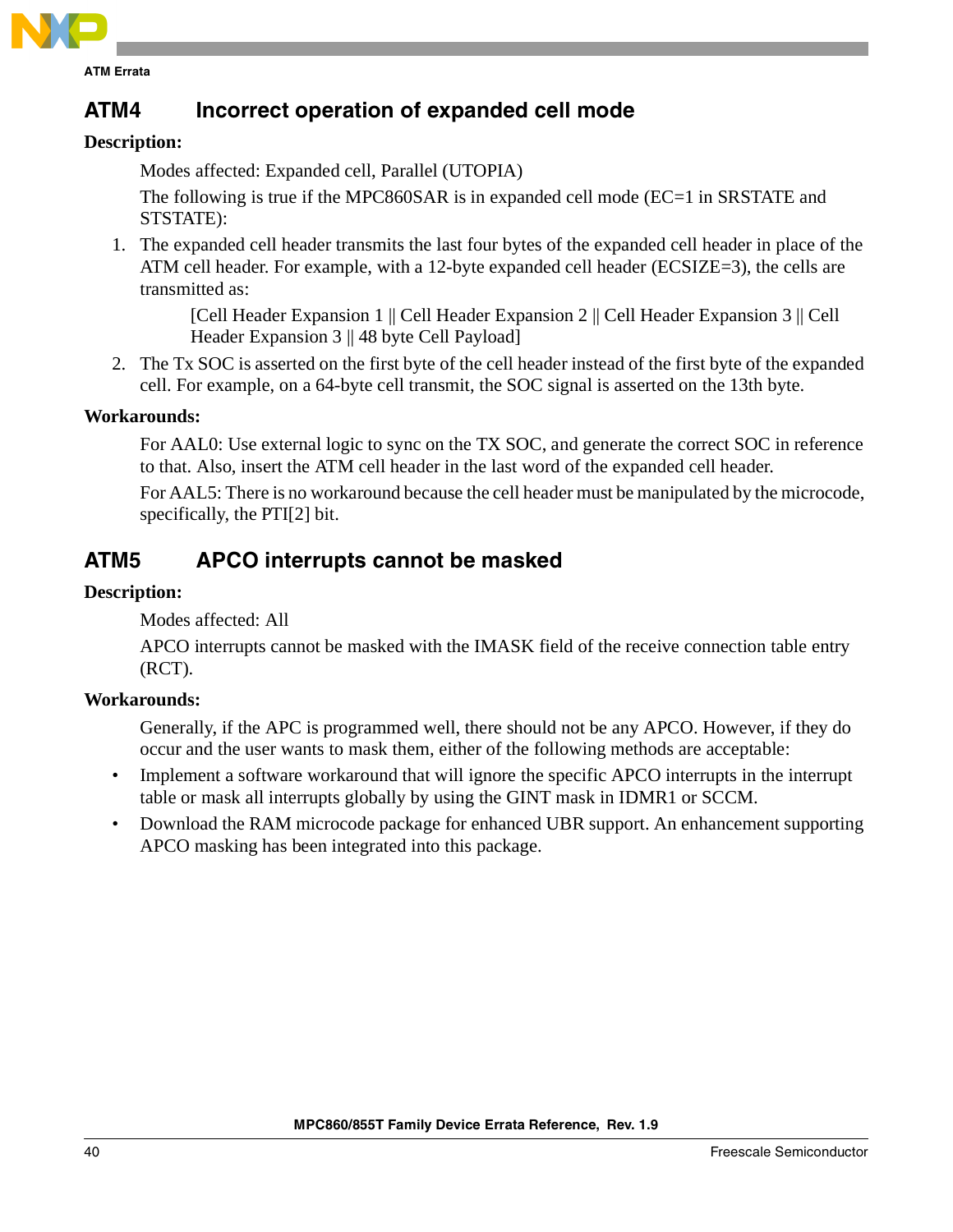

## **ATM6 The OAM cell screener (with CUMB=0 and PTI[3]=0 in FLMASK) is inoperative**

#### **Description:**

Modes affected: Extended channel using address compression

This erratum applies only if the MPC860SAR is in extended channel mode (EXT=1 in SRSTATE) and is using address compression tables (ACP=1 in SRSTATE), with CUMB=0 and PTI[3]=0 in FLMASK.

In this mode, the MPC860SAR should use the PTI[3] bit of the received cell to perform 'OAM cell screening' if CUMB of FLMASK is set to 0 and PTI[3] is not included in the address compression algorithm (that is, PTI[3]=0 in FLMASK). When performing OAM cell screening, the MPC860SAR checks the PTI[3] bit of the incoming cell. If the cell is set it is sent to the raw cell queue (connection number 0) to be processed as an OAM cell. This is possible because if address compression is used and CUMB is not set, it is assumed that the MPC860SAR receives no misinserted cells and any cell with PTI[3] set must be an OAM cell. CUMB must be set to 1 if it is possible in the system for the MPC860SAR to receive misinserted cells.

However, the OAM screener function does not currently work; the OAM screener does not check PTI[3] when CUMB=0. If the PTI[3] bit (the most significant bit of the cell header PTI field) is not included in FLMASK, the OAM and RM cells are treated as data cells instead of being inserted in the raw cell queue. In the case of AAL5, the OAM and RM cells are inserted into the AAL5 CPCS\_PDU. This results in the OAM and RM cells being lost and the AAL5 data frame being corrupted.

A more detailed explanation of the OAM screener bug is that it checks the PTI[3] bit in the FLMASK to see if it should activate the OAM screener. If PTI[3]=0 in the FLMASK, then it is supposed to activate the screener and thus throw all received cells with PTI[3] set into the global raw cell queue. However, because of this erratum, it looks at the wrong bit when the OAM screener is activated; it throws cells with PTI[2] set into the global raw cell queue.

The workaround described below keeps the OAM screener deactivated.

#### **Workarounds:**

Treat the OAM cells as a separate AAL0 channel. Keep the PTI[3] bit set in the FLMASK (thereby using the PTI[3] bit to identify the connection). Assign the connection number for the OAM cells to something other than the connection number for the data cells. Route all OAM cells to the same queue by using the same connection number for all OAM connections or route them to individual queues by giving them unique connection numbers.

## **ATM7 CPM lockup when issuing APC\_BYPASS when TX queue full**

#### **Description:**

Modes affected: all

The CPM locks up if a cell is scheduled for transmission through the APC\_BYPASS command when the transmit queue is full, causing immediate failure of all channels.

In the case of a CPM lockup, the CPM must be reset. This can be accomplished either through the CPCR[RST] or by issuing a SRESET.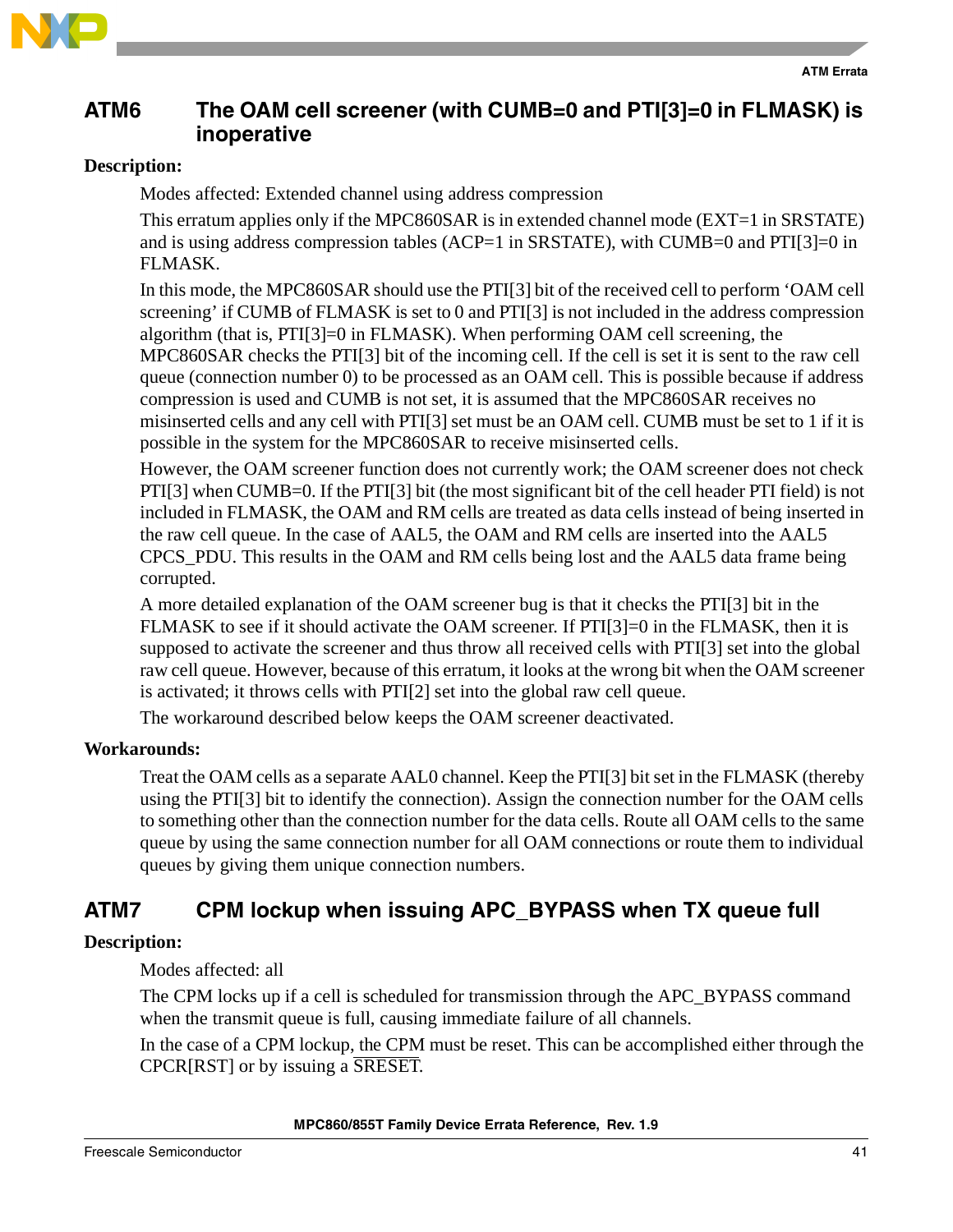

**ATM Errata**

This should not occur during optimal operation. An overflow of the TX queue indicates that more transmit traffic has been scheduled than the physical layer can transmit, which is an error condition. Software should avoid this situation.

To fix this, the operation will be changed so that this condition does not cause lockup, and an additional semaphore bit will be provided to assist in avoiding this situation.

#### **Workaround:**

Monitor the transmit queue status, and do not issue the APC\_BYPASS command if the number of empty entries in the transmit queue is less than (NCITS+2).

## **ATM8 Incorrect operation in presync state of cell delineation**

#### **Description:**

Modes affected: Serial Receive

Incorrect operation occurs if a HEC error occurs during the Presync state of the serial receive cell delineation state machine. Instead of moving back to the Hunt state, the receiver decrements Alpha by one, receives the cell into the global raw cell queue, and remains in the Presync state. The cell delineation state machine will move back to the Hunt state only when the Alpha parameter reaches zero. This erroneous operation can result in long receive startup times, as decrementing Alpha can cause it to overflow back to 65535. The most common occurrence of this problem occurs when the lock is lost due to a line going down. There are occurrences of both good and bad HECs in the received cell sequence during restart.

#### **Workaround:**

Program Alpha  $= 1$  and Delta  $= 6$ IF if the lock state is lost at restart or the cell delineation state machine is not locked and the global raw cell queue contains more than seven cells with HEC errors.

After programming these parameters, the user must check after at least four system clocks to confirm that these values were actually written to these parameters and were not overwritten by the CPM.

#### **NOTE**

A SYNC interrupt is issued the lock state is lost; see the description of the SYNC interrupt in the *MPC860 PowerQUICC User's Manual*.

## **ATM9 Intermittent errored cell transmission at high frequencies**

#### **Description:**

#### Modes affected: UTOPIA

The UTOPIA interface may intermittently transfer cells that are not 53 bytes in length with a CPM frequency of greater than 50 MHz. The phenomenon exhibited is that the header transfer of the cell is foreshortened, changing from a four-byte transfer to a one- or three-byte transfer. This problem occurs because the SOC signal corrupts an internal counter. This phenomenon is not affected by the UTOPIA clock rate. The problem is more prevalent at high temperatures but may also occur at room temperature.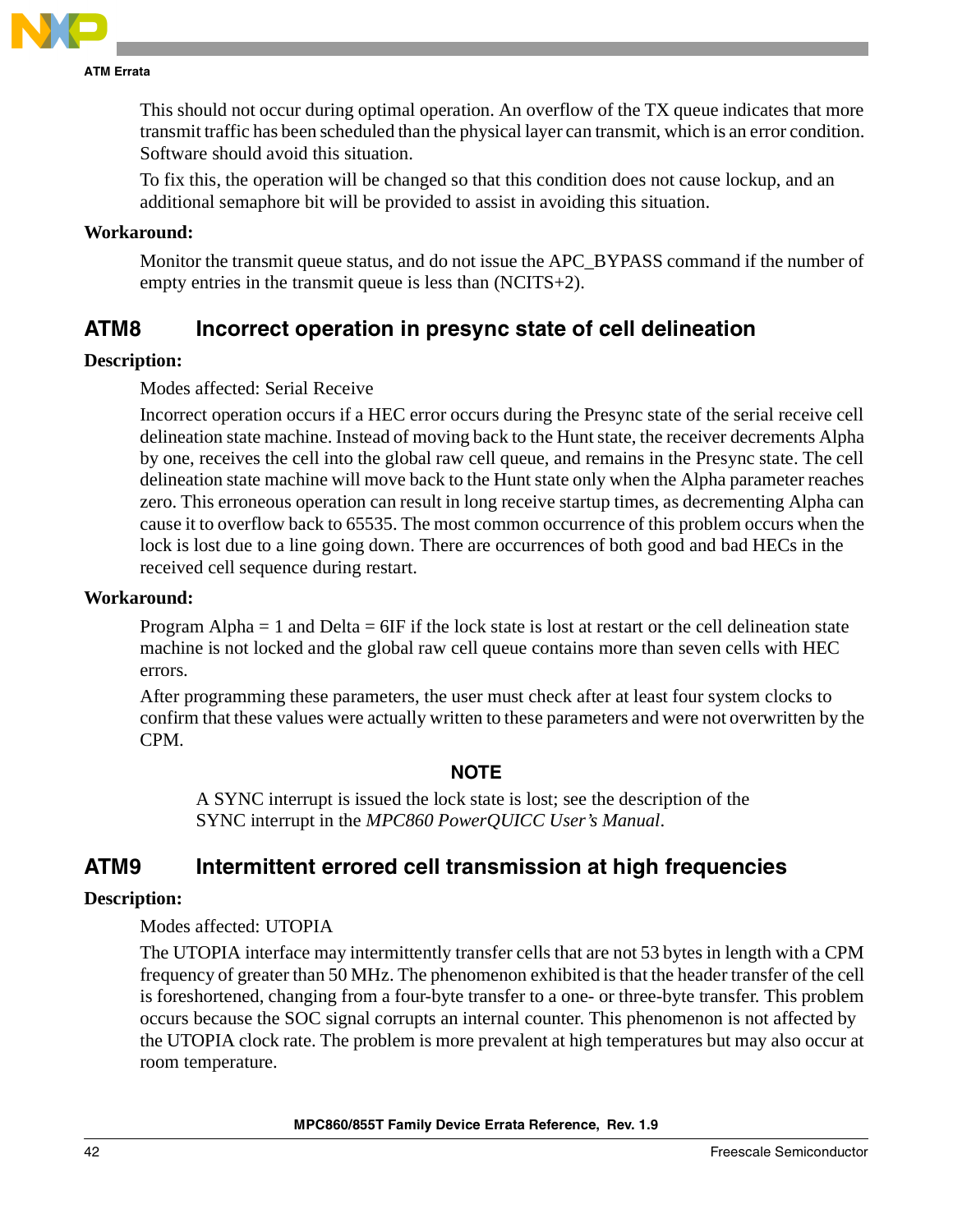

#### **Workaround:**

Download the Freescale-supplied microcode patch. The patch changes the mechanism of header transfer from a single burst of four bytes to two bursts of two bytes, and in so doing avoids counter corruption. Using the patch does not significantly affect ATM performance.

## **ATM10 Incorrect raw cell queue mapping in UTOPIA multi-PHY mode**

#### **Description:**

Modes affected: UTOPIA multi-PHY receive in extended channel mode using address compression

In UTOPIA multi-PHY mode, the address mapping mechanism directs the received cells to the incorrect receive channel number when received cells are sent to the global raw cell queue (in the case of unidentified cell header, OAM cell screening, and so on). Correct mapping of the global raw cell queues would direct the cells such that RCT entry=PHY#. Instead, the mechanism directs the cells such that RCT entry =  $PHY# * 4$ .

#### **Workaround:**

Be aware of the error in the mapping mechanism, and assign the RCT entries accordingly. When configuring the global raw cell queues in the RCT for each PHY, use the following configuration:

PHY0 global raw cell queue --> RCT entry 0 PHY1 global raw cell queue --> RCT entry 4 PHY2 global raw cell queue --> RCT entry 8 PHY3 global raw cell queue --> RCT entry 12

## **ATM11 Errored cell transmission in UTOPIA clock 1:4 mode**

#### **Description:**

Modes affected: UTOPIA

In UTOPIA mode, errored cell transmission can occur for AAL0 cells if the system clock to UTOPIA clock ratio selected is 1:4 (through the SCCR). The result of the failure is that the first four bytes of the payload may be dropped. The failure is intermittent.

#### **Workaround:**

Use other UTOPIA clock ratios (for example, 1:2, 1:3, 1:5).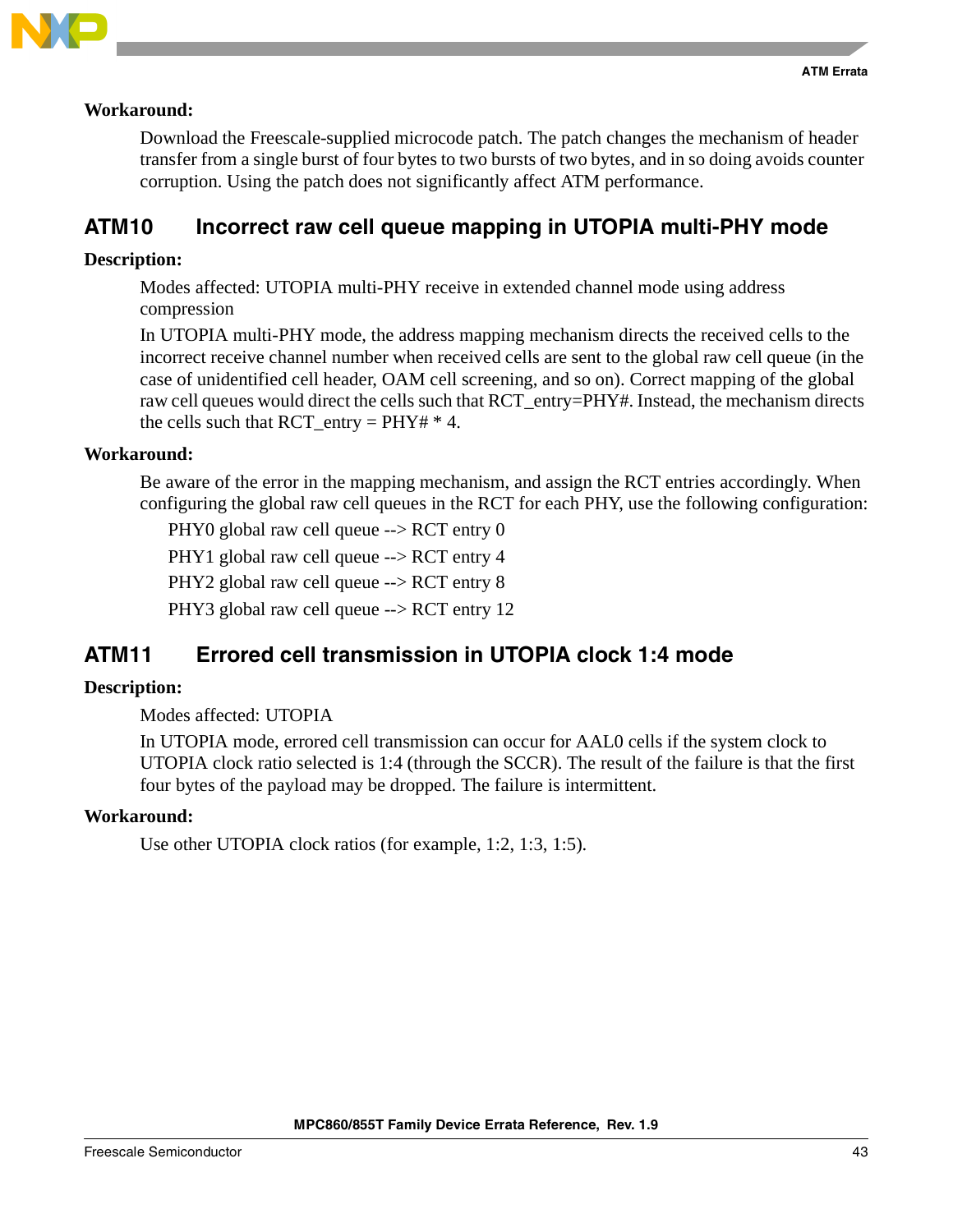

# **FEC Errata**

## **FEC1 Multicast address recognition in 7-wire interface mode**

### **Description:**

When in 7-wire interface mode, RECV.R\_CNTRL.MII\_MODE==0, the destination address and the first nibble of the source address are used to determine the hash value. Only using the destination address causes the hash tables to function improperly. Address recognition (both for multicast and unicast addresses) works correctly in MII transceiver interface mode.

#### **Workaround:**

None. The hash table should not be used if running in 10-Mbps serial mode.

## **FEC2 Re-enabling FEC with Ether\_EN**

#### **Description:**

The FEC does not properly reset all of its state machines with the negation of CSR.ECNTRL.ETHER\_EN.

#### **Workaround:**

The user must assert CSR.ECNTRL.RESET in addition to negating CSR.ECNTRL.ETHER\_EN to reinitialize the FEC.

## **FEC3 Maximum frame length enforcement**

#### **Background:**

Receive frames of length >= 2 Kbytes (2048) should be truncated at 2047 bytes since the receive length counter is 11 bits in length. The TR bit should be set in the receive buffer descriptor for such frames.

#### **Description:**

This truncation may or may not occur correctly depending on the relative phase and frequency between the MII\_RX\_CLK and the 860T system clock. The problem has been observed with 10-Mbps traffic.

If the truncation does not occur correctly, one or both of the following behaviors may result:

- The FEC receiver locks up, preventing any further frames from being received. The only way to restart is to reset the FEC by negating ECNTRL.ETHER\_EN (this will not reset configuration control registers but will reset the data path and the dma pointers to the descriptor rings) or by asserting ECNTRL.RESET (requires complete initialization).
- The FEC will write bogus status/length information into the receive buffer descriptor for the truncated frame. It has been observed that all status and length bits = 0; however, other values can occur.

The only way to prevent this problem from occurring is to ensure there are no frames on the network  $>= 2$  Kbytes in length.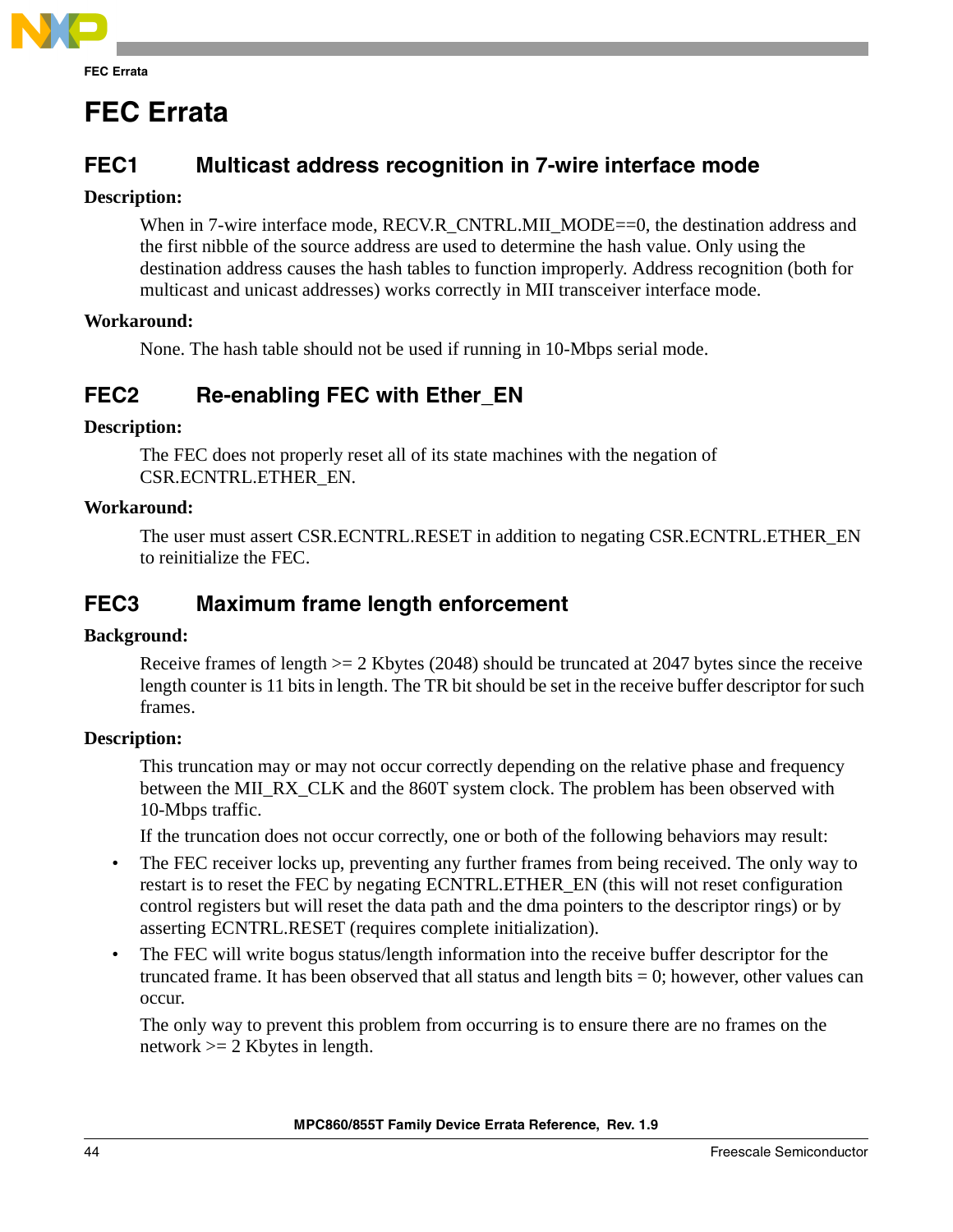

## **FEC4 BABT interrupt missing**

#### **Description:**

The babbling transmit condition may not be detected correctly under all conditions. If the FEC is appending the CRC, and the frame length is in the 1519-1522 range, the BABT interrupt does not occur even though it should. If software appends the CRC, the BABT interrupt will always occur properly at 1519 bytes.

## **FEC5 Byte order**

#### **Description:**

The DATA\_BO and DESC\_BO fields in the DMA.FUN\_CODE register do not function as specified. The current implementation gives the following results:

 $BO[0:1] = 0X$  results in byte swapping within a 32-bit word.

 $BO[0:1] = 11$  does not byte swap.

## **FEC6 PowerPC little-endian mode**

#### **Description:**

The DMA block in the FEC does not implement the PowerPC little-endian mode correctly. This erratum will not be corrected. This feature has been cancelled.

## **FEC7 Port D and port A programming**

#### **Description:**

Port D takes programming precedence for alternative functionality over port A. In other words, where the same functionality exists on a port D pin and a port A pin such that one of which will be programmed for an alternative function and the other as general purpose I/O, the port D pin must be used for the alternative function, and the port A pin must be used as the general purpose I/O.

For example, PD11 and PA11 both have the ability to be programmed as RXD3. If PD11 were programmed as its other alternative function of MII\_TX\_ER, PA11 could be used for RXD3. If however, the FEC functionality is not to be used, so that either PD11 or PA11 could be RXD3, PD11 must be used for RXD3, and PA11 must be used as general purpose I/O. If PA11 were programmed as RXD3 and PD11 as general purpose I/O, the RXD3 would not be functional.

## **FEC8 Receive FIFO overflow**

#### **Description:**

Under normal operating conditions, when a receive FIFO overflow occurs, the fifo $r$  space avail signal negates, the OV bit is set in the receive buffer descriptor, and software discards these frames. However, if the receiver is doing back-to-back writes to the receive FIFO at the time of overflow, the fifo r space avail may not negate quickly enough, allowing the write pointer to go beyond the read pointer, the OV bit will not be set, the remainder of the frame will be corrupted, and the receive buffer descriptor status/length will be incorrect. Testing to date indicates that the receive FIFO does recover on the next frame.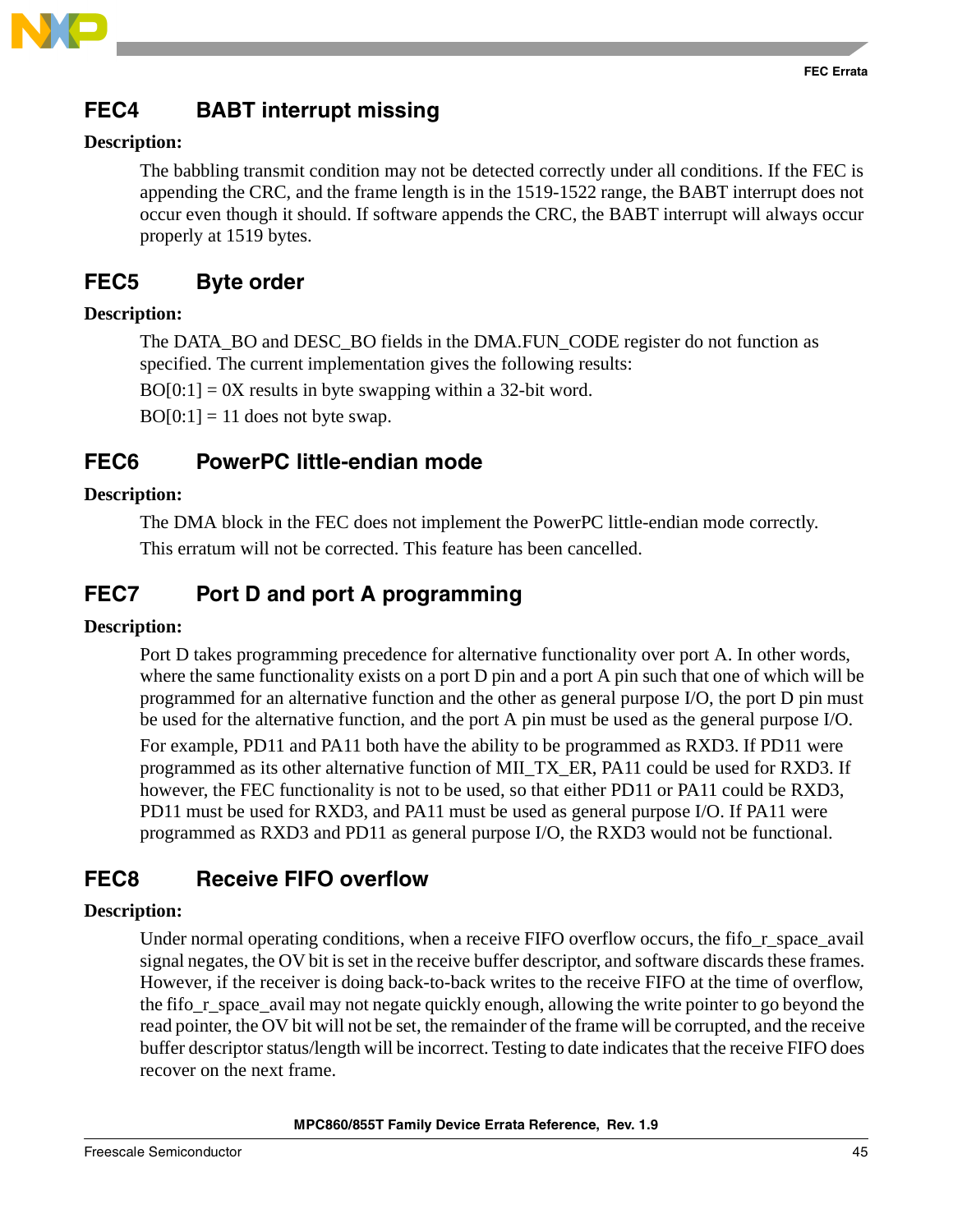

#### **Workaround:**

Avoid overflow. This requires adequate system memory bandwidth and software that never falls behind in producing empty receive buffers.

## **FEC9 Address offset A40 (GSMR\_L3) aliases to 840**

#### **Description:**

Location 840 is also written when A40 is written.

This does not occur if SCC3 is in the HDLC, UART, BISYNC, or Ethernet modes.

#### **Workaround:**

If SCC3 is programmed to any other mode, the software workaround is to follow the following steps whenever the SCC3 mode register needs to be written:

- 1. Disable interrupts
- 2. Write SCC3 mode register
- 3. Write 0 into Eppc+0840 (a production test register)
- 4. Re-enable interrupts.

Note: There can be *no* FEC access between 2 and 3 above.

## **FEC10 Address offset C40 aliases to E40**

#### **Description:**

When location C40 (within the SIRAM) is written, the FEC CSR.ECNTRL register (location E40) is also written. CSR.ECNTRL contains the ETHER EN and RESET bits. If location C40 is written after the FEC has been enabled, the FEC may become disabled, and other erratic behavior may occur.

#### **Workaround:**

Initialize the SIRAM prior to initializing the FEC. Once the FEC is enabled, the SIRAM location C40 must not be read or written.

## **FEC11 Certain multicast destination addresses are mistakenly seen by the FEC as the broadcast address, ff:ff:ff:ff:ff:ff**

#### **Description:**

Specifically there are 15 different multicast addresses that are incorrectly treated as being broadcast addresses. These are ff:ff:ff:ff:ff:\*f where, \* can be 0–E.

These multicast addresses are in the "locally administered" category, meaning that they are not controlled by the IEEE 802.3 standard.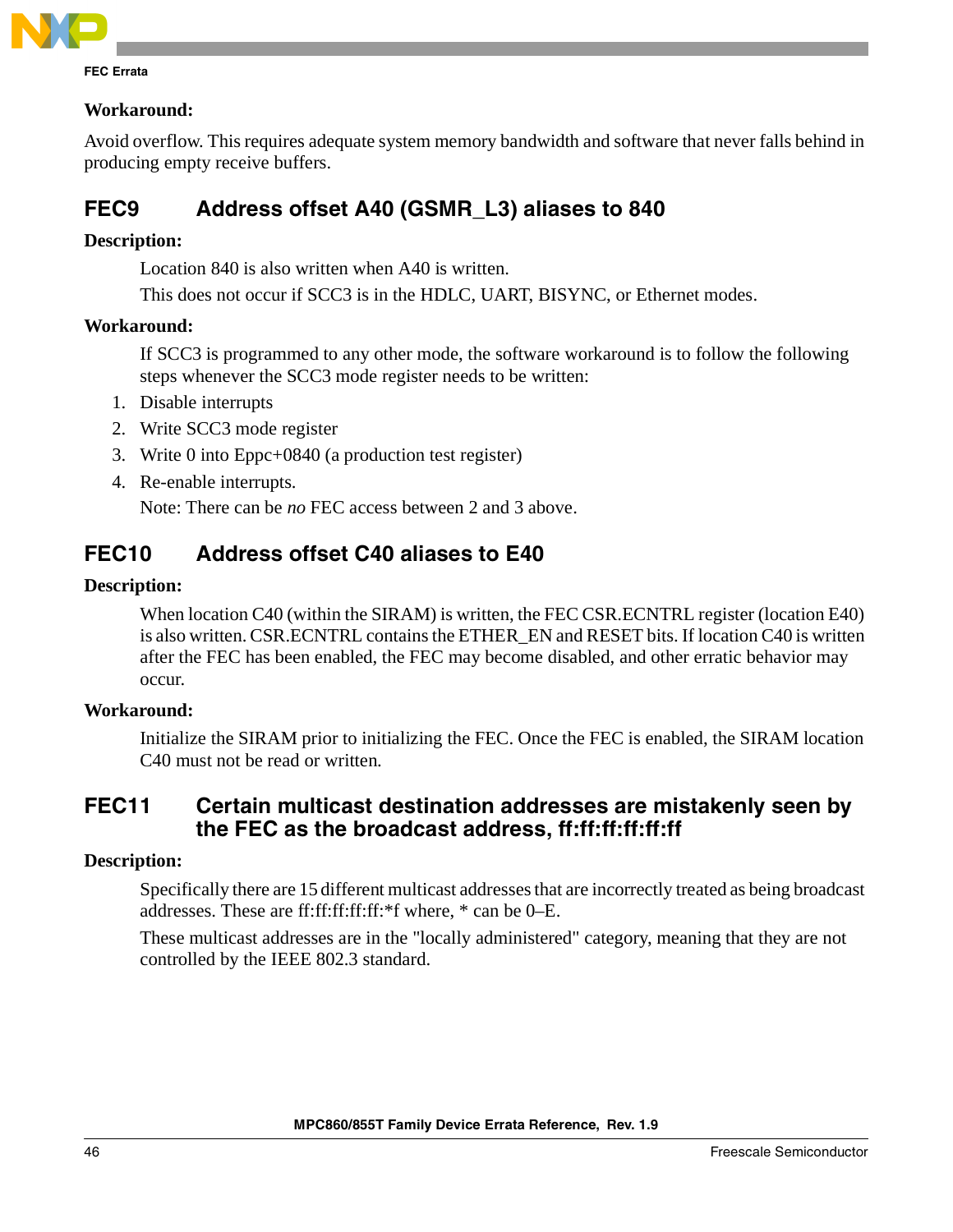

## FEC12 CRC error reported if MII\_RX\_ER asserts while in internal **loopback mode**

#### **Description:**

External inputs on the MII interface should be ignored when in internal loopback mode, but the receive logic currently mistakenly reports a crc error if MII\_RX\_ER asserts when a frame is being looped internally.

#### **Workaround:**

Hold the MII\_RX\_ER signal low when running an internal loopback test.

## **FEC13 Aggressive mode non-functional**

#### **Description:**

The impact of this erratum is that to run the FEC in full-duplex mode, the processor must be running at 50 MHz, and the system must utilize SDRAM. (See the application note *MPC860T Design Advisory* for loading, latency, and system calculations in standard arbitration mode, http://www.mot.com/netcomm/aesop/mpc8XX/860/860t3.pdf.)

This erratum will not be corrected. This feature has been cancelled.

## **FEC14 Data or instruction corruption due to early bus access termination**

#### **Description:**

Data or instruction corruption may occur in the following situation:

- 1. A write to a FEC register occurs while ECNTRL[ETHER\_EN] is set. (Typically, only R\_DES\_ACTIVE, X\_DES\_ACTIVE, and IEVENT are written while the device is in normal operation. Other registers are written only during initialization.)
- 2. The write occurs at a point in time when the FEC is busy with transmit, receive, or DMA activity, which will cause the write to act as a "posted" write until the FEC can service it.
- 3. The following internally-initiated bus access (to either the internal or external bus) completes before this posted FEC write actually completes.

If the above situation occurs, then the next bus access may be terminated early with data that may or may not be valid.

The failure rate is very low (once every one or two days). It is worse at higher frequencies and has been noticed only under heavy traffic load, although it could theoretically occur at any time.

#### **Workaround:**

If only one UPM is being used (and GPL\_x4 and GPL\_x5 are not being used), the second UPM may be used to implement a software workaround. The software should initialize both UPMs. The first UPM, used in normal operation, should be programmed for optimum operation. The second UPM should be programmed similarly, but for slower memory access for all read, write, burst read, and burst write accesses. The UPM should be programmed such that bus accesses (from  $\overline{\text{TS}}$  to the last  $\overline{TA}$ ) complete in a minimum of fourteen clocks. For example, for SDRAM, the second UPM should insert nop commands to the SDRAM at the start of the bus accesses to delay the SDRAM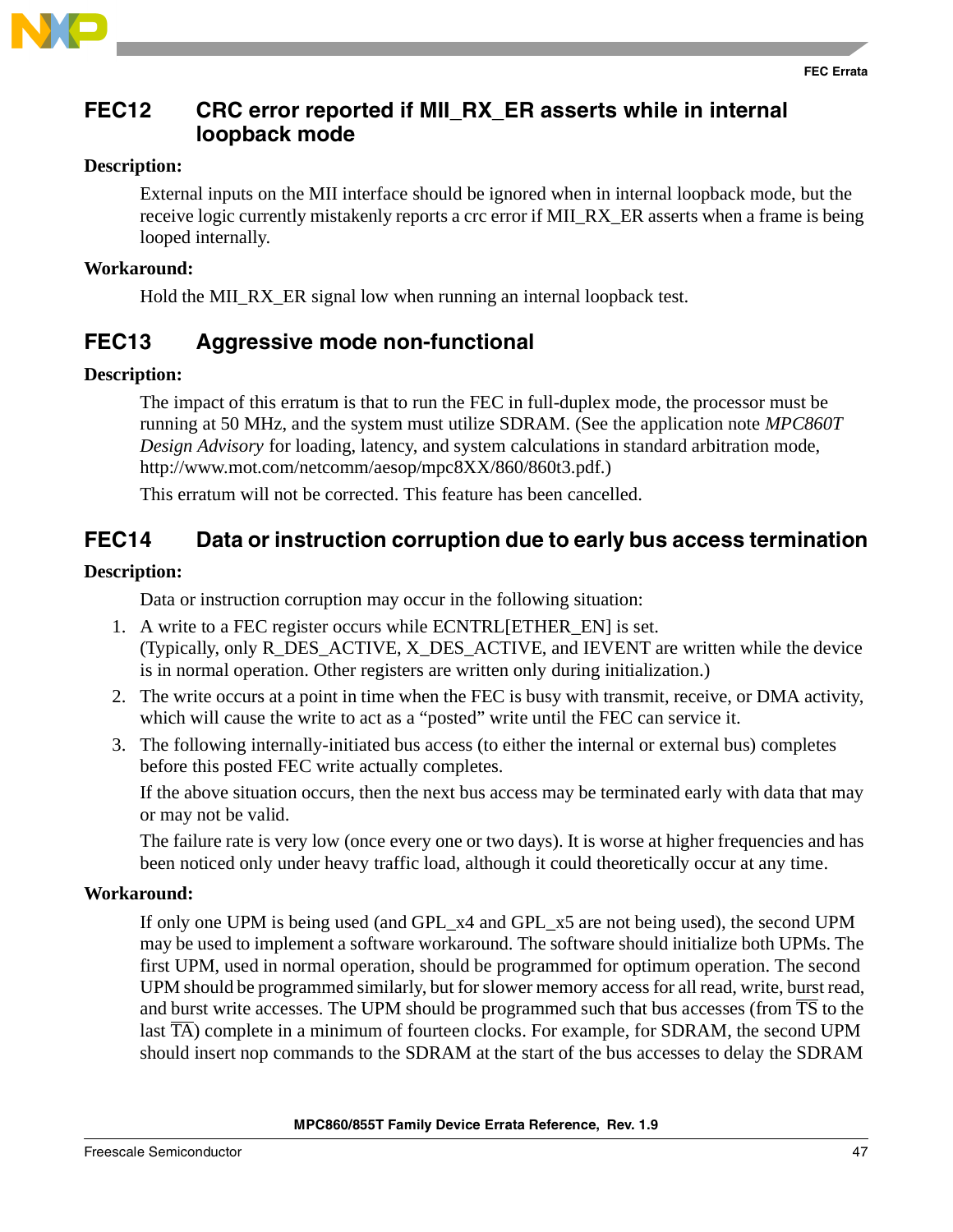

**FEC Errata**

cycles; for EDO or fast page mode DRAM, the second UPM should extend the RAS phase of the bus accesses.

Having programmed this, the user should follow the following procedure when writing to an FEC register:

- 1. Change BR[MS] so that the memory is controlled by the 'slow' UPM. (This can be changed on the fly.)
- 2. Perform the FEC register write.
- 3. Execute out of cache for a minimum of fourteen clocks (that is, perform no instruction fetches or load/store accesses from external memory). This can be accomplished by executing a delay loop which is locked in the instruction cache.
- 4. Change BR[MS] back, so that the memory is controlled by the 'fast' UPM.

## **FEC15 7-wire problem on the fast Ethernet controller at the end of an Ethernet frame**

#### **Description:**

The FEC uses the receive clock to clock in data and run the FEC as the data is comes in. When the message has ended (signified by RENA being negated), the external clock discontinues. The FEC switches over to use an internal clock to finish flushing the FIFO and whatever else it needs to do at the end of the received message. The problem is the FEC was designed with the assumption that the external clock would quit immediately after RENA is negated. The MC68160 actually gives one more clock pulse after RENA is negated, and the level-one transceiver gives up to five more pulses. If a clock pulse is input while the FEC is switching internal clock sources, a glitch may occur on the internal clock line, which may cause "unpredictable results."

#### **Workaround:**

Use an external AND gate to gate the receive clock with RENA.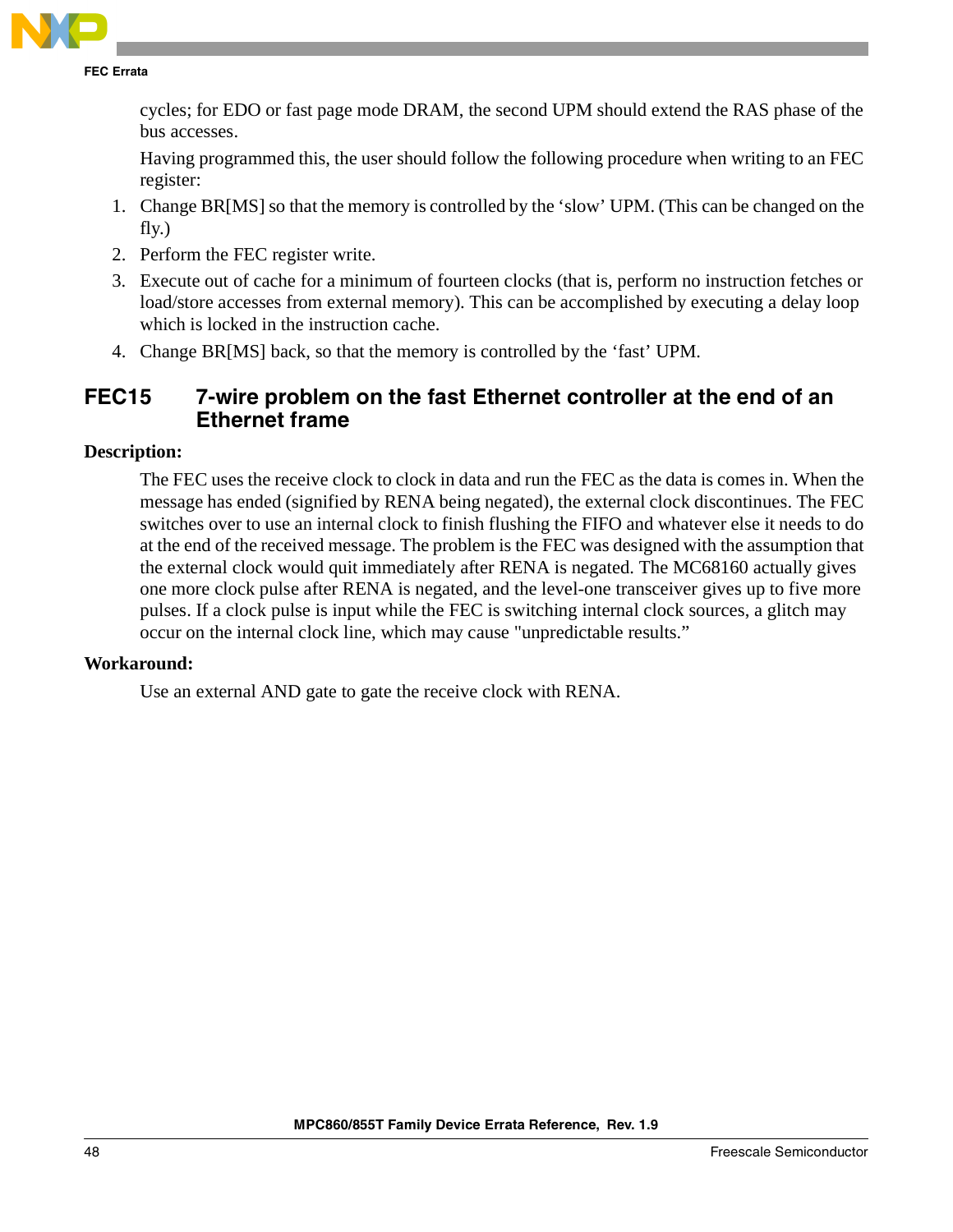

 $\overline{\phantom{a}}$ 

#### **THIS PAGE INTENTIONALLY LEFT BLANK**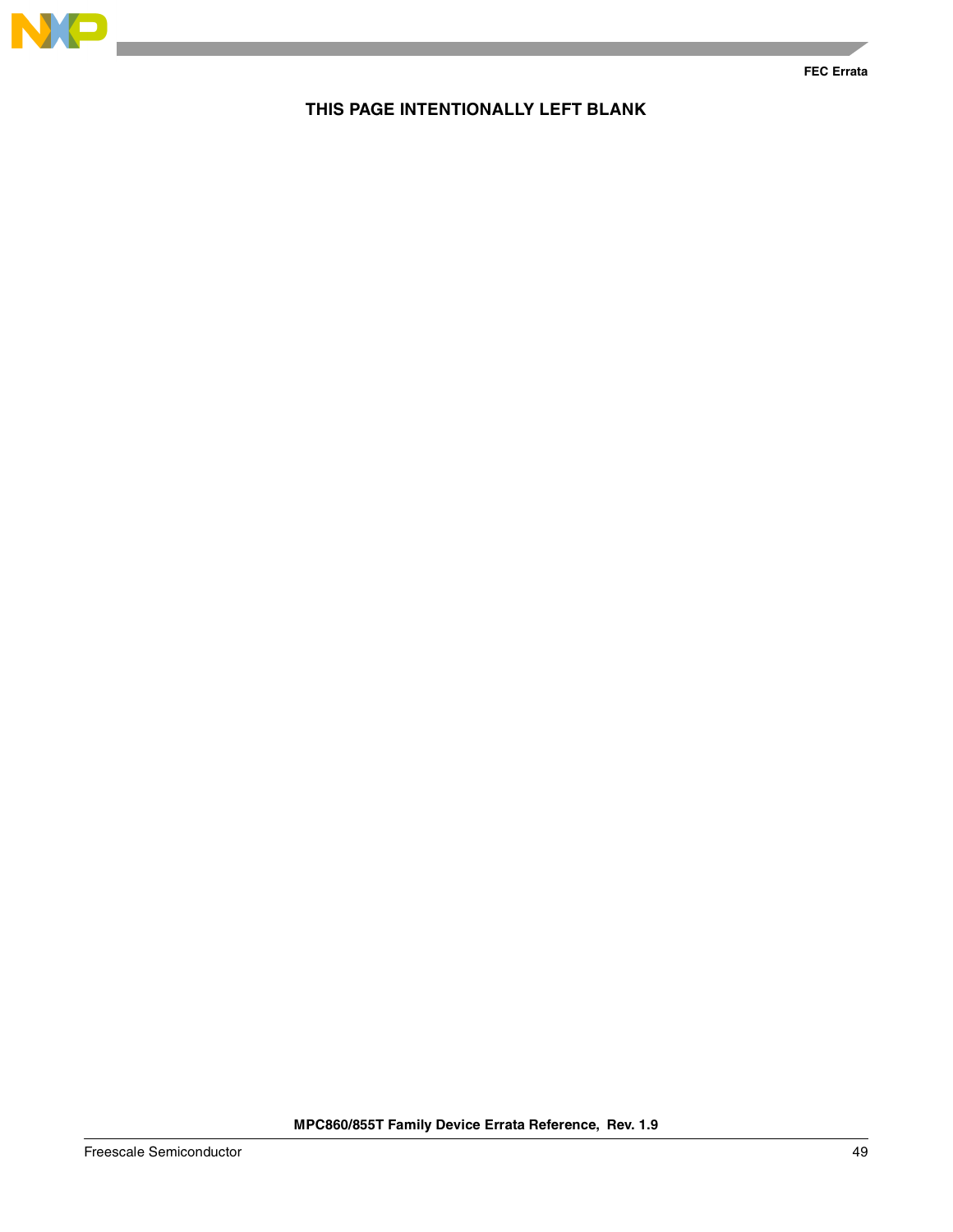

## **THIS PAGE INTENTIONALLY LEFT BLANK**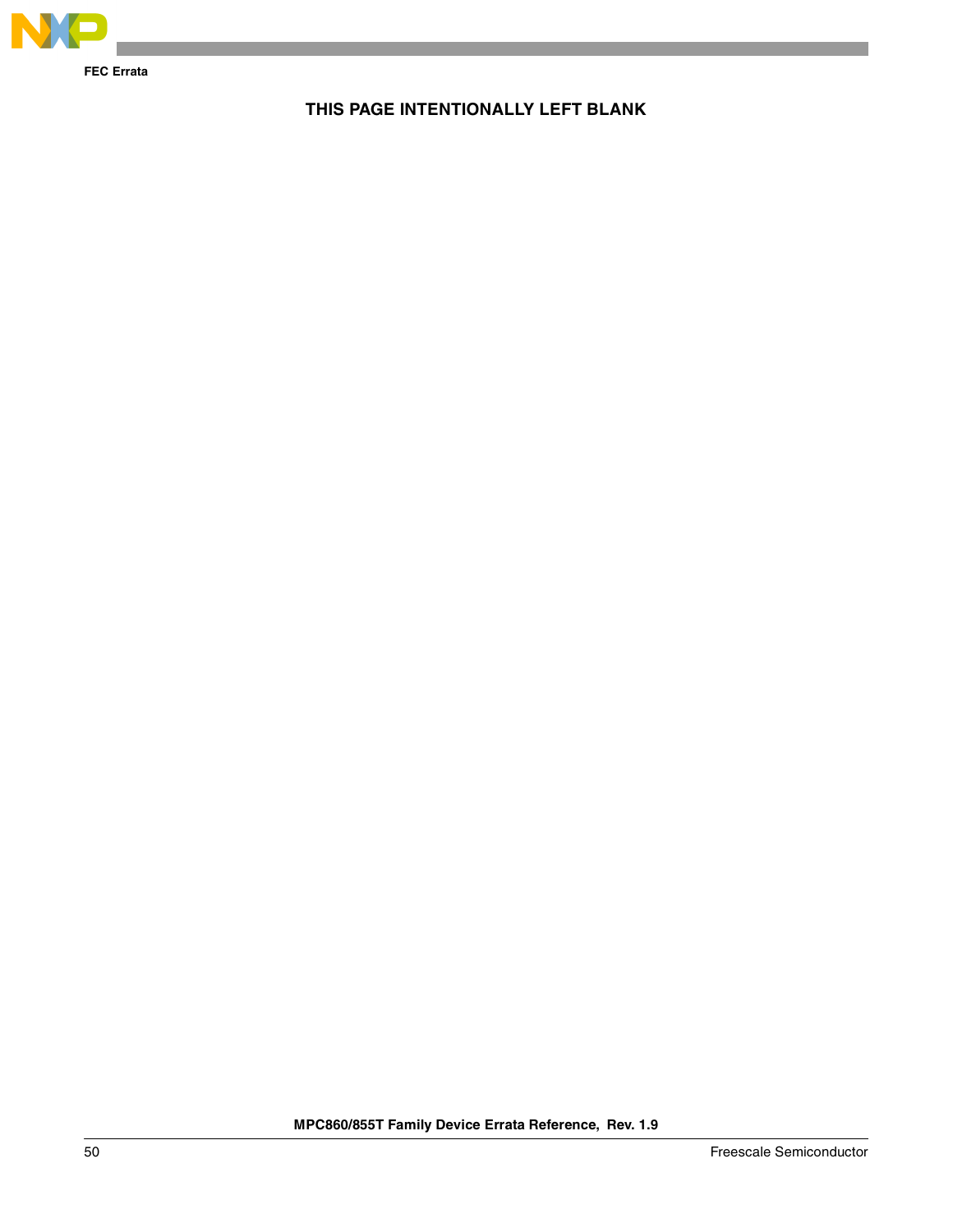

 $\overline{\phantom{a}}$ 

#### **THIS PAGE INTENTIONALLY LEFT BLANK**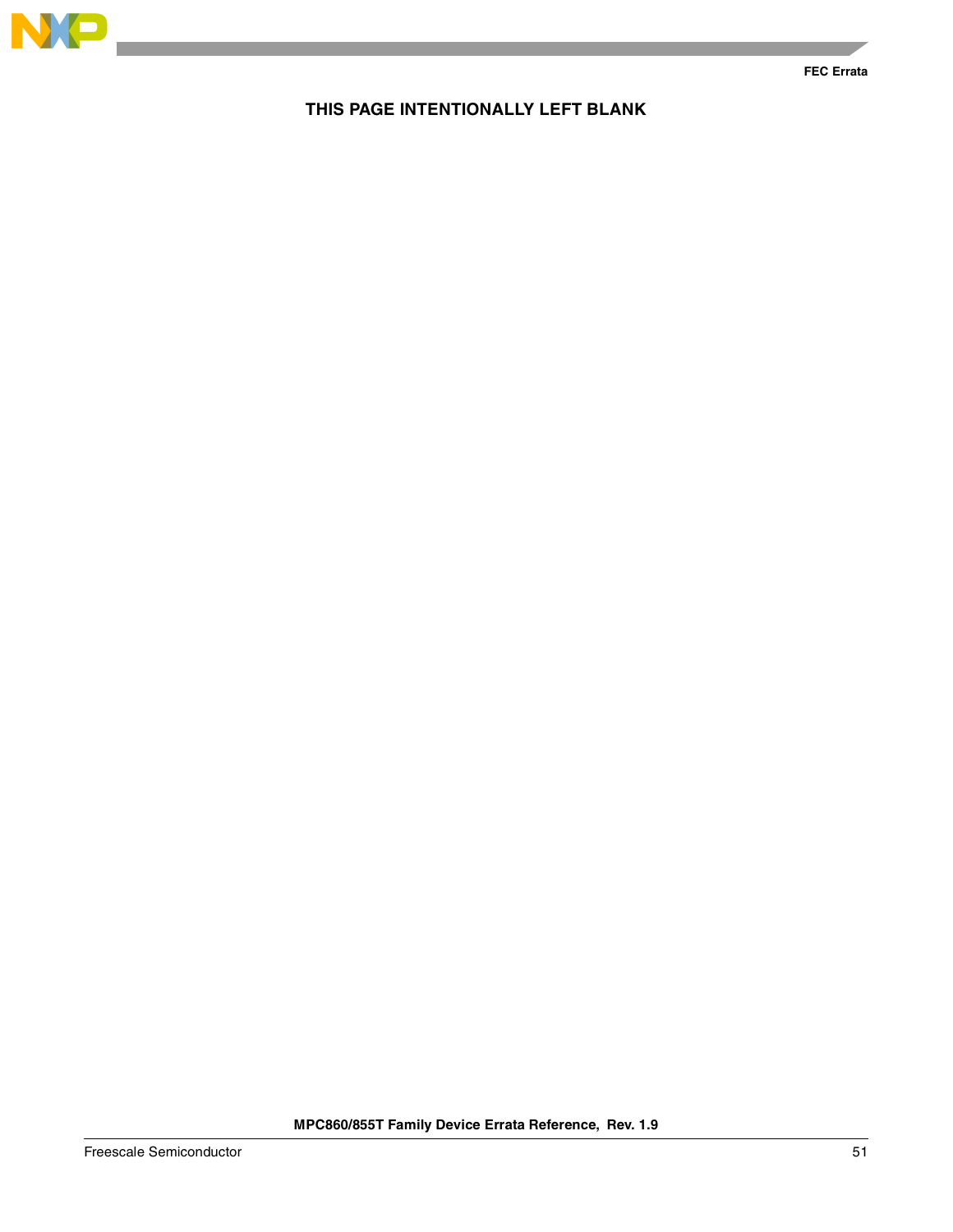

**FEC Errata**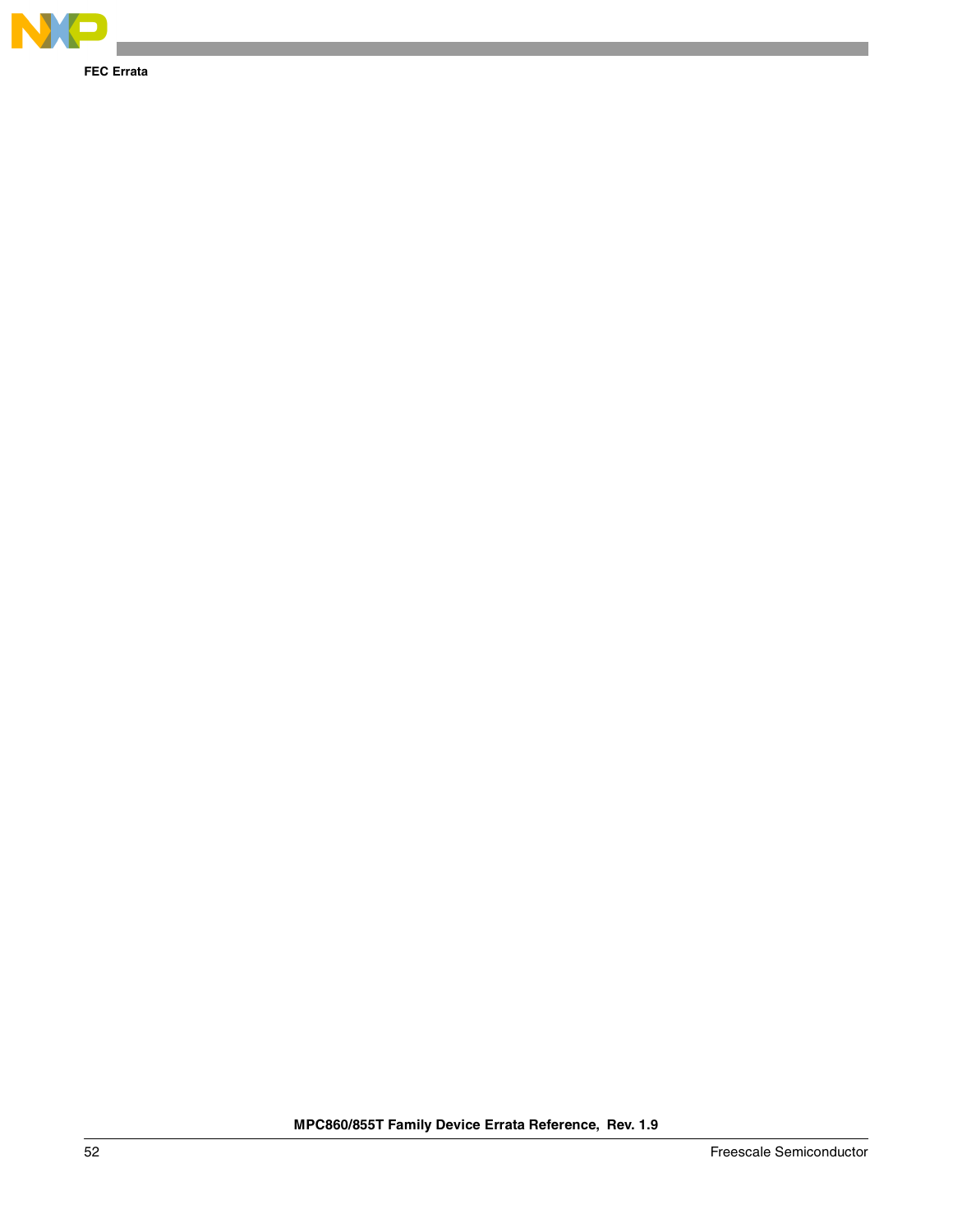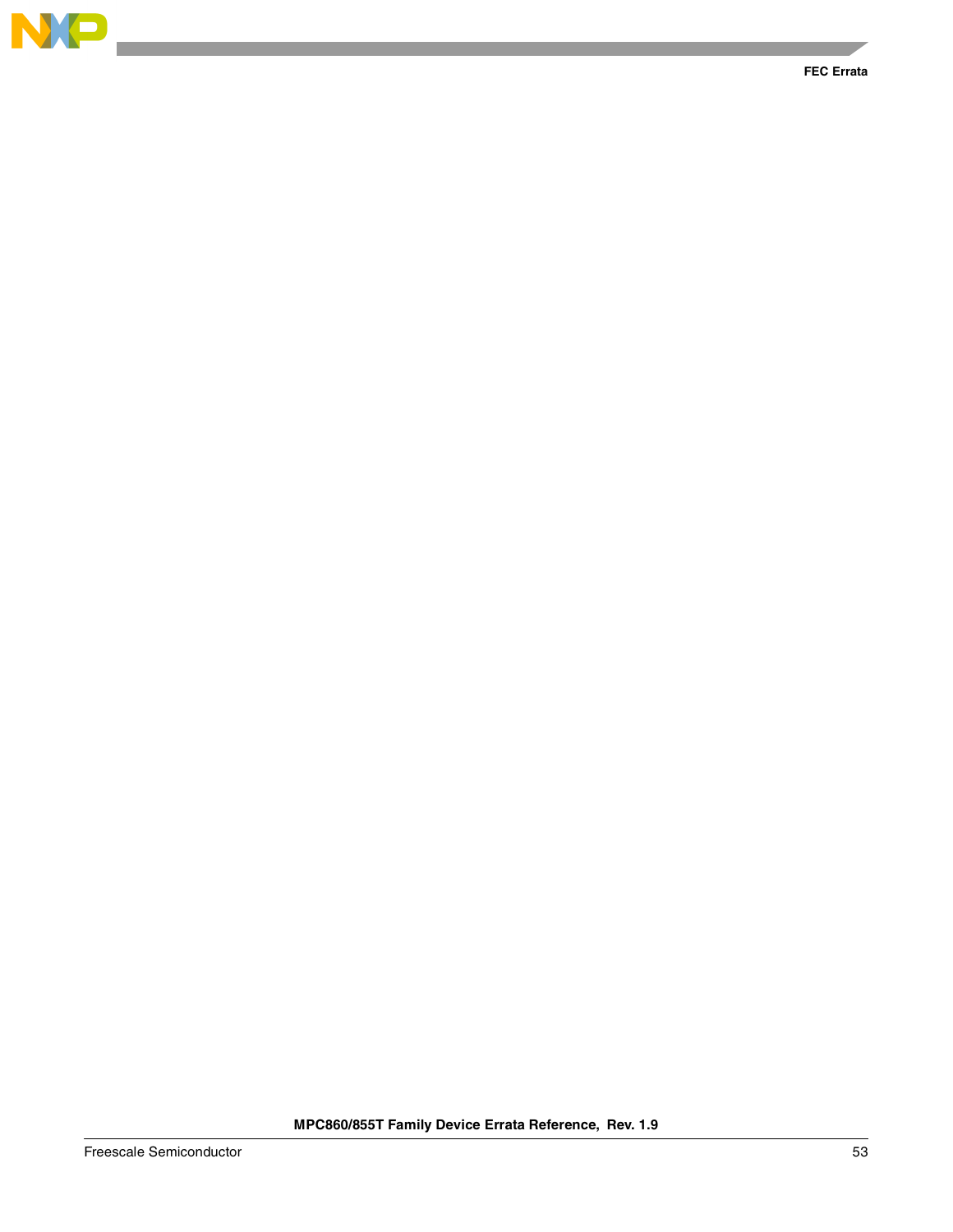

**FEC Errata**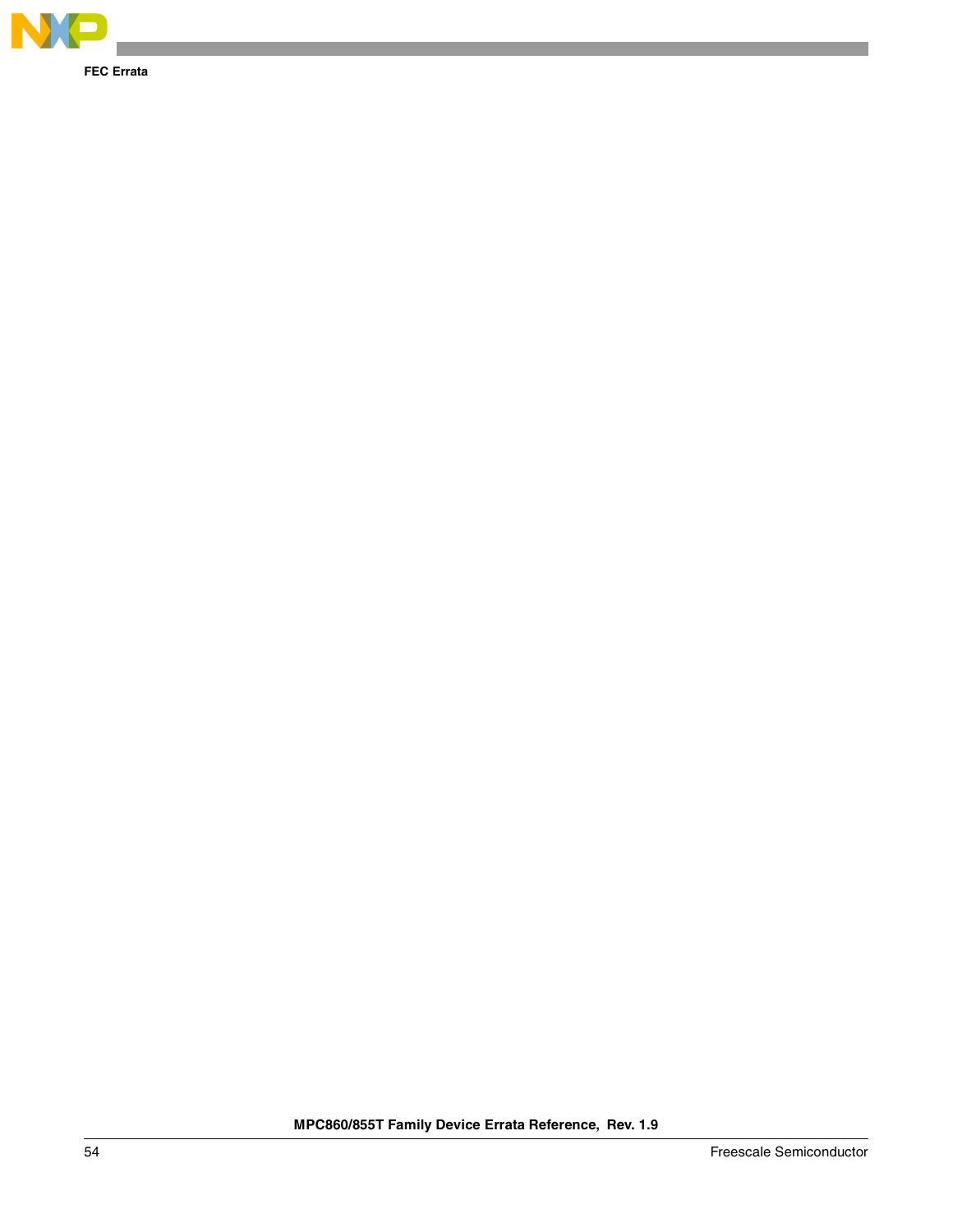